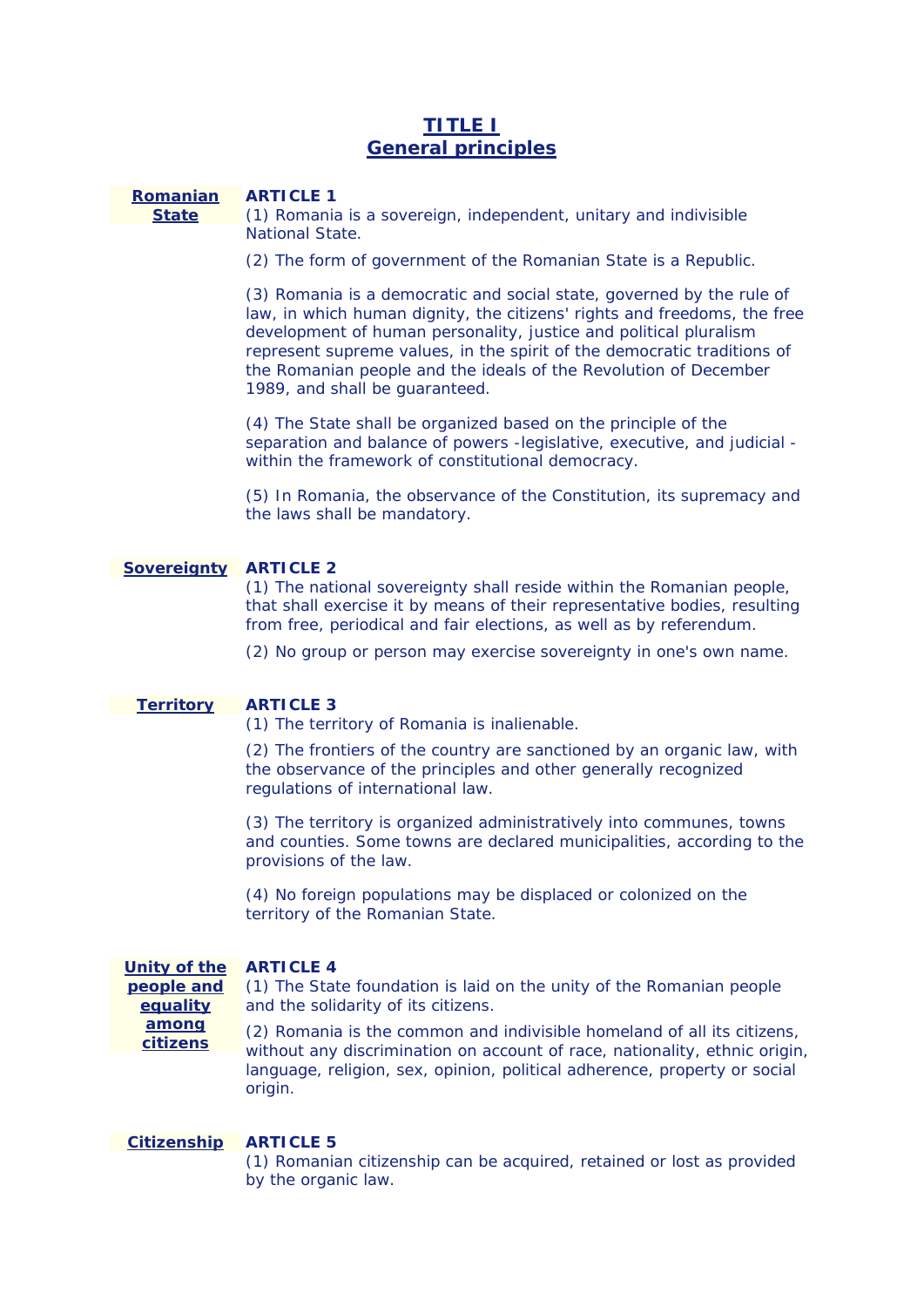(2) Romanian citizenship cannot be withdrawn if acquired by birth.

**Right to identity** 

# **ARTICLE 6**

of their ethnic, cultural, linguistic and religious identity. (1) The State recognizes and guarantees the right of persons belonging to national minorities to the preservation, development and expression

(2) The protection measures taken by the Romanian State for the preservation, development and expression of identity of the persons belonging to national minorities shall conform to the principles of equality and non-discrimination in relation to the other Romanian citizens.

#### **Romanians ARTICLE 7**

**living abroad** The State shall support the strengthening of links with the Romanians living abroad and shall act accordingly for the preservation, development and expression of their ethnic, cultural, linguistic and religious identity, with the observance of the legislation of the State whose citizens they are.

#### **Pluralism and ARTICLE 8**

**political parties** 

(1) Pluralism in the Romanian society is a condition and guarantee of constitutional democracy.

 (2) Political parties shall be constituted and shall pursue their activities in accordance with the law. They contribute to the definition and expression of the political will of the citizens, while observing national sovereignty, territorial integrity, the legal order and the principles of democracy.

#### **Trade unions, ARTICLE 9**

**employers'**  Trade unions, employers' associations, and vocational associations shall **associations**, be established and shall carry out their activity according to their and vocational statutes, according to the law. They shall contribute to the protection of **associations**  rights and the promotion of their members' vocational, economic, and social interests.

#### **International ARTICLE 10**

**relations**  Romania fosters and develops peaceful relations with all the states, and, in this context, good neighbourly relations, based on the principles and other generally recognized provisions of international law.

### **International ARTICLE 11**

**national law** obligations as deriving from the treaties it is a party to. **law and**  (1) The Romanian State pledges to fulfil as such and in good faith its

> (2) Treaties ratified by Parliament, according to the law, are part of national law.

(3) If a treaty Romania is to become a party to comprises provisions contrary to the Constitution, its ratification shall only take place after the revision of the Constitution.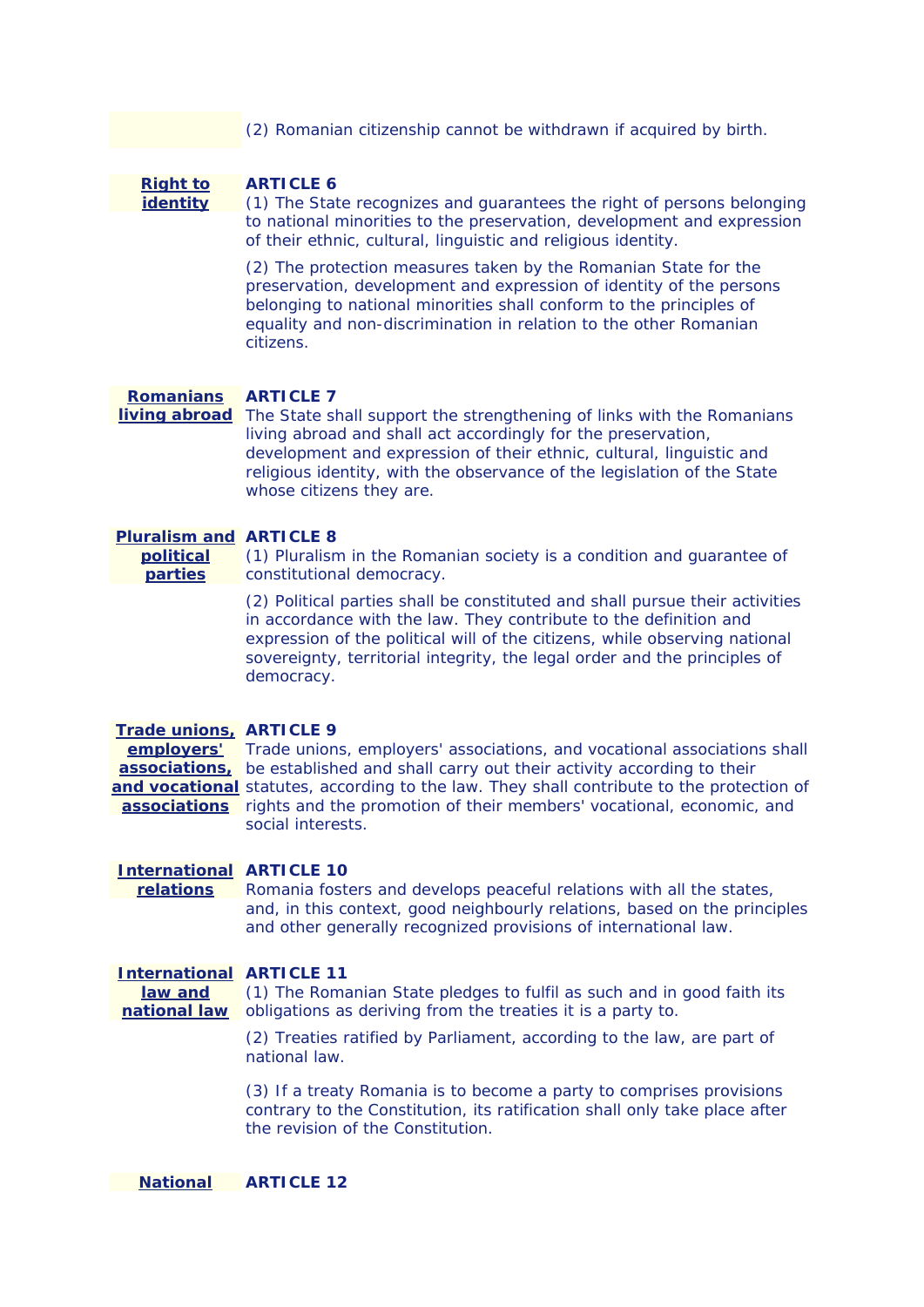# **symbols** (1) The flag of Romania is tricolour; the colours are arranged vertically in the following order from the flag-pole: blue, yellow, red.

- (2) The National Day of Romania is the 1st of December.
- (3) The national anthem of Romania is "Awake, Romanians".

(4) The country's coat of arms and the State's seal shall be established by organic laws.

### **Official ARTICLE 13**

**language** In Romania, the official language is Romanian.

# **Capital ARTICLE 14**

The Capital of Romania is the Municipality of Bucharest.

# **TITLE II**

# **Fundamental rights, freedoms and duties**

# **CHAPTER I Common provisions**

| <b>Universality</b>       | <b>ARTICLE 15</b><br>(1) All citizens enjoy the rights and freedoms granted to them by<br>the Constitution and other laws, and have the duties laid down                                                                                                                                                      |
|---------------------------|---------------------------------------------------------------------------------------------------------------------------------------------------------------------------------------------------------------------------------------------------------------------------------------------------------------|
|                           | thereby.<br>(2) The law shall only act for the future, except for the more<br>favourable criminal or administrative law.                                                                                                                                                                                      |
| <b>Equality of rights</b> | <b>ARTICLE 16</b><br>(1) Citizens are equal before the law and public authorities,<br>without any privilege or discrimination.                                                                                                                                                                                |
|                           | (2) No one is above the law.                                                                                                                                                                                                                                                                                  |
|                           | (3) Access to public, civil, or military positions or dignities may<br>be granted, according to the law, to persons whose citizenship is<br>Romanian and whose domicile is in Romania. The Romanian<br>State shall guarantee equal opportunities for men and women to<br>occupy such positions and dignities. |
|                           | (4) After Romania's accession to the European Union, the Union's<br>citizens who comply with the requirements of the organic law<br>have the right to elect and be elected to the local public<br>administration bodies.                                                                                      |
| <b>Romanian citizens</b>  | <b>ARTICLE 17</b>                                                                                                                                                                                                                                                                                             |
| while abroad              | Romanian citizens while abroad shall enjoy the protection of the<br>Romanian State and shall be bound to fulfil their duties, with the<br>exception of those incompatible with their absence from the<br>country.                                                                                             |

# **Aliens and stateless ARTICLE 18 persons** (1) Aliens and stateless persons living in Romania shall enjoy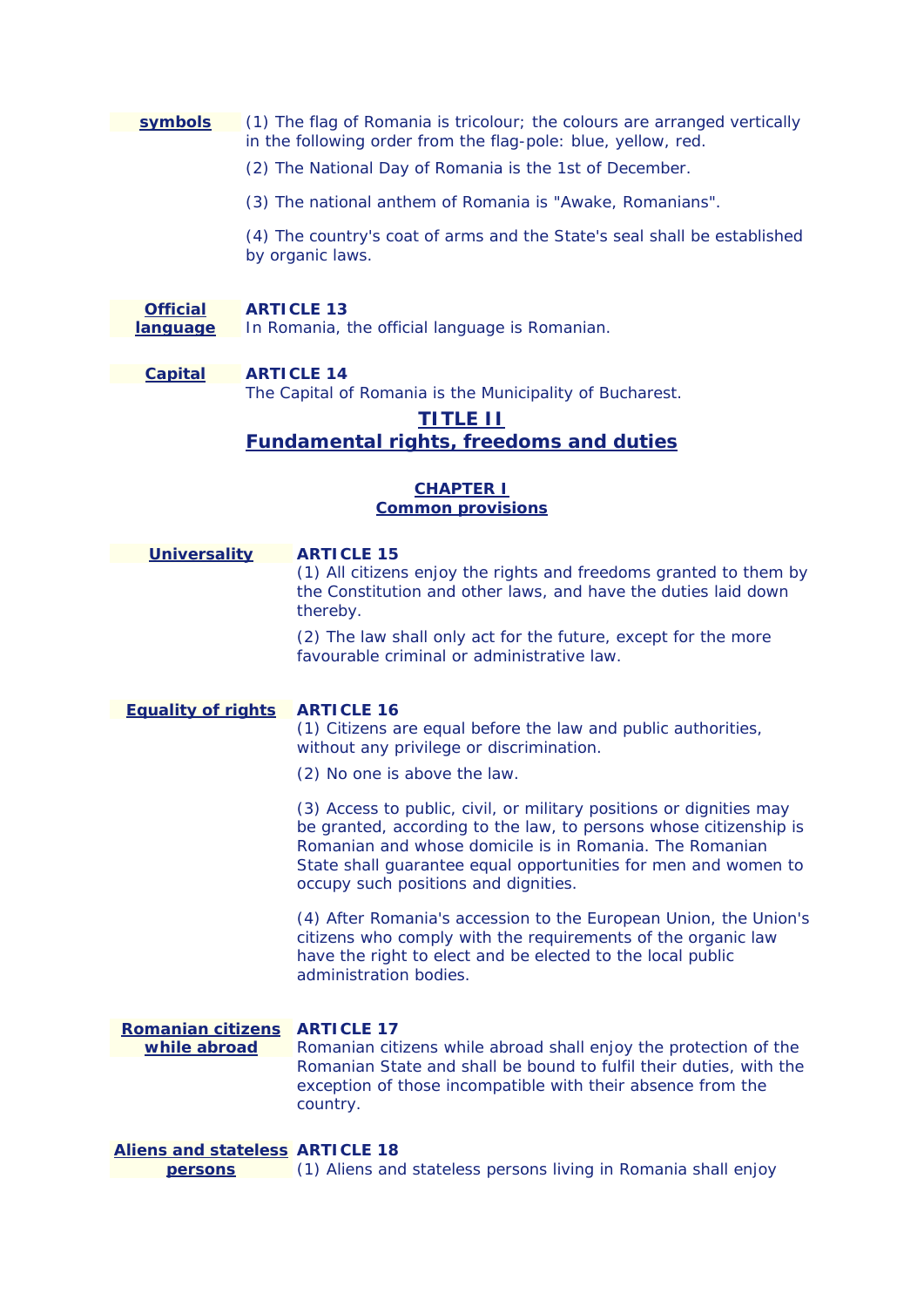general protection of persons and assets, as guaranteed by the Constitution and other laws.

(2) The right of asylum shall be granted and withdrawn under the provisions of the law, in compliance with the international treaties and conventions Romania is a party to.

**Extradition and expulsion ARTICLE 19**  (1) No Romanian citizen shall be extradited or expelled from Romania.

> (2) By exemption from the provisions of paragraph (1), Romanian citizens can be extradited based on the international agreements Romania is a party to, according to the law and on a mutual basis.

(3) Aliens and stateless persons may be extradited only in compliance with an international convention or in terms of reciprocity.

(4) Expulsion or extradition shall be ruled by the court.

#### **International ARTICLE 20**

**treaties on human**  (1) Constitutional provisions concerning the citizens' rights and **rights**  liberties shall be interpreted and enforced in conformity with the Universal Declaration of Human Rights, with the convenants and other treaties Romania is a party to.

> more favourable provisions. (2) Where any inconsistencies exist between the covenants and treaties on the fundamental human rights Romania is a party to, and the national laws, the international regulations shall take precedence, unless the Constitution or national laws comprise

| Free access to |  |
|----------------|--|
| <i>iustice</i> |  |

## **ARTICLE 21**

the defence of his legitimate rights, liberties and interests. (1) Every person is entitled to bring cases before the courts for

the defence of his legitimate rights, liberties and interests. (2) The exercise of this right shall not be restricted by any law. (3) All parties shall be entitled to a fair trial and a solution of

their cases within a reasonable term.

(4) Administrative special jurisdiction is optional and free of charge.

# **CHAPTER II Fundamental rights and freedoms**

| <b>Right to life, to ARTICLE 22</b> |                                                                                               |
|-------------------------------------|-----------------------------------------------------------------------------------------------|
|                                     | <b>physical and mental</b> (1) The right to life, as well as the right to physical and mental |
| <b>integrity</b>                    | integrity of person are guaranteed.                                                           |
|                                     | (2) No one may be subjected to torture or to any kind of                                      |
|                                     | inhuman or degrading punishment or treatment.                                                 |
|                                     | (3) The death penalty is prohibited.                                                          |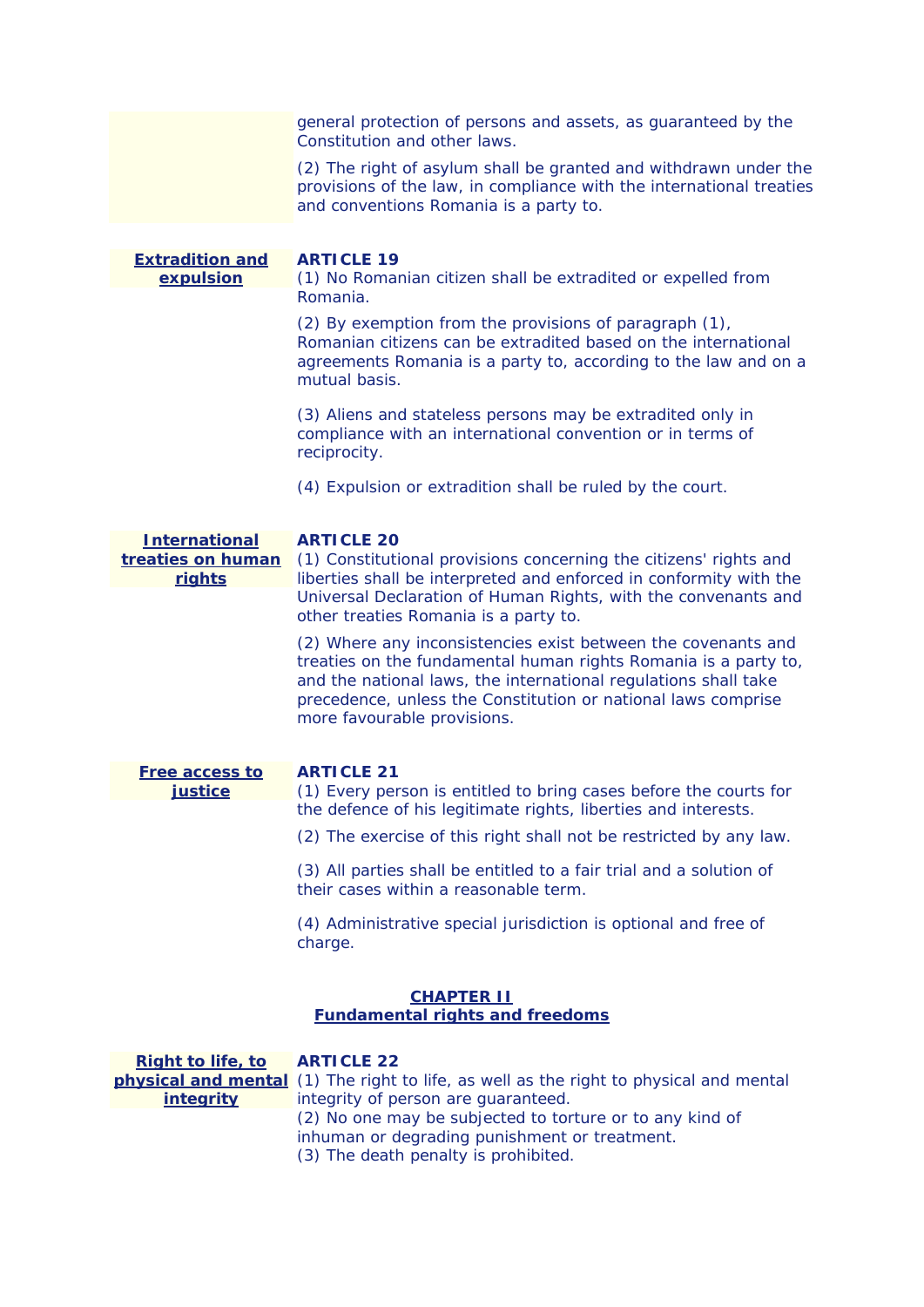## **Individual freedom ARTICLE 23**

(1) Individual freedom and security of a person are inviolable.

(2) Search, detainment, or arrest of a person shall be permitted only in the cases and under the procedure provided by law.

(3) Detention shall not exceed twenty-four hours.

(4) Preventive custody shall be ordered by a judge and only in the course of criminal proceedings.

(5) During the criminal proceedings, the preventive custody may only be ordered for 30 days at the most and extended for 30 days at the most each, without the overall length exceeding a reasonable term, and no longer than i80 days.

(6) After the lawsuit has begun, the court is bound, according to the law, to check, on a regular basis and no later than 60 days, the lawfulness and grounds of the preventive custody, and to order at once the release of the defendant if the grounds for the preventive custody have ceased to exist or if the court finds there are no new grounds justifying the continuance of the custody.

(7) The decisions by a court of law on preventive custody may be subject to the legal proceedings stipulated by the law.

(8) Any person detained or arrested shall be promptly informed, in a language he understands, of the grounds for his detention or arrest, and notified of the charges against him, as soon as practicable; the notification of the charges shall be made only in the presence of a lawyer of his own choosing or appointed ex officio.

(9) The release of a detained or arrested person shall be mandatory if the reasons for such steps have ceased to exist, as well as under other circumstances stipulated by the law.

(10) A person under preventive custody shall have the right to apply for provisional release, under judicial control or on bail.

(11) Any person shall be presumed innocent till found guilty by a final decision of the court.

with and on the grounds of the law. (12) Penalties shall be established or applied only in accordance

 criminal grounds. (13) The freedom deprivation sanction can only be based on

**Right to defence ARTICLE 24**  (1) The right to defence is guaranteed. (2) All throughout the trial, the parties shall have the right to be

assisted by a lawyer of their own choosing or appointed ex officio.

**Freedom of movement ARTICLE 25**  (1) The right of free movement within the national territory and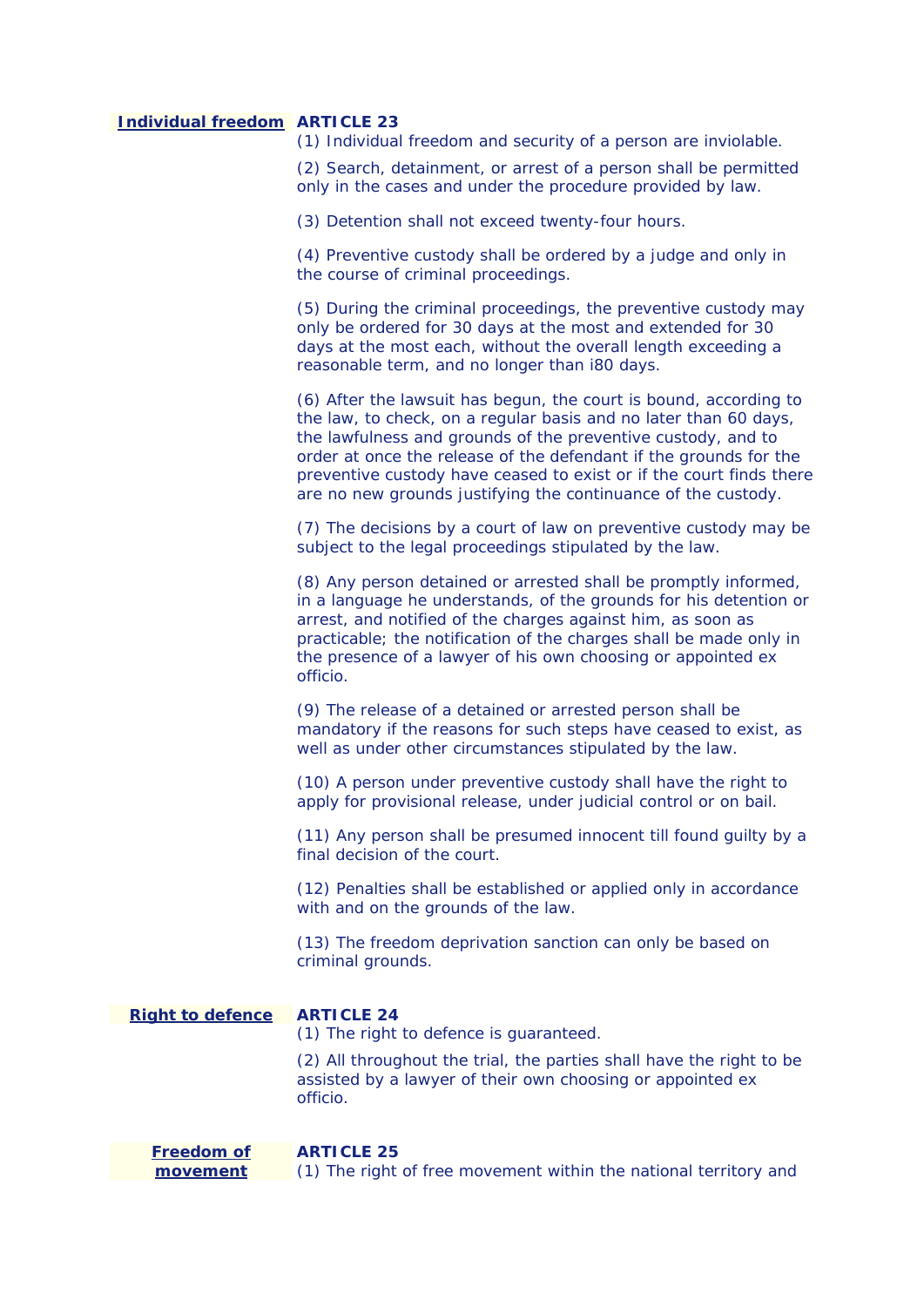|                                                  | abroad is guaranteed. The law shall lay down the conditions for<br>the exercise of this right.                                                                                                                                                                                       |
|--------------------------------------------------|--------------------------------------------------------------------------------------------------------------------------------------------------------------------------------------------------------------------------------------------------------------------------------------|
|                                                  | (2) Every citizen is guaranteed the right to establish his domicile<br>or residence anywhere in the country, to emigrate, and to return<br>to his country.                                                                                                                           |
| <b>Personal and family ARTICLE 26</b><br>privacy | (1) The public authorities shall respect and protect the intimate,<br>family and private life.<br>(2) Any natural person has the right to freely dispose of himself<br>unless by this he infringes on the rights and freedoms of others,<br>on public order or morals.               |
| <b>Inviolability of</b><br>domicile              | <b>ARTICLE 27</b><br>(1) The domicile and the residence are inviolable. No one shall<br>enter or remain in the domicile or residence of a person without<br>his consent.                                                                                                             |
|                                                  | (2) An exemption from the provisions of paragraph (1) can<br>operate, according to the law, for the following instances:<br>a) carrying into execution a warrant for arrest or a court decree;<br>b) removing a risk to someone's life, physical integrity, or a<br>person's assets; |
|                                                  | c) defending national security or public order;<br>d) preventing the spread of an epidemic.                                                                                                                                                                                          |
|                                                  | (3) Searches shall only be ordered by a judge and carried out<br>under the terms and forms stipulated by the law.                                                                                                                                                                    |
|                                                  | (4) Searches during the night shall be forbidden, except for<br>crimes in flagrante delicto.                                                                                                                                                                                         |
| <b>Secrecy of</b><br>correspondence              | <b>ARTICLE 28</b><br>Secrecy of the letters, telegrams and other postal                                                                                                                                                                                                              |
|                                                  | communications, of telephone conversations, and of any other<br>legal means of communication is inviolable.                                                                                                                                                                          |
| <b>Freedom of</b>                                | <b>ARTICLE 29</b>                                                                                                                                                                                                                                                                    |
| conscience                                       | (1) Freedom of thought, opinion, and religious beliefs shall not be<br>restricted in any form whatsoever. No one shall be compelled to<br>embrace an opinion or religion contrary to his own convictions.                                                                            |
|                                                  | (2) Freedom of conscience is guaranteed; it must be manifested<br>in a spirit of tolerance and mutual respect.                                                                                                                                                                       |
|                                                  | (3) All religions shall be free and organized in accordance with<br>their own statutes, under the terms laid down by law.                                                                                                                                                            |
|                                                  | (4) Any forms, means, acts or actions of religious enmity shall be<br>prohibited in the relationships among the cults.                                                                                                                                                               |
|                                                  | (5) Religious cults shall be autonomous from the State and shall<br>enjoy support from it, including the facilitation of religious<br>assistance in the army, in hospitals, prisons, homes and<br>orphanages.                                                                        |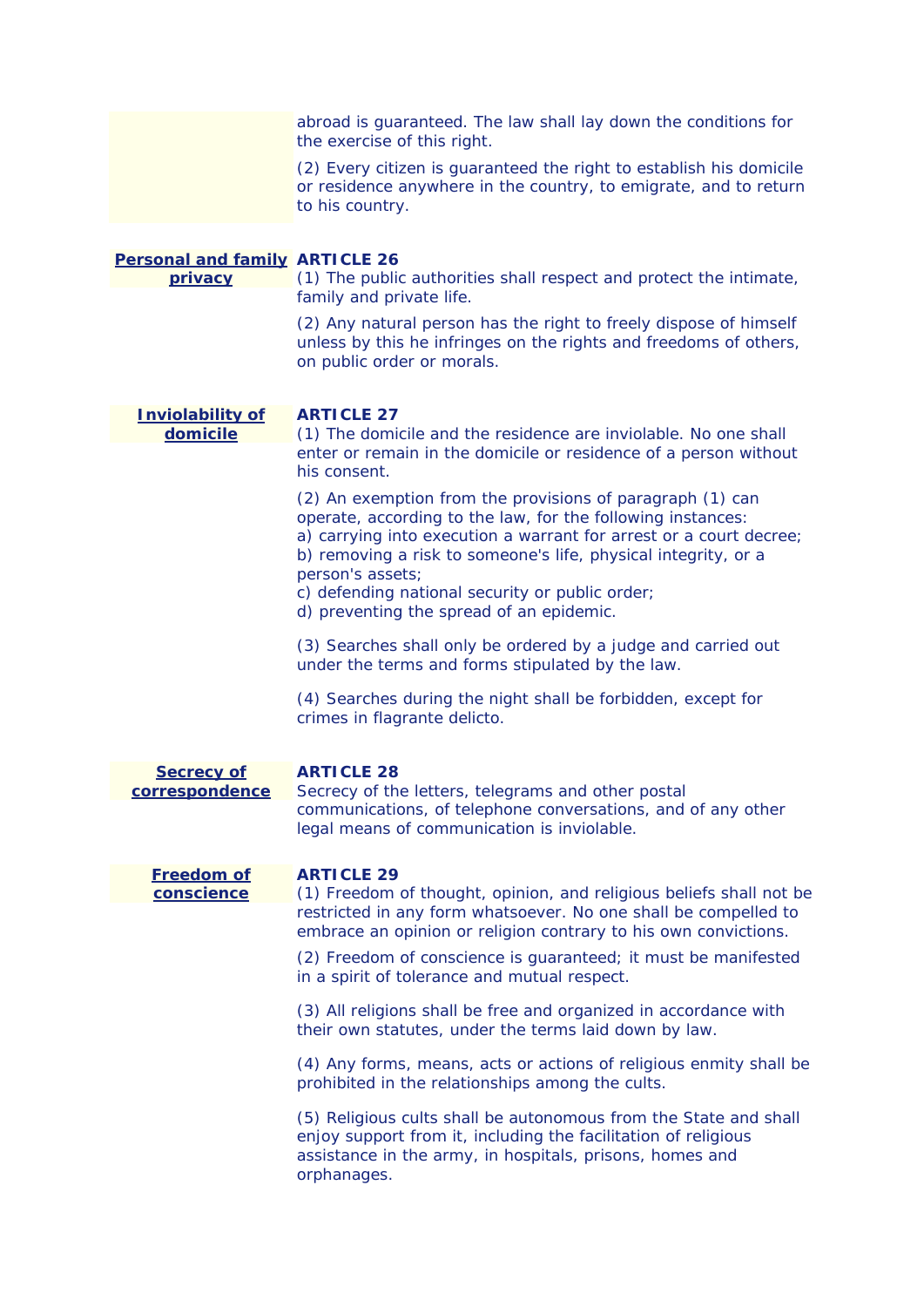(6) Parents or legal tutors have the right to ensure, in accordance with their own convictions, the education of the minor children whose responsibility devolves on them.

 freedom of any creation, by words, in writing, in pictures, by **Freedom of ARTICLE 30 expression** (1) Freedom of expression of thoughts, opinions, or beliefs, and sounds or other means of communication in public are inviolable.

(2) Any censorship shall be prohibited.

publications. (3) Freedom of the press also involves the free setting up of

(4) No publication shall be suppressed.

(5) The law may impose upon the mass media the obligation to make public their financing source.

(6) Freedom of expression shall not be prejudicial to the dignity, honour, privacy of a person, and to the right to one's own image.

morality shall be prohibited by law. (7) Any defamation of the country and the nation, any instigation to a war of aggression, to national, racial, class or religious hatred, any incitement to discrimination, territorial separatism, or public violence, as well as any obscene conduct contrary to

(8) Civil liability for any information or creation made public falls upon the publisher or producer, the author, the producer of the artistic performance, the owner of the copying facilities, radio or television station, under the terms laid down by law. Indictable offences of the press shall be established by law.

# **Right to information ARTICLE 31**

(1) A person's right of access to any information of public interest shall not be restricted.

(2) The public authorities, according to their competence, shall be bound to provide correct information to the citizens in public affairs and matters of personal interest.

(3) The right to information shall not be prejudicial to the measures of protection of young people or national security.

information to the public opinion. (4) Public and private media shall be bound to provide correct

(5) Public radio and television services shall be autonomous. They must guarantee any important social and political group the exercise of the right to broadcasting time. The organization of these services and the parliamentary control over their activity shall be regulated by an organic law.

# **Right to education ARTICLE 32**

(1) The right to education is provided by the compulsory general education, by education in high schools and vocational schools,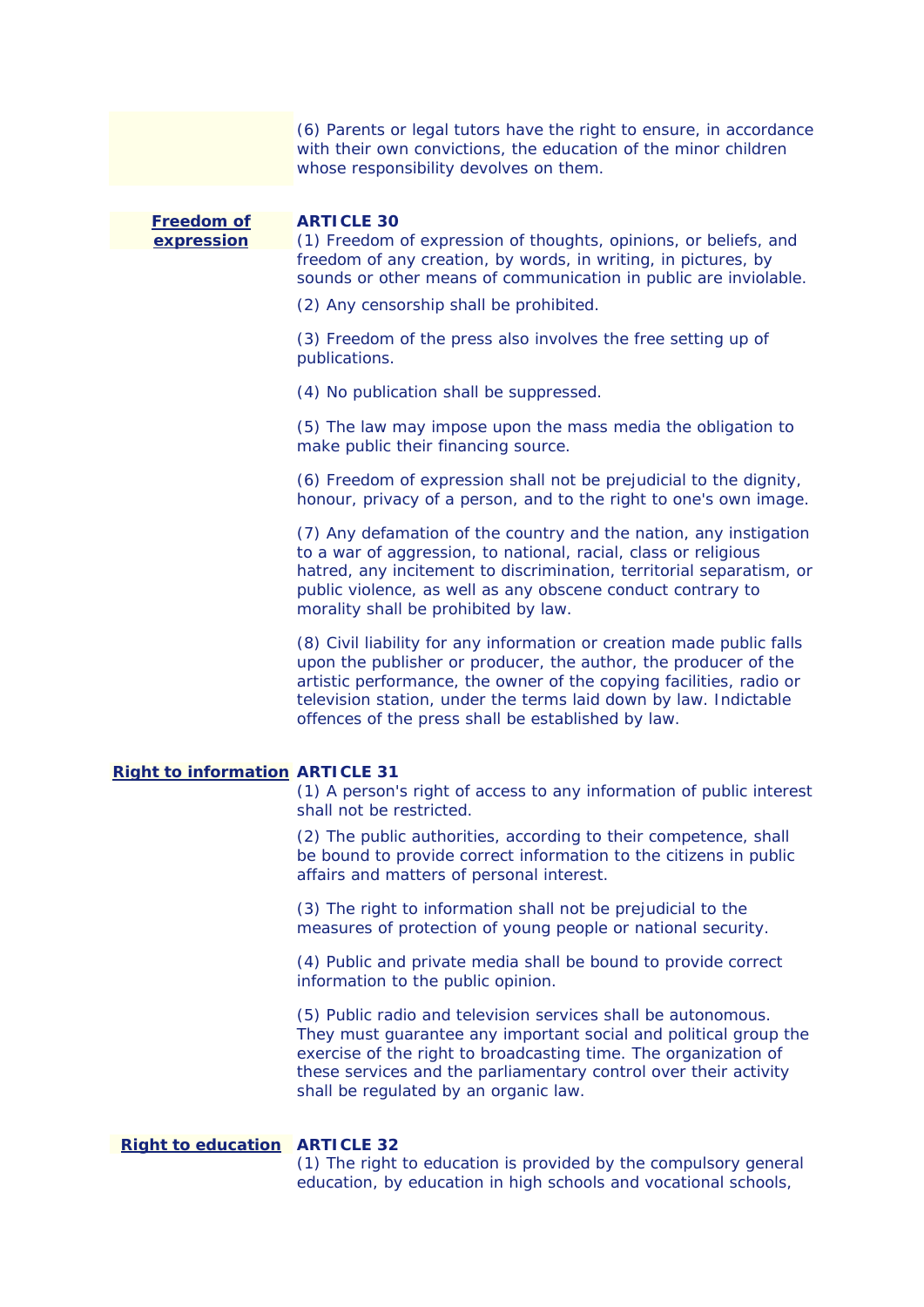| by higher education, as well as other forms of instruction and<br>postgraduate improvement.                                                                                                                                          |
|--------------------------------------------------------------------------------------------------------------------------------------------------------------------------------------------------------------------------------------|
| (2) Education at all levels shall be carried out in Romanian.<br>Education may also be carried out in a foreign language of<br>international use, under the terms laid down by law.                                                  |
| (3) The right of persons belonging to national minorities to learn<br>their mother tongue, and their right to be educated in this<br>language are guaranteed; the ways to exercise these rights shall<br>be regulated by law.        |
| (4) State education shall be free, according to the law. The State<br>shall grant social scholarships to children or young people coming<br>from disadvantaged families and to those institutionalized, as<br>stipulated by the law. |
| (5) Education at all levels shall take place in state, private, or<br>confessional institutions, according to the law.                                                                                                               |
| (6) The autonomy of the Universities is guaranteed.                                                                                                                                                                                  |
| (7) The State shall ensure the freedom of religious education, in<br>accordance with the specific requirements of each religious cult.<br>In public schools, religious education is organized and guaranteed<br>by law.              |

## **Access to culture ARTICLE 33**

(1) The access to culture is guaranteed under the law.

limited (2) A person's freedom to develop his/her spirituality and to get access to the values of national and universal culture shall not be

(3) The State must make sure that spiritual identity is preserved, national culture is supported, arts are stimulated, cultural legacy is protected and preserved, contemporary creativity is developed, and Romania's cultural and artistic values are promoted throughout the world.

## **Right to protection ARTICLE 34**

**of health** 

(1) The right to the protection of health is guaranteed.

(2) The State shall be bound to take measures to ensure public hygiene and health.

 according to the law. (3) The organization of the medical care and social security system in case of sickness, accidents, maternity and recovery, the control over the exercise of medical professions and paramedical activities, as well as other measures to protect physical and mental health of a person shall be established

| Right to a healthy ARTICLE 35 |                                                                |
|-------------------------------|----------------------------------------------------------------|
| environment                   | (1) The State shall acknowledge the right of every person to a |
|                               | healthy, well preserved and balanced environment.              |

(2) The State shall provide the legislative framework for the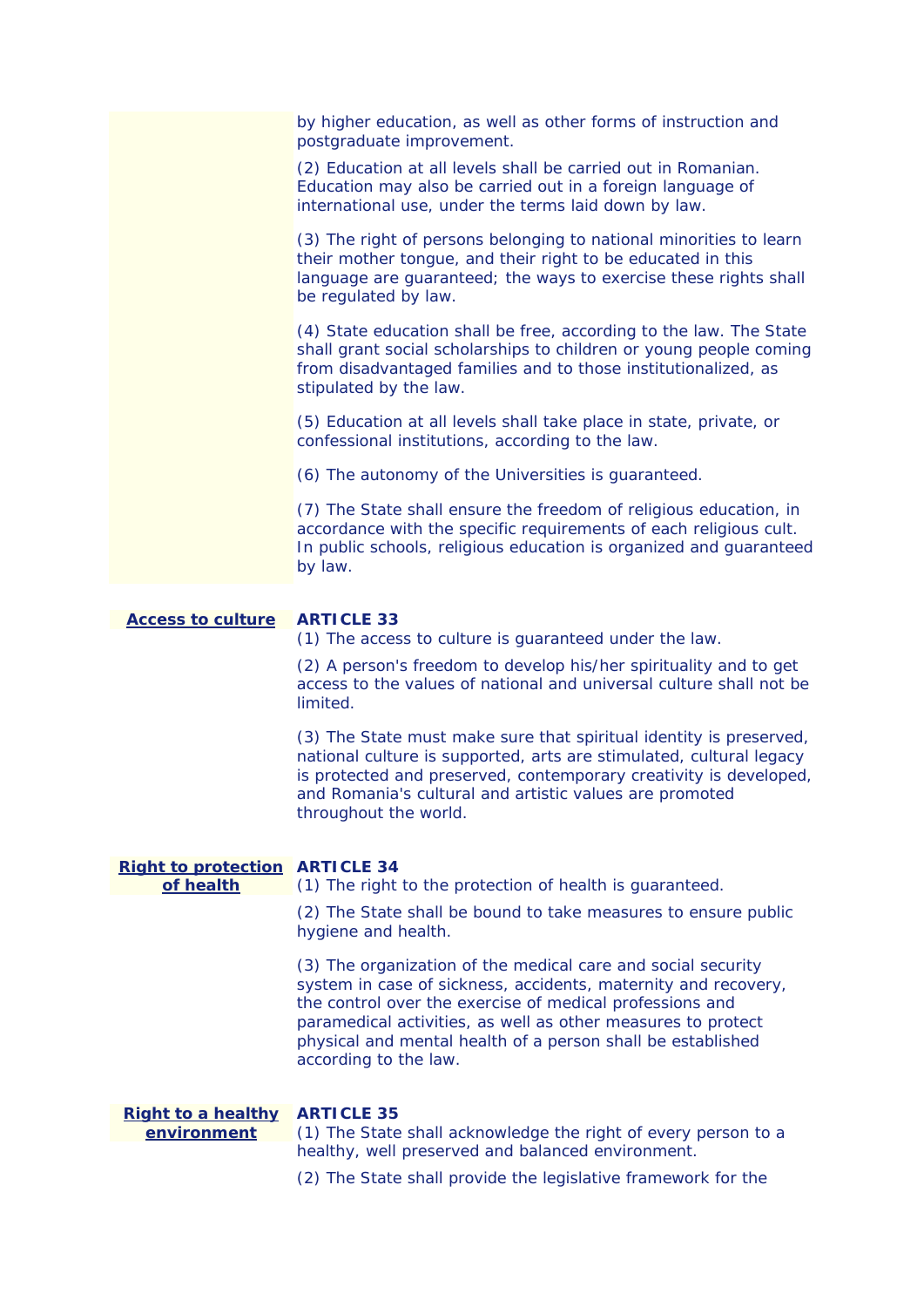exercise of such right.

(3) Natural and legal entities shall be bound to protect and improve the environment.

# **Right to vote ARTICLE 36**

(1) Every citizen having turned eighteen up to or on the election day shall have the right to vote.

(2) The mentally deficient or alienated persons, laid under interdiction, as well as the persons disenfranchised by a final decision of the court cannot vote.

# **Right to be elected ARTICLE 37**

 (1) Eligibility is granted to all citizens having the right to vote, who meet the requirements in Article 16 (3), unless they are forbidden to join a political party, in accordance with Article 40 (3).

(2) Candidates must have turned, up to or on the election day, at least twenty-three in order to be elected to the Chamber of Deputies or the bodies of local public administration, at least thirty-three in order to be elected to the Senate, and at least thirty-five in order to be elected to the office of President of Romania.

**Right to be elected ARTICLE 38 to the European** After Romania's accession to the European Union, Romanian **Parliament citizens shall have the right to elect and be elected to the** European Parliament.

**Freedom of ARTICLE 39** 

**assembly** Public meetings, processions, demonstrations or any other assembly shall be free and may be organized and held only peacefully, without arms of any kind whatsoever.

#### **Right of association ARTICLE 40**

(1) Citizens may freely associate into political parties, trade unions, employers' associations, and other forms of association.

integrity or independence of Romania shall be unconstitutional. (2) The political parties or organizations which, by their aims or activity, militate against political pluralism, the principles of a State governed by the rule of law, or against the sovereignty,

 an organic law, shall not join political parties. (4) Secret associations are prohibited. (3) Judges of the Constitutional Court, the advocates of the people, magistrates, active members of the Armed Forces, policemen and other categories of civil servants, established by

**protection of labour** (1) The right to work shall not be restricted. Everyone has a free choice of his/her profession, trade or occupation, as well as work

## **Labour and social ARTICLE 41**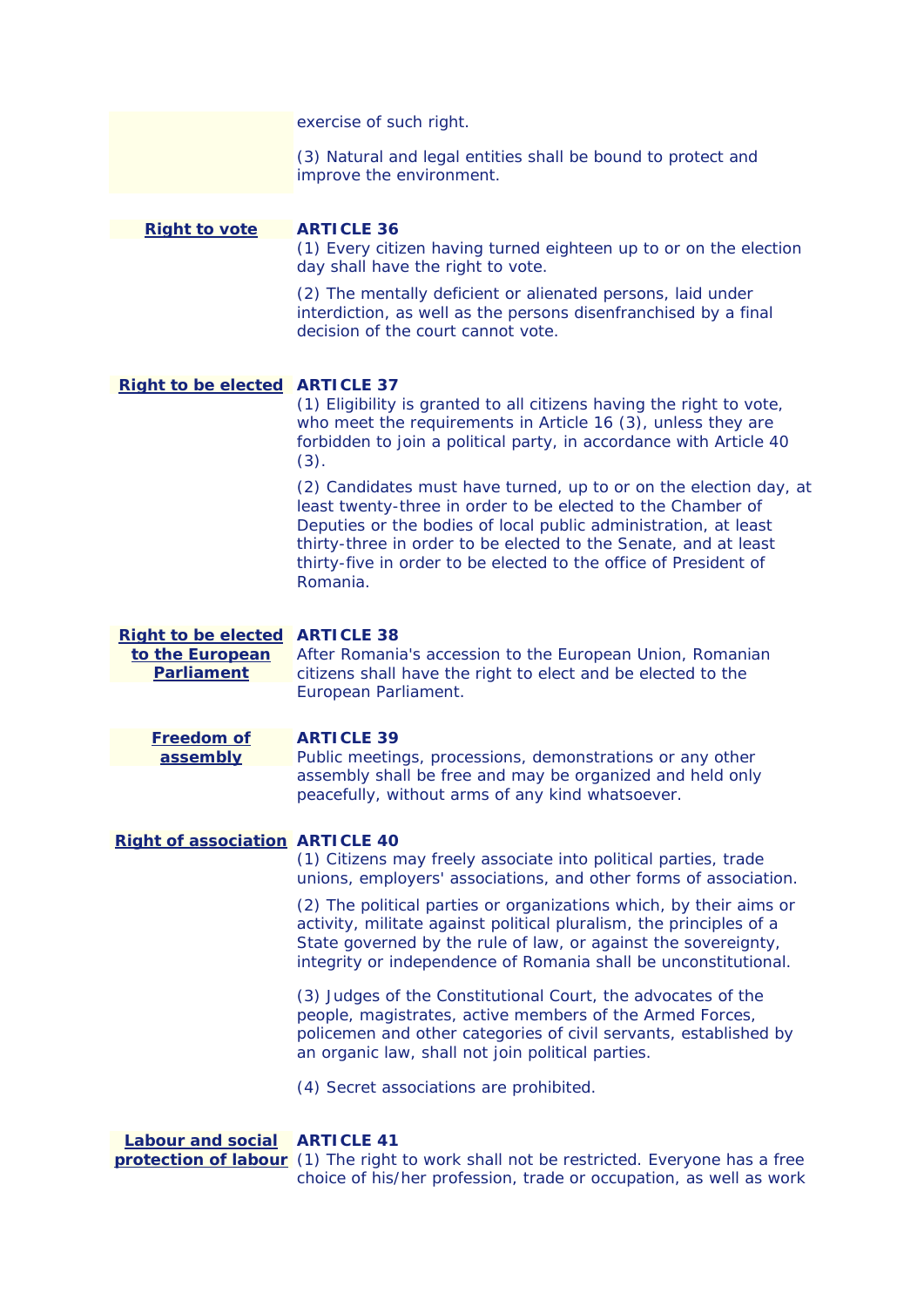|                                                          | (2) All employees have the right to measures of social protection.<br>These concern employees' safety and health, working conditions<br>for women and young people, the setting up of a minimum gross<br>salary per economy, weekends, paid rest leave, work performed<br>under difficult and special conditions, as well as other specific<br>conditions, as stipulated by the law.                     |
|----------------------------------------------------------|----------------------------------------------------------------------------------------------------------------------------------------------------------------------------------------------------------------------------------------------------------------------------------------------------------------------------------------------------------------------------------------------------------|
|                                                          | (3) The normal duration of a working day is of maximum eight<br>hours, on the average.                                                                                                                                                                                                                                                                                                                   |
|                                                          | (4) On equal work with men, women shall get equal wages.                                                                                                                                                                                                                                                                                                                                                 |
|                                                          | (5) The right to collective labour bargaining and the binding force<br>of collective agreements shall be guaranteed.                                                                                                                                                                                                                                                                                     |
|                                                          |                                                                                                                                                                                                                                                                                                                                                                                                          |
| <b>Prohibition of forced ARTICLE 42</b><br><u>labour</u> | (1) Forced labour is prohibited.                                                                                                                                                                                                                                                                                                                                                                         |
|                                                          | (2) Forced labour does not include:<br>a) activities of doing the military service, as well as activities<br>performed in lieu thereof, according to the law, due to religious<br>or conscience-related reasons;<br>b) the work of a sentenced person, carried out under normal<br>conditions, during detention or conditional release;<br>c) any services required to deal with a calamity or any other |

c) any services required to deal with a calamity or any other danger, as well as those which are part of normal civil obligations as established by law.

**Right to strike** 

## **ARTICLE 43**

(1) The employees have the right to strike in the defence of their professional, economic and social interests.

(2) The law shall regulate the conditions and limits governing the exercise of this right, as well as the guarantees necessary to ensure the essential services for the society.

#### **Right of private ARTICLE 44**

 shall be established by law. **property**  (1) The right of property, as well as the debts incurring on the State are guaranteed. The content and limitations of these rights

> (2) Private property shall be equally guaranteed and protected by the law, irrespective of its owner. Foreign citizens and stateless persons shall only acquire the right to private property of land under the terms resulting from Romania's accession to the European Union and other international treaties Romania is a party to, on a mutual basis, under the terms stipulated by an organic law, as well as a result of lawful inheritance.

(3) No one shall be expropriated, except on grounds of public utility, established according to the law, against just compensation paid in advance.

(4) The nationalization or any other measures of forcible transfer of assets to public property based on the owners' social, ethnic,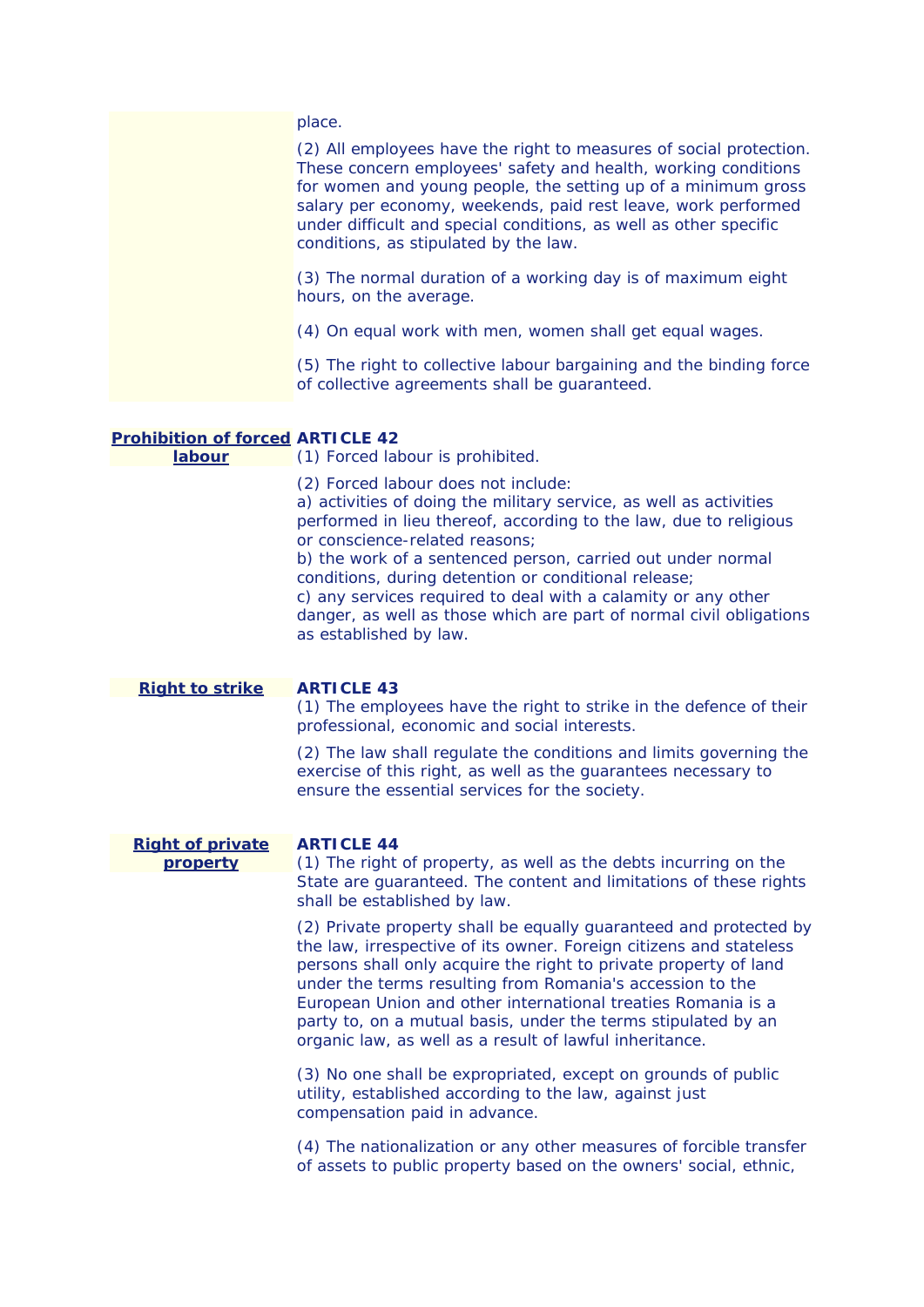religious, political, or other discriminatory features. provisions of the law.  $(5)$  For projects of general interest, the public authorities are entitled to use the subsoil of any real estate with the obligation to pay compensation to its owner for the damages caused to the soil, plantations or buildings, as well as for other damages imputable to these authorities. (6) Compensation provided under paragraphs (3) and (5) shall be agreed upon with the owner, or by the decision of the court when a settlement cannot be reached. (7) The right of property compels to the observance of duties relating to environmental protection and ensurance of neighbourliness, as well as of other duties incumbent upon the owner, in accordance with the law or custom. (8) Legally acquired assets shall not be confiscated. Legality of acquirement shall be presumed. (9) Any goods intended for, used or resulting from a criminal or minor offence may be confiscated only in accordance with the **Economic freedom ARTICLE 45**  Free access of persons to an economic activity, free enterprise, and their exercise under the law shall be guaranteed.

# **Right of inheritance ARTICLE 46**

The right of inheritance is guaranteed.

**Living standard ARTICLE 47** 

(1) The State shall be bound to take measures of economic development and social protection, of a nature to ensure a decent living standard for its citizens.

 according to the law. (2) Citizens have the right to pensions, paid maternity leave, medical care in public health centres, unemployment benefits, and other forms of public or private social securities, as stipulated by the law. Citizens have the right to social assistance,

#### **Family ARTICLE 48**

(1) The family is founded on the freely consented marriage of the spouses, their full equality, as well as the right and duty of the parents to ensure the upbringing, education and instruction of their children.

celebrated only after the civil marriage. (2) The terms for entering into marriage dissolution and nullity of marriage shall be established by law. Religious wedding may be

 celebrated only after the civil marriage. (3) Children born out of wedlock are equal before the law with those born in wedlock.

**Protection of ARTICLE 49**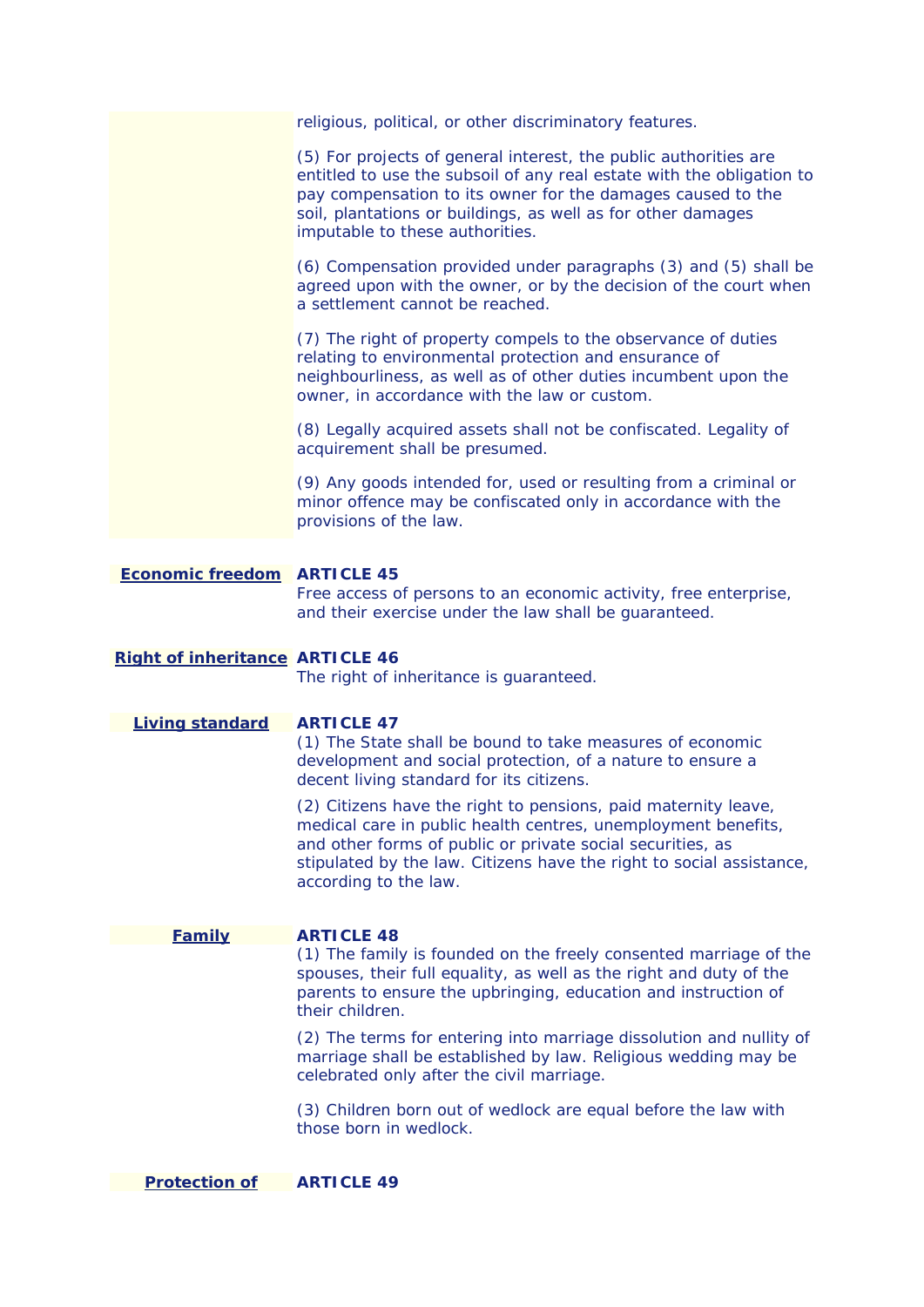| children and young<br>people                                   | (1) Children and young people shall enjoy special protection and<br>assistance in the pursuit of their rights.                                                                                                                                                                                                                                                                                                 |
|----------------------------------------------------------------|----------------------------------------------------------------------------------------------------------------------------------------------------------------------------------------------------------------------------------------------------------------------------------------------------------------------------------------------------------------------------------------------------------------|
|                                                                | (2) The State shall grant allowances for children and benefits for<br>the care of ill or disabled children. Other forms of social<br>protection for children and young people shall be established by<br>law.                                                                                                                                                                                                  |
|                                                                | (3) The exploitation of minors, their employment in activities that<br>might be harmful to their health, or morals, or might endanger<br>their life and normal development are prohibited.                                                                                                                                                                                                                     |
|                                                                | (4) Minors under the age of fifteen may not be employed for any<br>paid labour.                                                                                                                                                                                                                                                                                                                                |
|                                                                | (5) The public authorities are bound to contribute to secure the<br>conditions for the free participation of young people in the<br>political, social, economic, cultural and sporting life of the<br>country.                                                                                                                                                                                                 |
| <b>Protection of</b><br>disabled persons                       | <b>ARTICLE 50</b><br>Disabled persons shall enjoy special protection. The State shall<br>provide the accomplishment of a national policy of equal<br>opportunities, disability prevention and treatment, so that<br>disabled persons can effectively participate in community life,<br>while observing the rights and duties of their parents or legal<br>guardians.                                           |
| <b>Right of petition</b>                                       | <b>ARTICLE 51</b>                                                                                                                                                                                                                                                                                                                                                                                              |
|                                                                | (1) Citizens have the right to address the public authorities by<br>petitions formulated only in the name of the signatories.                                                                                                                                                                                                                                                                                  |
|                                                                | (2) Legally established organizations have the right to forward<br>petitions, exclusively on behalf of the collective body they<br>represent.                                                                                                                                                                                                                                                                  |
|                                                                | (3) The exercise of the right of petition shall be exempt from tax.                                                                                                                                                                                                                                                                                                                                            |
|                                                                | (4) The public authorities are bound to answer to petitions within<br>the time limits and under the conditions established by law.                                                                                                                                                                                                                                                                             |
| <b>Right of a person</b><br>aggrieved by a<br>public authority | <b>ARTICLE 52</b><br>(1) Any person aggrieved in his/her legitimate rights or interests<br>by a public authority, by means of an administrative act or by the<br>failure of a public authority to solve his/her application within the<br>lawful time limit, is entitled to the acknowledgement of his/her<br>claimed right or legitimate interest, the annulment of the act and<br>reparation for the damage. |
|                                                                | (2) The conditions and limits on the exercise of this right shall be<br>regulated by an organic law.                                                                                                                                                                                                                                                                                                           |
|                                                                | (3) The State shall bear patrimony liability for any prejudice<br>caused as a result of judicial errors. The State liability shall be<br>assessed according to the law and shall not eliminate the liability<br>of the magistrates having exercised their mandate in ill will or<br>grave negligence.                                                                                                          |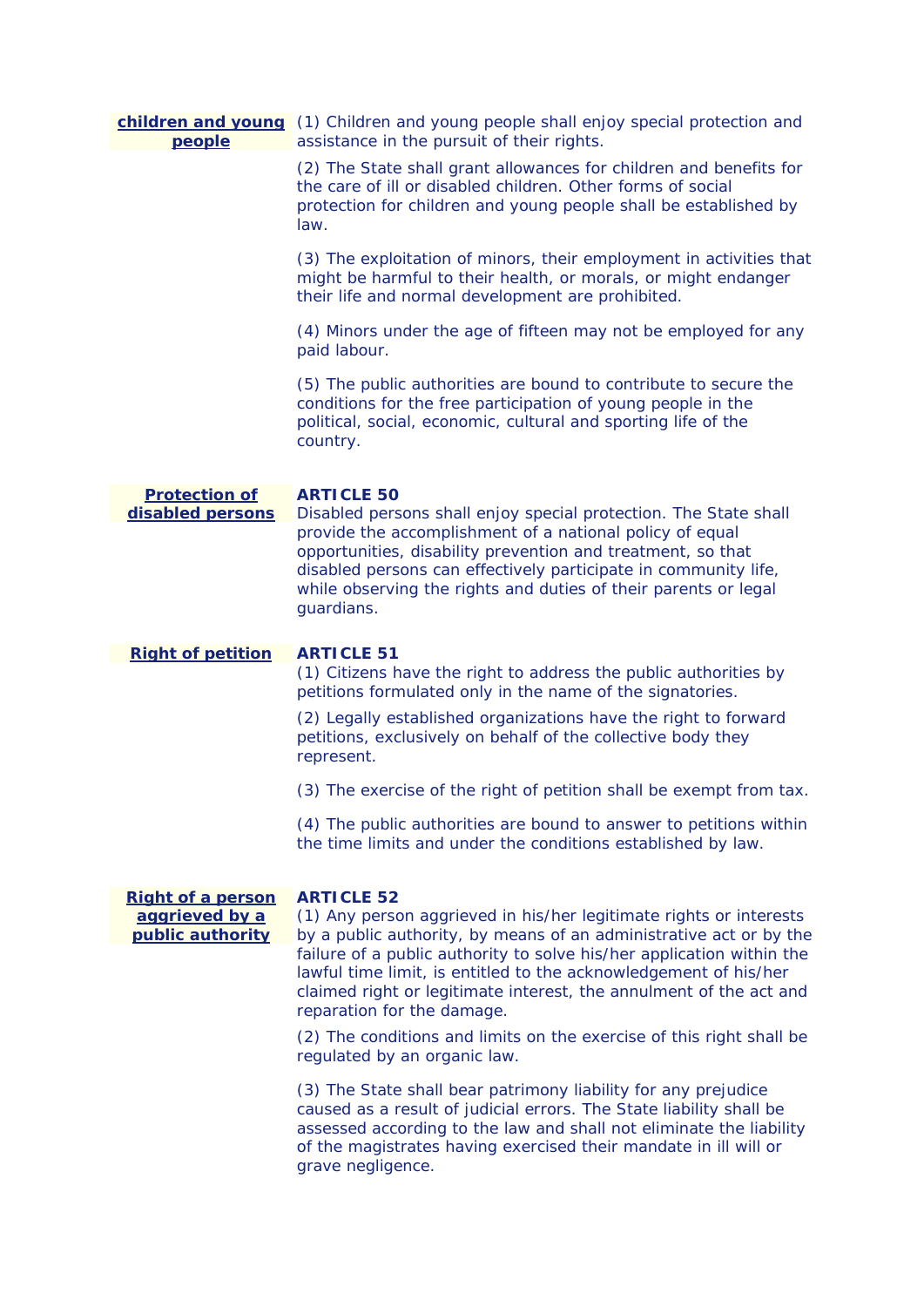applicable organic law. **Restriction on the ARTICLE 53 exercise of certain**  (1) The exercise of certain rights or freedoms may only be **rights or freedoms** restricted by law, and only if necessary, as the case may be, for: **Faithfulness towards the country**  (1) Faithfulness towards the country is sacred. **Defence of the country Financial contributions Exercise of rights ARTICLE 57 and freedoms Appointment and role**  the defence of national security, of public order, health, or morals, of the citizens' rights and freedoms; conducting a criminal investigation; preventing the consequences of a natural calamity, disaster, or an extremely severe catastrophe. (2) Such restriction shall only be ordered if necessary in a democratic society. The measure shall be proportional to the situation having caused it, applied without discrimination, and without infringing on the existence of such right or freedom. **CHAPTER III Fundamental duties ARTICLE 54**  (2) Citizens holding public offices, as well as the military are liable for the loyal fulfilment of the obligations they are bound to, and shall, for this purpose, take the oath as requested by law. **ARTICLE 55**  (1) Citizens have the right and duty to defend Romania. (2) The terms for doing the military service shall be set up in an organic law. (3) Citizens may be conscripted from the age of 20 and up to the age of 35, except for volunteers, under the terms of the **ARTICLE 56**  (1) Citizens are under the obligation to contribute to public expenditure, by taxes and duties. (2) The legal taxation system must ensure a fair distribution of the tax burden. (3) Any other dues shall be prohibited, except those determined by law, under exceptional circumstances. Romanian citizens, foreign citizens, and stateless persons shall exercise their constitutional rights and freedoms in good faith, without any infringement of the rights and liberties of others. **CHAPTER IV Advocate of the People ARTICLE 58**  (1) The Advocate of the People shall be appointed for a term of

office of 5 years, in order to defend the natural persons' rights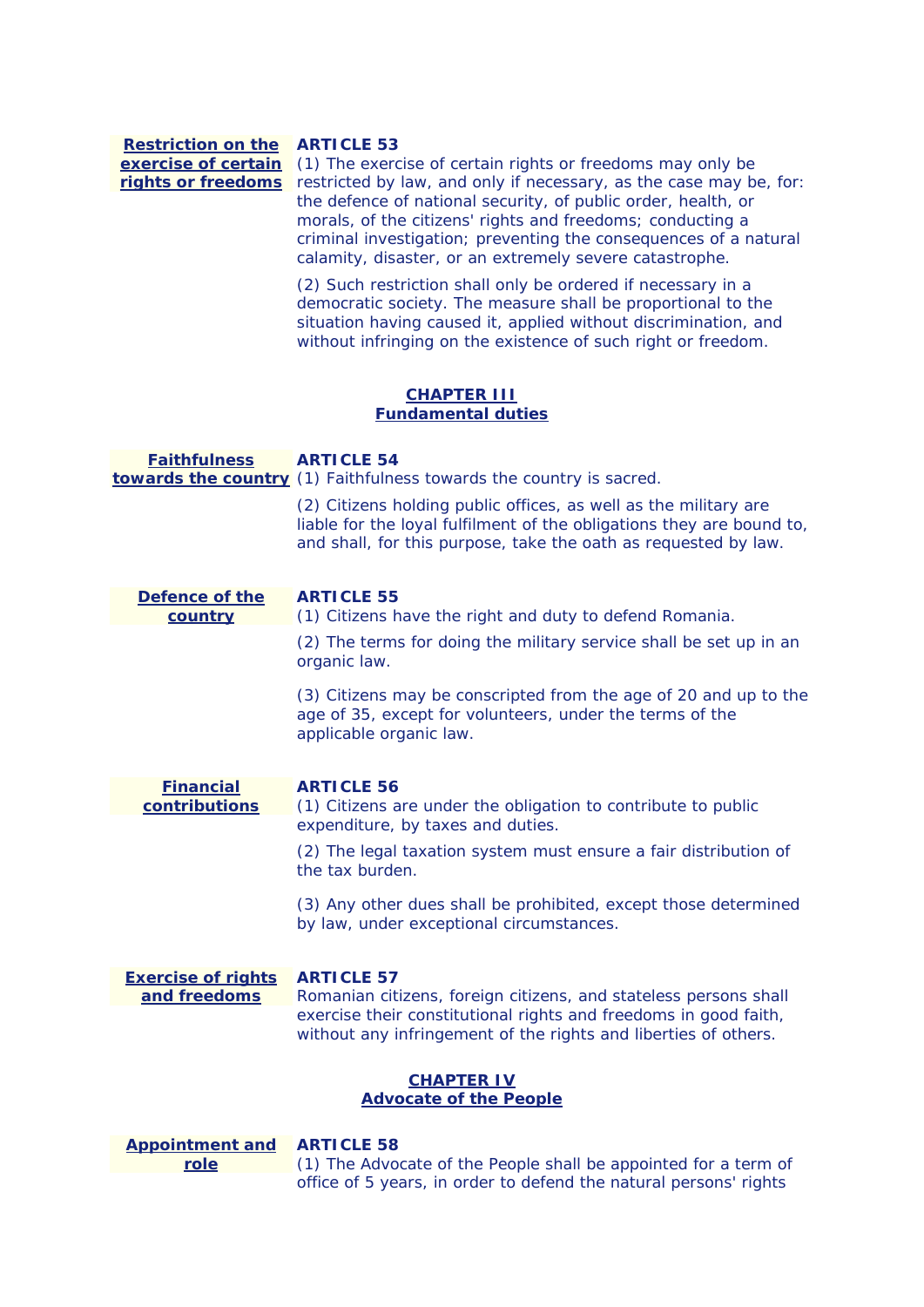and freedoms. The Advocate of the People's deputies shall be specialized per fields of activity.

(2) The Advocate of the People and his/her deputies shall not perform any other public or private office, except for teaching positions in higher education.

 People institution shall be regulated by an organic law. (3) The organization and functioning of the Advocate of the

**Exercise of powers ARTICLE 59** 

(1) The Advocate of the People shall exercise his powers ex officio or at the request of persons aggrieved in their rights and freedoms, within the limits established by law.

(2) It is binding upon the public authorities to give the Advocate of the People the necessary support in the exercise of his powers.

**Report before Parliament**

# **ARTICLE 60**

The Advocate of the People shall report before the two Parliament Chambers, annually or at the request thereof. The reports my contain recommendations on legislation or measures of any other nature for the defence of the citizens' rights and freedoms.

# **TITLE III Public authorities**

# **CHAPTER I Parliament**

# *SECTION 1 Organization and functioning*

#### **Role and structure ARTICLE 61**

(1) Parliament is the supreme representative body of the Romanian people and the sole legislative authority of the country.

(2) Parliament consists of the Chamber of Deputies and the Senate.

**Election of the Chambers**

# **ARTICLE 62**

(1) The Chamber of Deputies and the Senate shall be elected by universal, equal, direct, secret and free suffrage, in accordance with the electoral law.

 which fail to obtain the number of votes for representation in entitled to be represented by one organization only. (2) Organizations of citizens belonging to national minorities, Parliament, have the right to one Deputy seat each, under the terms of the electoral law. Citizens of a national minority are

(3) The number of Deputies and Senators shall be established by the electoral law, in proportion to the population of Romania.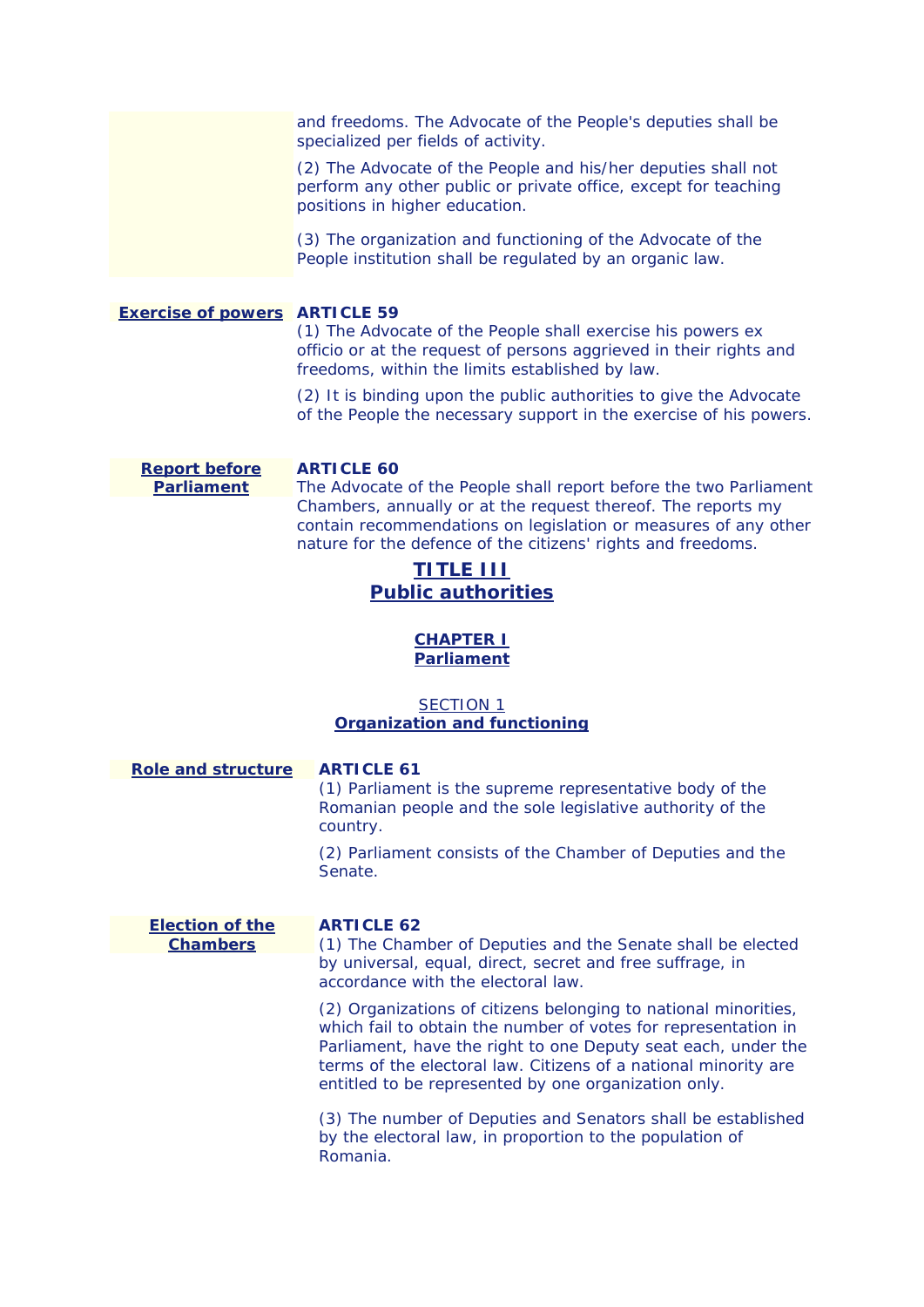| <b>Term of office</b>                     | <b>ARTICLE 63</b>                                                                                                                                                                                                                                                                                                                                                                        |
|-------------------------------------------|------------------------------------------------------------------------------------------------------------------------------------------------------------------------------------------------------------------------------------------------------------------------------------------------------------------------------------------------------------------------------------------|
|                                           | (1) The Chamber of Deputies and the Senate shall be elected<br>for a term of office of 4 years, which may be extended de jure<br>in the event of a mobilization, war, siege, or emergency, until<br>such event has ceased to exist.                                                                                                                                                      |
|                                           | (2) Elections to the Chamber of Deputies and the Senate shall<br>be held within three months at the most of the expiry of the<br>term of office or the Parliament dissolution.                                                                                                                                                                                                           |
|                                           | (3) The newly elected Parliament shall meet upon convening<br>by the President of Romania, within twenty days of the<br>elections.                                                                                                                                                                                                                                                       |
|                                           | (4) The Chambers' term of office shall be prolonged until the<br>new Parliament legally meets. During this period, the<br>Constitution shall not undergo any revision, nor shall any<br>organic laws be passed, amended or repealed.                                                                                                                                                     |
|                                           | (5) Bills or legislative proposals entered on the agenda of the<br>preceding Parliament shall be carried over in the session of the<br>new Parliament.                                                                                                                                                                                                                                   |
| <b>Organizational</b>                     | <b>ARTICLE 64</b>                                                                                                                                                                                                                                                                                                                                                                        |
| structure                                 | (1) The organization and functioning of each Chamber shall be                                                                                                                                                                                                                                                                                                                            |
|                                           | regulated by its own Standing Orders. Financial resources of<br>the Chambers shall be provided for in the budgets approved<br>by them.                                                                                                                                                                                                                                                   |
|                                           | (2) Each Chamber shall elect its Standing Bureau. The<br>President of the Chamber of Deputies and the President of the<br>Senate shall be elected for the Chambers' term of office. The<br>other members of the Standing Bureaus shall be elected at the<br>opening of each session. The members of the Standing<br>Bureaus may be dismissed before the expiry of the term of<br>office. |
|                                           | (3) Deputies and Senators may be organized into<br>Parliamentary Groups, according to the Standing Orders of<br>each Chamber.                                                                                                                                                                                                                                                            |
|                                           | (4) Each Chamber shall set up Standing Committees and may<br>institute inquiry committees or other special committees. The<br>Chambers may set up joint committees.                                                                                                                                                                                                                      |
|                                           | (5) The Standing Bureaus and Parliamentary Committees shall<br>be made up so as to reflect the political spectrum of each<br>Chamber.                                                                                                                                                                                                                                                    |
| <b>Sittings of the</b><br><b>Chambers</b> | <b>ARTICLE 65</b>                                                                                                                                                                                                                                                                                                                                                                        |
|                                           | (1) The Chamber of Deputies and the Senate shall meet in<br>separate sittings.                                                                                                                                                                                                                                                                                                           |
|                                           | (2) The Chambers may also meet in joint sittings, based on<br>the regulations passed by a majority vote of the Deputies and<br>Senators, in order:<br>a) to receive the message of the President of Romania;                                                                                                                                                                             |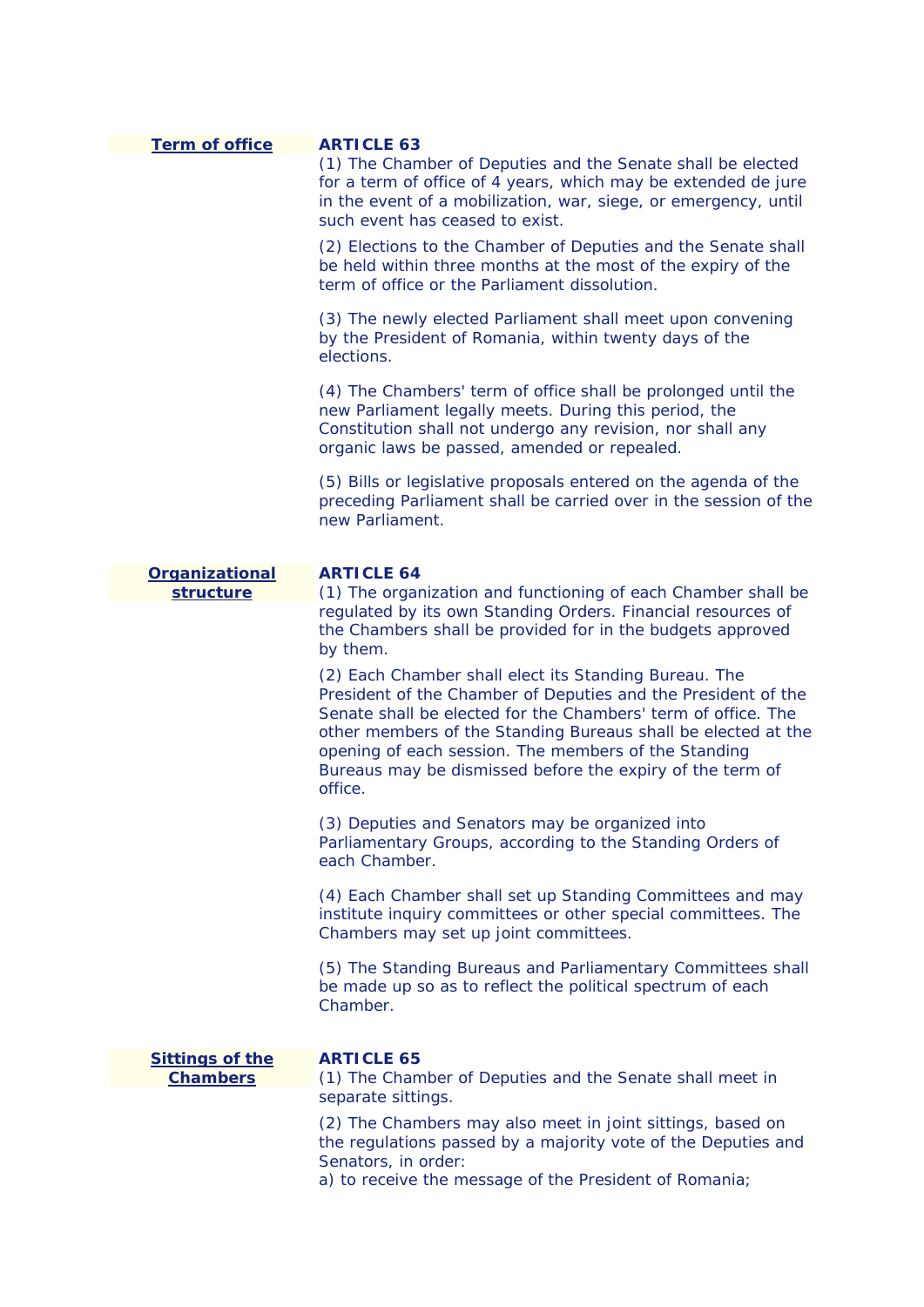c) to declare total or partial mobilization; e) to suspend or terminate armed hostilities; f) to approve the national strategy of homeland defence; b) to approve the State budget and the State social security budget; d) to declare a state of war; g) to examine reports of the Supreme Council of National Defence; h) to appoint, based on proposals by the President of Romania, the directors of the intelligence services, and to exercise control over the activity of such services; i) to appoint the Advocate of the People; j) to establish the status of the Deputies and Senators, their emoluments, and other rights; k) to fulfil any other prerogatives, which - in accordance with the Constitution or the Standing Orders - shall be exercised in a joint sitting.

#### **Sessions**

### **ARTICLE 66**

(1) The Chamber of Deputies and the Senate shall meet in two ordinary sessions every year. The first session begins in February and is due to last by the end of June at the latest. The second session begins in September and is due to last by the end of December at the latest.

(2) The Chamber of Deputies and the Senate may also meet in extraordinary sessions, at the request of the President of Romania, the Standing Bureau of each Chamber or of at least one third of the number of Deputies or Senators.

(3) Each Chamber shall be convened by its president.

#### **Acts of Parliament and ARTICLE 67**

**legal quorum**  The Chamber of Deputies and the Senate shall pass laws, and carry resolutions and motions, in the presence of the majority of their members.

#### **Publicity of sittings ARTICLE 68**

- (1) The sittings of both Chambers shall be public.
- (2) The Chambers may decide that certain sittings be secret.

## *SECTION 2*

# *Statute of Deputies and Senators*

| <b>Representative</b><br>mandate | <b>ARTICLE 69</b><br>(1) In the exercise of their mandate Deputies and Senators |
|----------------------------------|---------------------------------------------------------------------------------|
|                                  | shall be in the service of the people.                                          |
|                                  | (2) Any imperative mandate shall be null.                                       |

**Term of office of**

#### **ARTICLE 70**

**Deputies and Senators** (1) Deputies and Senators shall begin the exercise of their office on the day the Chamber whose members they are has lawfully met, on condition the election is validated and the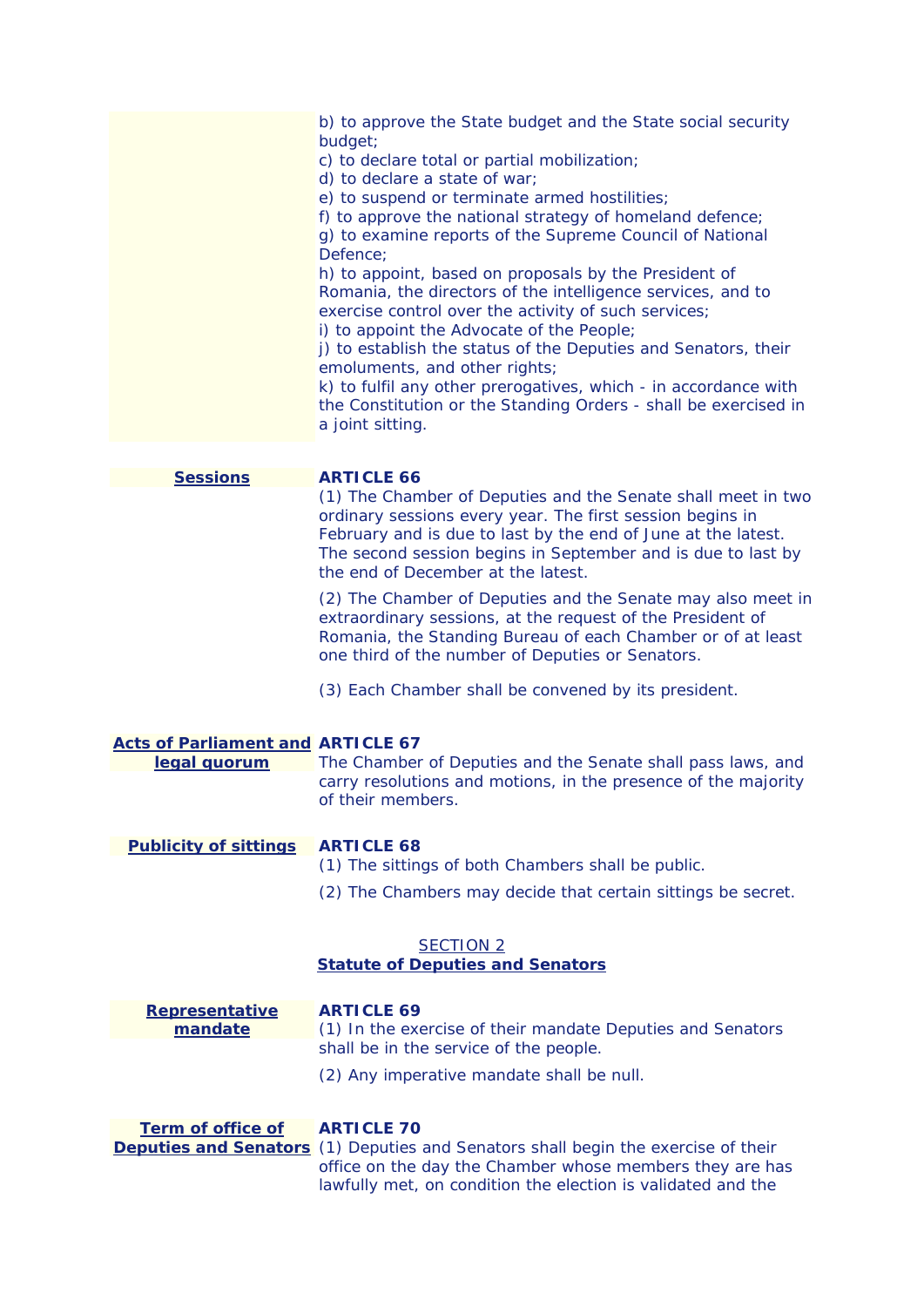|                          | oath is taken. The form of the oath shall be regulated by an<br>organic law.                                                                                                                                                                                                                                                                                                                                                                                                                                                                                                                                 |
|--------------------------|--------------------------------------------------------------------------------------------------------------------------------------------------------------------------------------------------------------------------------------------------------------------------------------------------------------------------------------------------------------------------------------------------------------------------------------------------------------------------------------------------------------------------------------------------------------------------------------------------------------|
|                          | (2) The capacity as a Deputy or Senator shall cease on the<br>same day the newly elected Chambers shall legally meet, or in<br>case of resignation, disenfranchisement, incompatibility, or<br>death.                                                                                                                                                                                                                                                                                                                                                                                                        |
|                          |                                                                                                                                                                                                                                                                                                                                                                                                                                                                                                                                                                                                              |
| <b>Incompatibilities</b> | <b>ARTICLE 71</b><br>(1) No one may be a Deputy and a Senator at the same time.                                                                                                                                                                                                                                                                                                                                                                                                                                                                                                                              |
|                          | (2) The capacity as a Deputy or Senator is incompatible with<br>the exercise of any public office in authority, with the<br>exception of Government membership.                                                                                                                                                                                                                                                                                                                                                                                                                                              |
|                          | (3) Other incompatibilities shall be established by organic law.                                                                                                                                                                                                                                                                                                                                                                                                                                                                                                                                             |
| Parliamentary            | <b>ARTICLE 72</b>                                                                                                                                                                                                                                                                                                                                                                                                                                                                                                                                                                                            |
| immunity                 | (1) No Deputy or Senator shall be held judicially accountable<br>for the votes cast or the political opinions expressed while<br>exercising their office.                                                                                                                                                                                                                                                                                                                                                                                                                                                    |
|                          | (2) The Deputies and Senators may be subject to criminal<br>investigation, or criminally prosecuted for acts that are not<br>connected with their votes or their political opinions expressed<br>in the exercise of their office, but shall not be searched,<br>detained or arrested without the consent of the Chamber they<br>belong to, after being heard. The investigation and prosecution<br>shall only be carried out by the Public Prosecutor's Office<br>attached to the High Court of Cassation and Justice. The High<br>Court of Cassation and Justice shall have jurisdiction over this<br>case. |
|                          | (3) If caught in the act, Deputies or Senators may be detained<br>and searched. The Minister of Justice shall inform without<br>delay the president of the Chamber in question on the<br>detainment and search. If, after being notified, the Chamber in<br>question finds there are no grounds for the detainment, it shall<br>order the annulment of such a measure at once.<br><b>SECTION 3</b>                                                                                                                                                                                                           |
|                          | Legislation                                                                                                                                                                                                                                                                                                                                                                                                                                                                                                                                                                                                  |
| <b>Classes of laws</b>   | <b>ARTICLE 73</b>                                                                                                                                                                                                                                                                                                                                                                                                                                                                                                                                                                                            |
|                          | (1) Parliament passes constitutional, organic, and ordinary<br>laws.                                                                                                                                                                                                                                                                                                                                                                                                                                                                                                                                         |
|                          | (2) Constitutional laws shall be pertaining to the revision of<br>the Constitution.                                                                                                                                                                                                                                                                                                                                                                                                                                                                                                                          |
|                          | (3) Organic laws shall regulate:<br>a) the electoral system; the organization and functioning of<br>the Permanent Electoral Authority;<br>b) the organization, functioning, and financing of political<br>parties;<br>c) the statute of Deputies and Senators, the establishment of<br>their emoluments and other rights;                                                                                                                                                                                                                                                                                    |
|                          |                                                                                                                                                                                                                                                                                                                                                                                                                                                                                                                                                                                                              |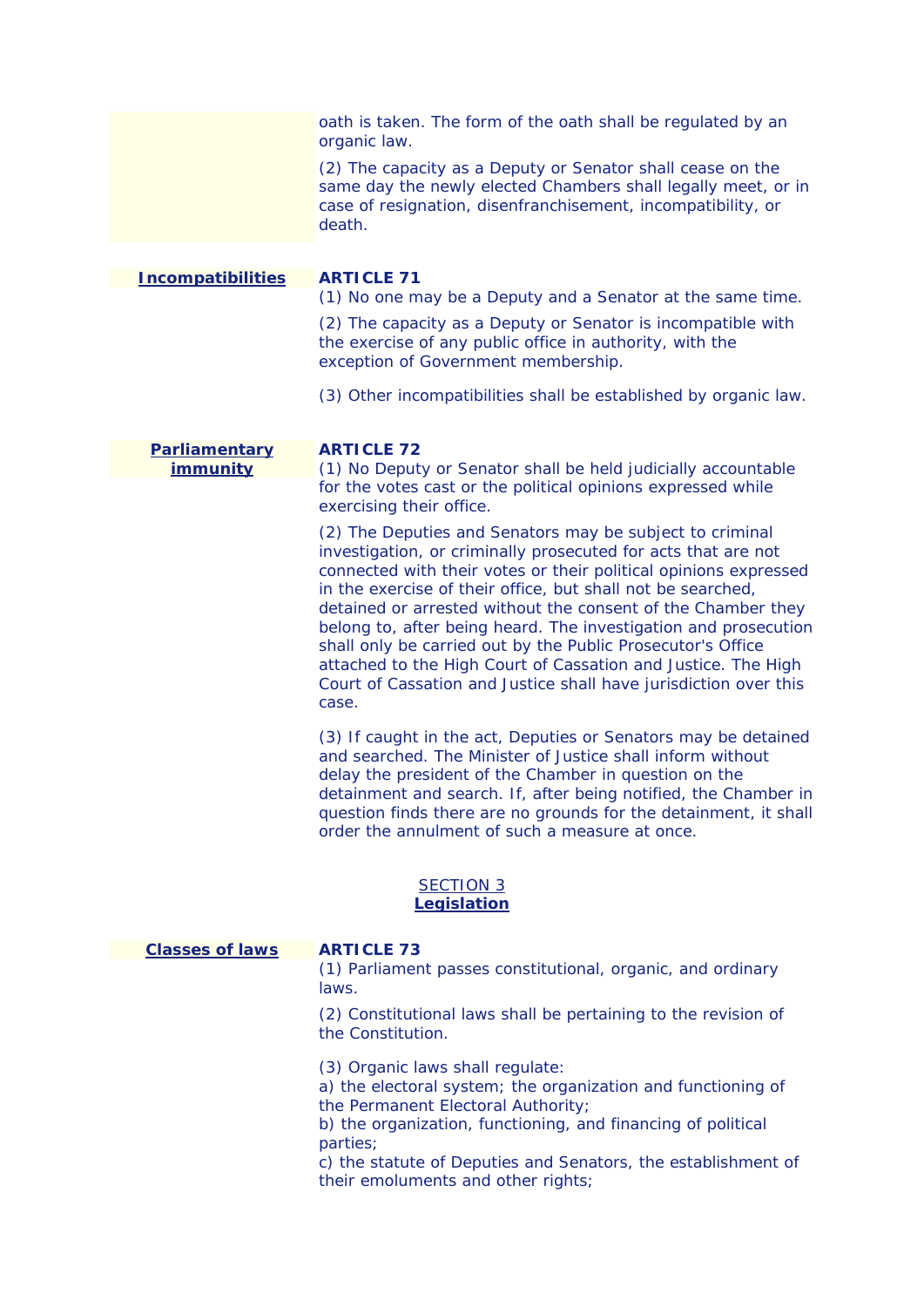|                                               | d) the organization and holding of referendum;<br>e) the organization of the Government and of the Supreme<br><b>Council of National Defence;</b><br>f) the state of partial or total mobilization of the armed forces<br>and the state of war:<br>g) the state of siege and emergency;<br>h) criminal offences, penalties, and the execution thereof;<br>i) the granting of amnesty or collective pardon;<br>j) the statute of public servants;<br>k) the contentious business falling within the competence of<br>administrative courts;<br>I) the organization and functioning of the Superior Council of<br>Magistracy, the courts of law, the Public Ministry, and the<br>Court of Audit;<br>m) the general legal status of property and inheritance;<br>n) the general organization of education;<br>o) the organization of local public administration, territory, as<br>well as the general rules on local autonomy;<br>p) the general rules covering labour relations, trade unions,<br>employers' associations, and social protection;<br>r) the status of national minorities in Romania;<br>s) the general statutory rules of religious cults;<br>t) the other fields for which the Constitution stipulates the<br>enactment of organic laws. |
|-----------------------------------------------|-----------------------------------------------------------------------------------------------------------------------------------------------------------------------------------------------------------------------------------------------------------------------------------------------------------------------------------------------------------------------------------------------------------------------------------------------------------------------------------------------------------------------------------------------------------------------------------------------------------------------------------------------------------------------------------------------------------------------------------------------------------------------------------------------------------------------------------------------------------------------------------------------------------------------------------------------------------------------------------------------------------------------------------------------------------------------------------------------------------------------------------------------------------------------------------------------------------------------------------------------------------|
| Legislative initiative                        | <b>ARTICLE 74</b><br>(1) A legislative initiative shall lie, as the case may be, with<br>the Government, Deputies, Senators, or a number of at least<br>100,000 citizens entitled to vote. The citizens who exercise<br>their right to a legislative initiative must belong to at least one<br>quarter of the country's counties, while, in each of those<br>counties or the Municipality of Bucharest, at least 5,000<br>signatures should be registered in support of such initiative.<br>(2) A legislative initiative of the citizens may not touch on<br>matters concerning taxation, international affairs, amnesty or<br>pardon.<br>(3) The Government shall exercise its legislative initiative by<br>introducing bills to the Chamber having competence for its<br>adoption, as a first notified Chamber.<br>(4) Deputies, Senators and citizens exercising the right of<br>legislative initiative may present proposals only in the form<br>required for bills.<br>(5) Legislative proposals shall be first submitted to the<br>Chamber having competence for its adoption, as a first notified<br>Chamber.                                                                                                                                      |
| <b>Notification of the</b><br><b>Chambers</b> | <b>ARTICLE 75</b><br>(1) The Chamber of Deputies, as a first notified Chamber, shall                                                                                                                                                                                                                                                                                                                                                                                                                                                                                                                                                                                                                                                                                                                                                                                                                                                                                                                                                                                                                                                                                                                                                                      |
|                                               | debate and adopt the bills and legislative proposals for the<br>ratification of treaties or other international agreements and<br>the legislative measures deriving from the implementation of<br>such treaties and agreements, as well as bills of the organic                                                                                                                                                                                                                                                                                                                                                                                                                                                                                                                                                                                                                                                                                                                                                                                                                                                                                                                                                                                           |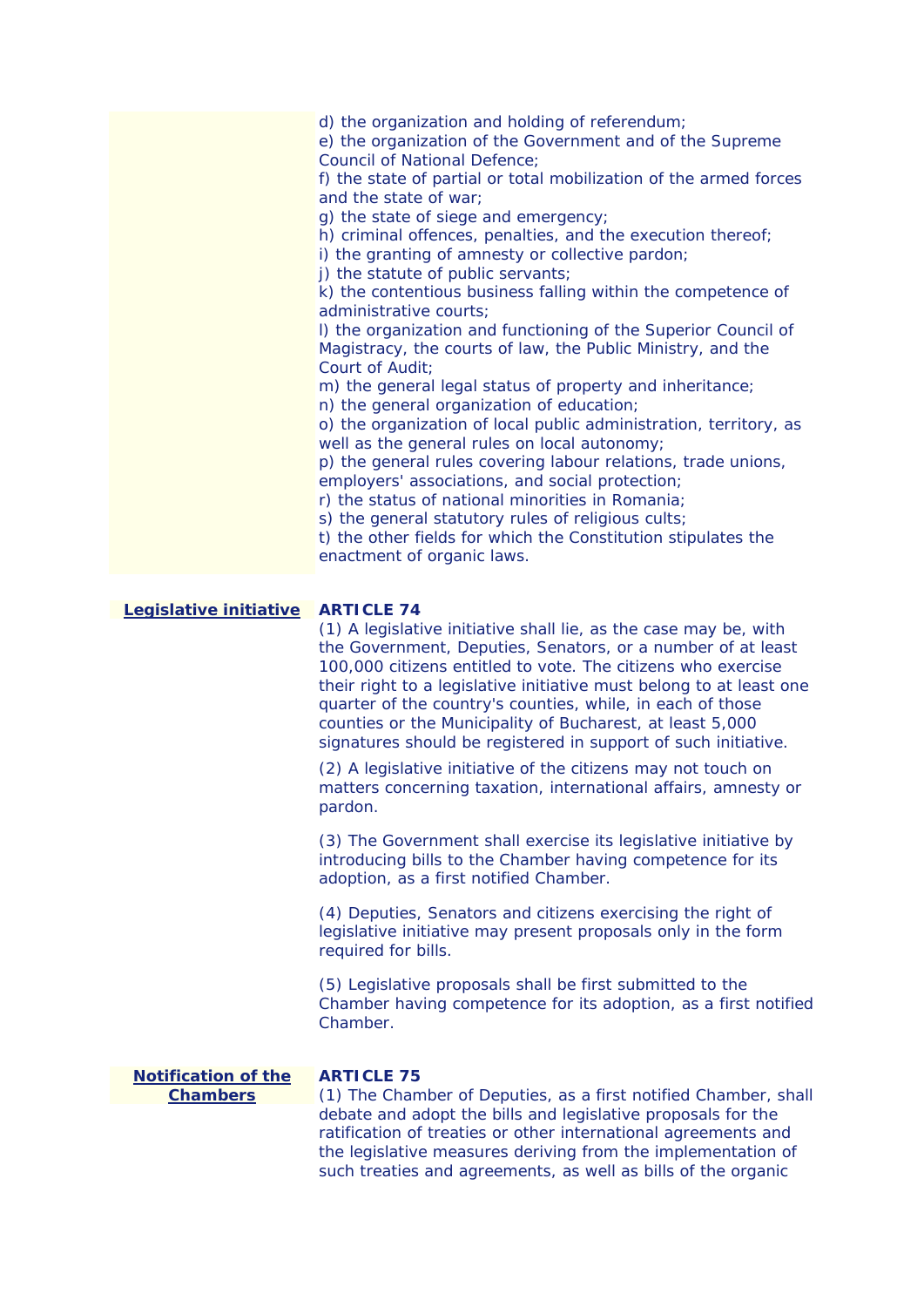|                                            | laws stipulated under article 31 (5), article 40 (3), article 55<br>(2), article 58 (3), article 73 (3) e), k), 1), n), o), article 79<br>(2), article 102 (3), article 105 (2), article 117 (3), article 118<br>$(2)$ and $(3)$ , article 120 $(2)$ , article 126 $(4)$ and $(5)$ , and article<br>142 (5). The other bills or legislative proposals shall be<br>submitted to the Senate, as a first notified Chamber, for<br>debate and adoption. |
|--------------------------------------------|-----------------------------------------------------------------------------------------------------------------------------------------------------------------------------------------------------------------------------------------------------------------------------------------------------------------------------------------------------------------------------------------------------------------------------------------------------|
|                                            | (2) The first notified Chamber shall pronounce within 45 days.<br>For codes and other extremely complex laws, the time limit<br>will be 60 days. If such time limits are exceeded, it shall be<br>deemed that the bill or legislative proposal has been adopted.                                                                                                                                                                                    |
|                                            | (3) After the first notified Chamber adopts or repeals it, the<br>bill or legislative proposal shall be sent to the other Chamber,<br>which will make a final decision.                                                                                                                                                                                                                                                                             |
|                                            | (4) In the event the first notified Chamber adopts a provision<br>which, under paragraph (1), belongs to its decision-making<br>competence, the provision is adopted as final if the other<br>Chamber also adopts it. Otherwise, for the provision in<br>question only, the bill shall be returned to the first notified<br>Chamber, which will make a final decision in an emergency<br>procedure.                                                 |
|                                            | (5) The provisions of paragraph (4) concerning the bill being<br>returned shall also apply accordingly if the decision-making<br>Chamber should adopt a provision for which the decision-<br>making competence belongs to the first Chamber.                                                                                                                                                                                                        |
|                                            |                                                                                                                                                                                                                                                                                                                                                                                                                                                     |
| <b>Passing of bills and</b><br>resolutions | <b>ARTICLE 76</b><br>(1) Organic laws and resolutions concerning the Standing<br>Orders of the Chambers shall be passed by the majority vote<br>of the members of each Chamber.                                                                                                                                                                                                                                                                     |
|                                            | (2) Ordinary laws and resolutions shall be passed by the<br>majority vote of the members present in each Chamber.                                                                                                                                                                                                                                                                                                                                   |
|                                            | (3) At the request of the Government or on its own initiative,<br>Parliament may pass bills or legislative proposals under an<br>emergency procedure, established in accordance with the<br>Standing Orders of each Chamber.                                                                                                                                                                                                                        |
| <b>Promulgation of laws ARTICLE 77</b>     | (1) A law shall be submitted for promulgation to the President<br>of Romania. Promulgation shall be given within twenty days<br>after receipt of the law.                                                                                                                                                                                                                                                                                           |
|                                            | (2) Before promulgation, the President of Romania may return<br>the law to Parliament for reconsideration, and he may do so                                                                                                                                                                                                                                                                                                                         |

only once. (3) In case the President has requested that law be reconsidered or a review has been asked for as to its

conformity with the Constitution, promulgation shall be made within ten days from receiving the law passed after its reconsideration, or the decision of the Constitutional Court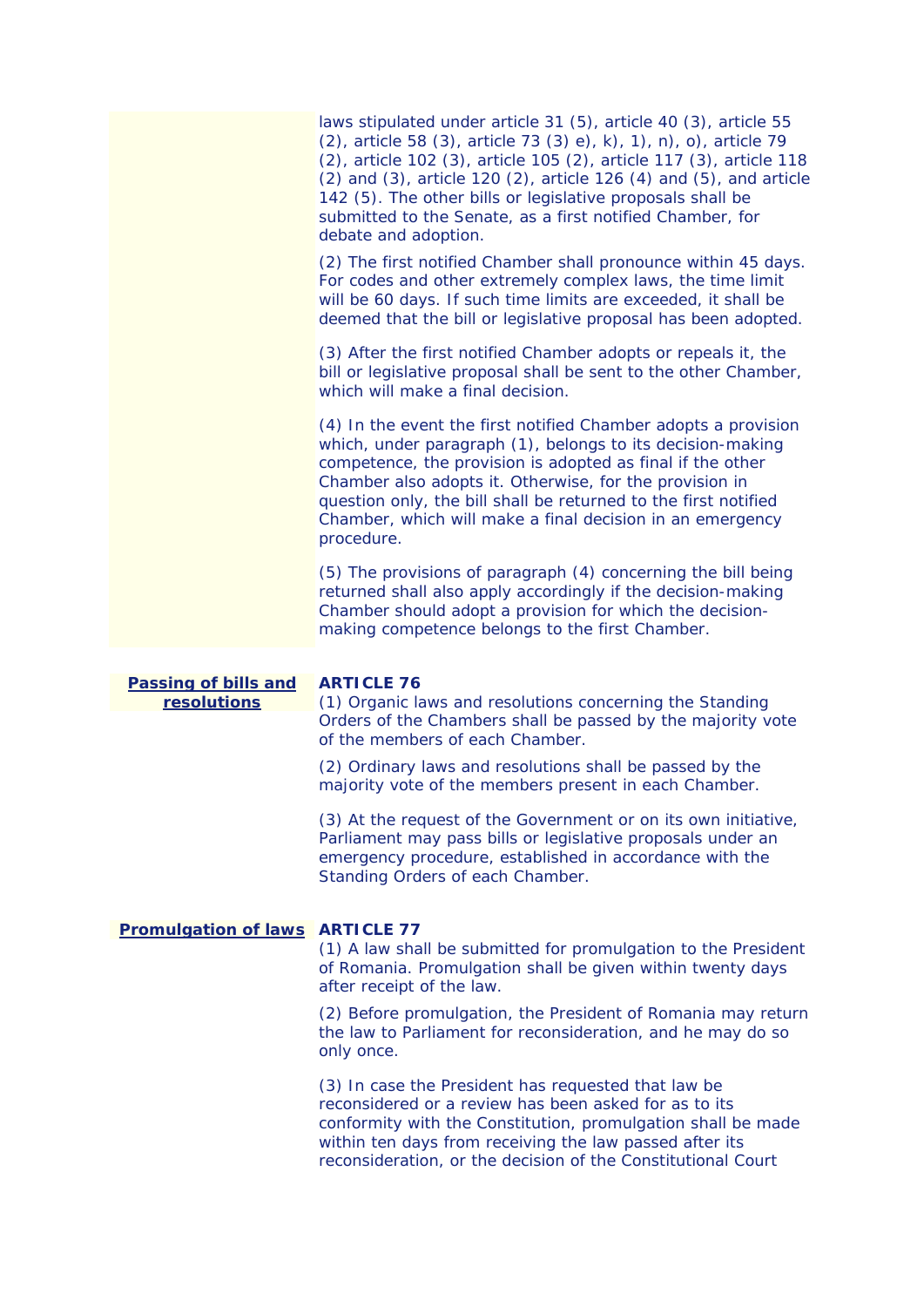confirming its constitutionality.

# **Coming into force of ARTICLE 78 laws**

The law shall be published in the Official Gazette of Romania and come into force 3 days after its publication date, or on a subsequent date stipulated in its text.

**Legislative Council** 

## **ARTICLE 79**

(1) The Legislative Council shall be an advisory expert body of Parliament, that advises draft normative acts for the purpose of a systematic unification and co-ordination of the whole body of laws. It shall keep the official record of the legislation of Romania.

(2) The setting up, organization and functioning of the Legislative Council shall be regulated by an organic law.

# **CHAPTER II The President of Romania**

| <b>The President of</b><br>Romania      | <b>ARTICLE 80</b><br>(1) The President of Romania shall represent the Romanian                                                                                                                                                                                                                |
|-----------------------------------------|-----------------------------------------------------------------------------------------------------------------------------------------------------------------------------------------------------------------------------------------------------------------------------------------------|
|                                         | State and is the safeguard of the national independence, unity<br>and territorial integrity of the country.                                                                                                                                                                                   |
|                                         | (2) The President of Romania shall guard the observance of<br>the Constitution and the proper functioning of the public<br>authorities. To this effect, he shall act as a mediator between<br>the Powers in the State, as well as between the State and<br>society.                           |
| <b>Election of the</b>                  | <b>ARTICLE 81</b>                                                                                                                                                                                                                                                                             |
| <b>President</b>                        | (1) The President of Romania shall be elected by universal,<br>equal, direct, secret an free suffrage.                                                                                                                                                                                        |
|                                         | (2) The candidate who, in the first ballot, obtained a majority<br>of votes of the electors entered on the electoral lists shall be<br>declared elected.                                                                                                                                      |
|                                         | (3) In case no candidate has obtained such a majority, a<br>second ballot shall be held between the first two candidates<br>highest in the order of the number of votes cast for them in<br>the first ballot. The candidate having the greatest number of<br>votes shall be declared elected. |
|                                         | (4) No one may hold the office of President of Romania but for<br>two terms of office at the most, that can also be consecutive.                                                                                                                                                              |
| <b>Validation of mandate ARTICLE 82</b> |                                                                                                                                                                                                                                                                                               |
| and oath-taking                         | (1) The election returns for the Presidency of Romania shall be<br>validated by the Constitutional Court.                                                                                                                                                                                     |
|                                         | (2) The candidate whose election has been validated shall take<br>before the Chamber of Deputies and the Senate, in a joint<br>sitting, the following oath: "I solemnly swear that I will                                                                                                     |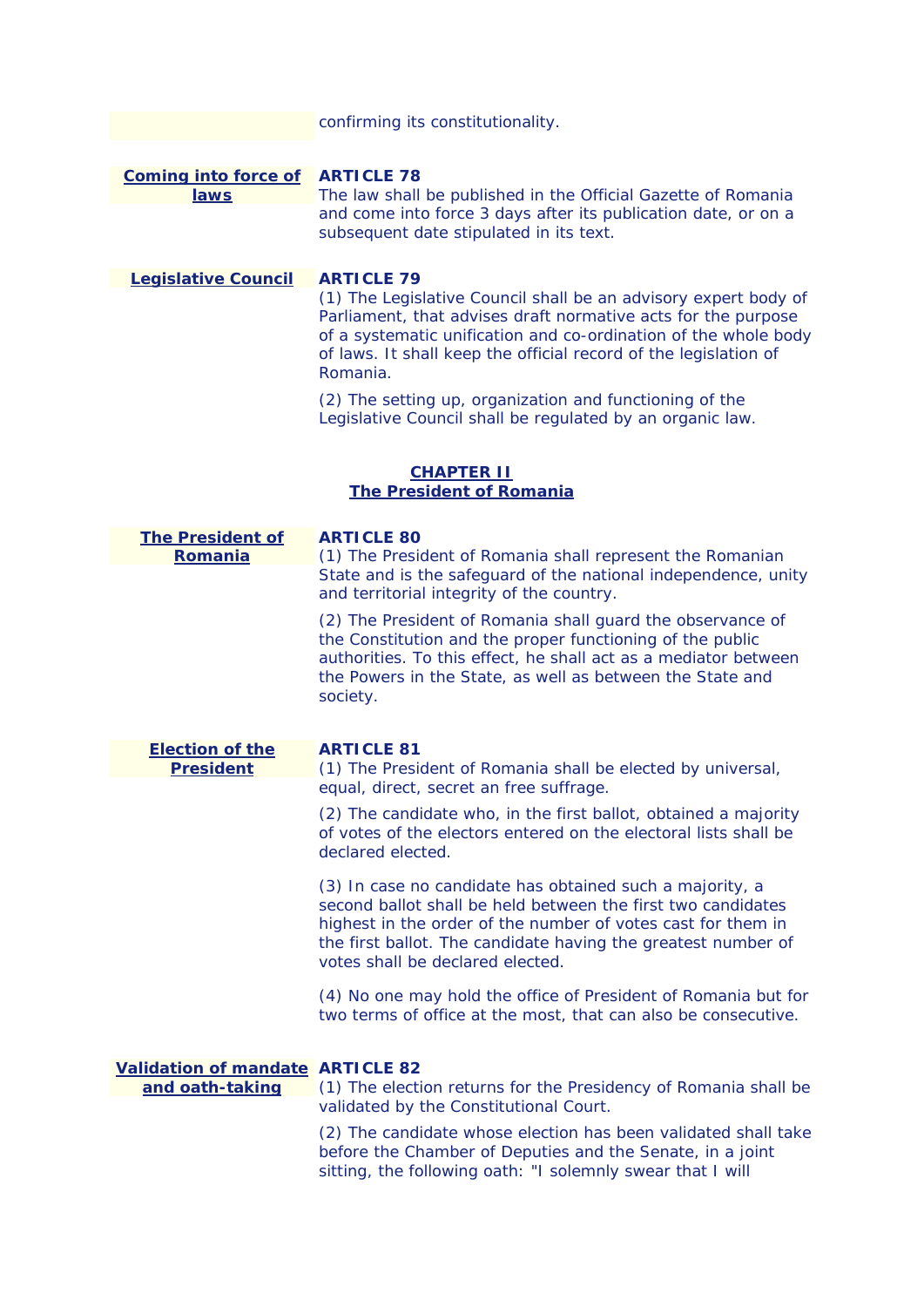|                                                   | dedicate all my strength and the best of my ability for the<br>spiritual and material welfare of the Romanian people, to abide<br>by the Constitution and laws of the country, to defend<br>democracy, the fundamental rights and freedoms of my fellow-<br>citizens, Romania's sovereignty, independence, unity and<br>territorial integrity. So help me God!" |
|---------------------------------------------------|-----------------------------------------------------------------------------------------------------------------------------------------------------------------------------------------------------------------------------------------------------------------------------------------------------------------------------------------------------------------|
|                                                   |                                                                                                                                                                                                                                                                                                                                                                 |
| <b>Term of office</b>                             | <b>ARTICLE 83</b><br>(1) The term of office of the President of Romania is five<br>years, being exercised from the date the oath was taken.                                                                                                                                                                                                                     |
|                                                   | (2) The President of Romania shall exercise his office until the<br>new President-elect takes the oath.                                                                                                                                                                                                                                                         |
|                                                   | (3) The term of office of the President of Romania may be<br>prolonged, by an organic law, in the event of war or<br>catastrophe.                                                                                                                                                                                                                               |
|                                                   |                                                                                                                                                                                                                                                                                                                                                                 |
| <b>Incompatibilities and</b><br><i>immunities</i> | <b>ARTICLE 84</b><br>(1) During his term of office, the President of Romania may<br>not be a member of any political party, nor may he perform                                                                                                                                                                                                                  |
|                                                   | any other public or private office.                                                                                                                                                                                                                                                                                                                             |
|                                                   | (2) The President of Romania shall enjoy immunity. The<br>provisions of article 72 (1) shall apply accordingly.                                                                                                                                                                                                                                                 |
|                                                   |                                                                                                                                                                                                                                                                                                                                                                 |
| <b>Appointment of the</b><br>Government           | <b>ARTICLE 85</b><br>(1) The President of Romania shall designate a candidate to<br>the office of Prime Minister and appoint the Government on<br>the basis of the vote of confidence of Parliament.                                                                                                                                                            |
|                                                   | (2) In the event of government reshuffle or vacancy of office,<br>the President shall dismiss and appoint, on the proposal of the<br>Prime Minister, some members of the Government.                                                                                                                                                                            |
|                                                   | (3) If, through the reshuffle proposal, the political structure or<br>composition of the Government is changed, the President of<br>Romania shall only be entitled to exercise the power stipulated<br>under paragraph (2) based on the Parliament's approval,<br>granted following the proposal of the Prime Minister.                                         |
| <b>Consultation with the ARTICLE 86</b>           |                                                                                                                                                                                                                                                                                                                                                                 |
| <b>Government</b>                                 | The President of Romania may consult with the Government                                                                                                                                                                                                                                                                                                        |
|                                                   | about urgent, extremely important matters.                                                                                                                                                                                                                                                                                                                      |
| <b>Participation in</b><br>meetings of the        | <b>ARTICLE 87</b><br>(1) The President of Romania may participate in the meetings                                                                                                                                                                                                                                                                               |
| <b>Government</b>                                 | of the Government debating upon matters of national interest                                                                                                                                                                                                                                                                                                    |
|                                                   | with regard to foreign policy, the defence of the country,<br>ensurance of public order, and, at the Prime Minister's request,<br>in other instances as well.                                                                                                                                                                                                   |
|                                                   | (2) The President of Romania shall preside over the<br>Government meetings he participates in.                                                                                                                                                                                                                                                                  |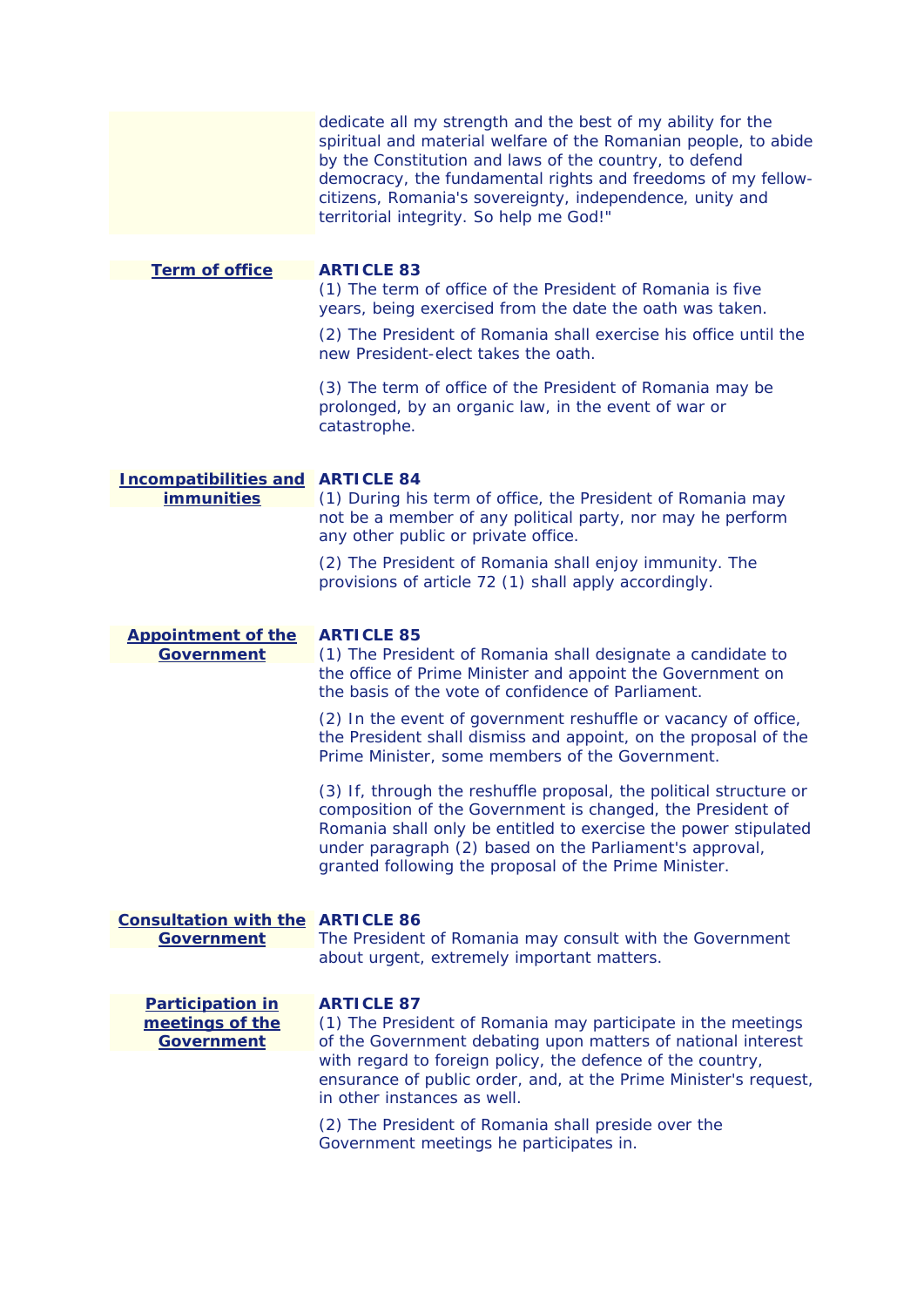| <b>Messages</b>                            | <b>ARTICLE 88</b><br>The President of Romania shall address Parliament by<br>messages on the main political issues of the nation.                                                                                                                                                                                                                          |
|--------------------------------------------|------------------------------------------------------------------------------------------------------------------------------------------------------------------------------------------------------------------------------------------------------------------------------------------------------------------------------------------------------------|
| <b>Dissolution of</b><br><b>Parliament</b> | <b>ARTICLE 89</b><br>(1) After consultation with the presidents of both Chambers<br>and the leaders of the parliamentary groups, the President of                                                                                                                                                                                                          |
|                                            | Romania may dissolve Parliament, if no vote of confidence has<br>been obtained to form a government within 60 days after the<br>first request was made, and only after rejection of at least two<br>requests for investiture.                                                                                                                              |
|                                            | (2) During the same year, Parliament can be dissolved only<br>once.                                                                                                                                                                                                                                                                                        |
|                                            | (3) The Parliament cannot be dissolved during the last six<br>months of the term of office of the President of Romania, or<br>during a state of mobilization, war, siege, or emergency.                                                                                                                                                                    |
| Referendum                                 | <b>ARTICLE 90</b>                                                                                                                                                                                                                                                                                                                                          |
|                                            | (1) The President of Romania may, after consultation with<br>Parliament, ask the people of Romania to express, by<br>referendum, their will on matters of national interest.                                                                                                                                                                               |
| <b>Powers in matters of</b>                | <b>ARTICLE 91</b>                                                                                                                                                                                                                                                                                                                                          |
| foreign policy                             | (1) The President shall, in the name of Romania, conclude<br>international treaties negotiated by the Government, and then<br>submit them to the Parliament for ratification, within a<br>reasonable time limit. The other treaties and international<br>agreements shall be concluded, approved, or ratified according<br>to the procedure set up by law. |
|                                            | (2) The President shall, on proposal by the Government,<br>accredit and recall diplomatic envoys of Romania, and approve<br>the setting up, closing down or change in rank of diplomatic<br>missions.                                                                                                                                                      |
|                                            | (3) Diplomatic envoys of other states shall be accredited to the<br>President of Romania.                                                                                                                                                                                                                                                                  |
| <b>Powers in matters of</b>                | <b>ARTICLE 92</b>                                                                                                                                                                                                                                                                                                                                          |
| defence                                    | (1) The President of Romania shall be Commander-in-Chief of<br>the Armed Forces and preside over the Supreme Council of<br><b>National Defence.</b>                                                                                                                                                                                                        |
|                                            | (2) He may declare, with prior approval of Parliament, partial<br>or total mobilization of the Armed Forces. Only in exceptional<br>cases shall the decision of the President be subsequently<br>submitted for approval to Parliament, within five days of the<br>adoption thereof.                                                                        |
|                                            | (3) In the event of an armed aggression against the country,<br>the President of Romania shall take measures to repel the<br>aggression, and he shall promptly bring them to the<br>cognizance of Parliament, by a message. If Parliament does<br>not sit in a session, it shall be convened de jure, within 24                                            |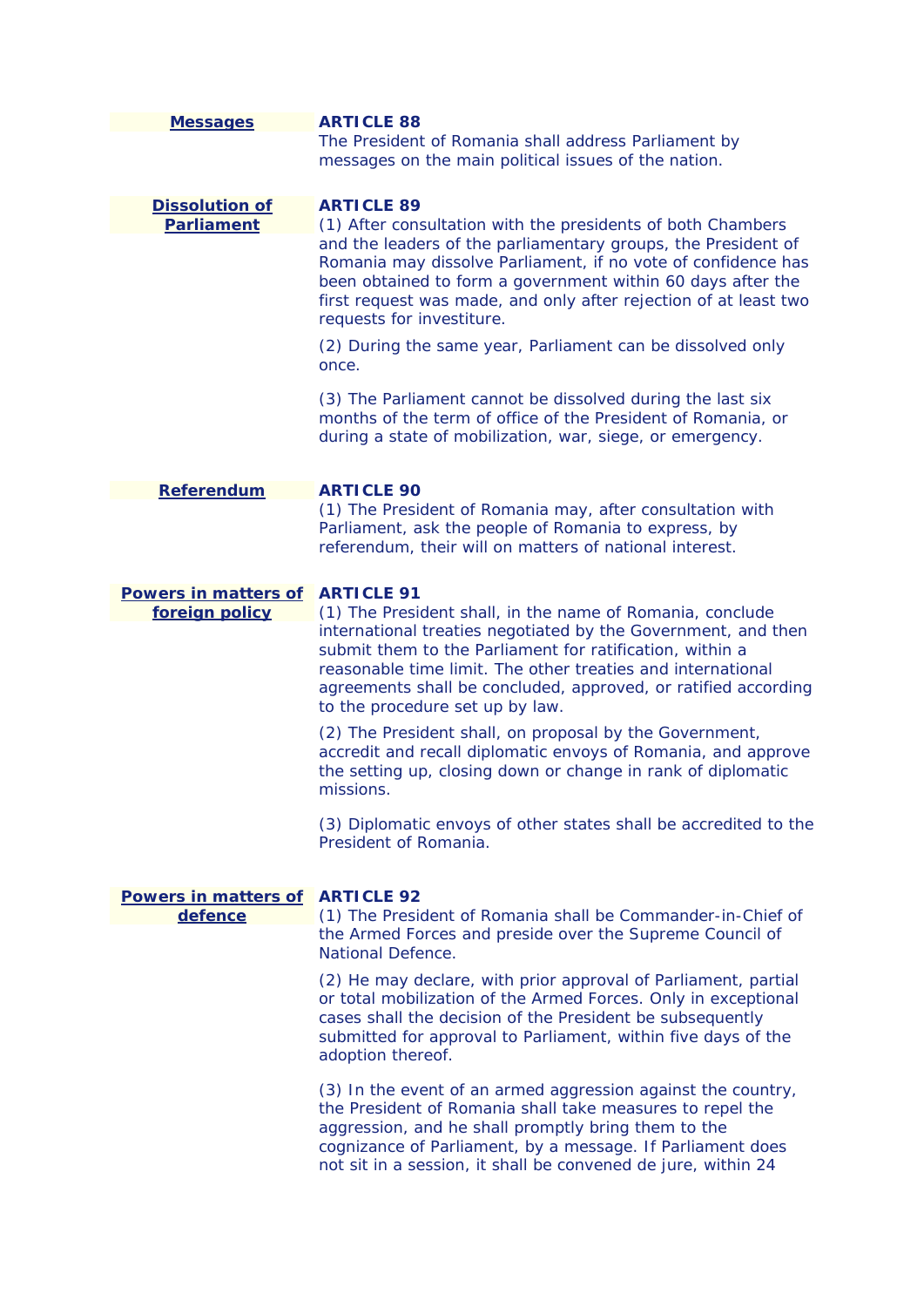hours of the outbreak of the aggression.

(4) In the event of mobilization or war, the Parliament shall pursue its activity throughout the length of such states, and, if not in session already, it shall be de jure convened within 24 hours after such a state has been declared.

# **Emergency measures ARTICLE 93**

(1) The President of Romania shall, according to the law, institute the state of siege or state of emergency in the entire country or in some territorial-administrative units, and ask for the Parliament's approval for the measure adopted, within 5 days of the date of taking it, at the latest.

(2) If Parliament does not sit in a session, it shall be convened de jure within 48 hours of the institution of the state of siege or emergency, and shall function throughout this state.

### **Other powers ARTICLE 94**

1) The President of Romania shall also have the following powers:

a) to confer decorations and titles of honour;

b) to make promotions to the ranks of marshal, general and admiral;

c) to make appointments to public offices, under the terms provided by law;

d) to grant individual pardon.

# **Suspension from office ARTICLE 95**

 Senators, and after consultation with the Constitutional Court. (1) In case of having committed grave acts infringing upon constitutional provisions, the President of Romania may be suspended from office by the Chamber of Deputies and the Senate, in joint sitting, by a majority vote of Deputies and The President may explain before Parliament with regard to imputations brought against him.

(2) The proposal of suspension from office may be initiated by at least one third of the number of Deputies and Senators, and the President shall be immediately notified thereof.

(3) If the proposal of suspension from office has been approved, a referendum shall be held within 30 days, in order to remove the President from office.

# **Impeachment ARTICLE 96**

(1) The Chamber of Deputies and the Senate may decide the impeachment of the President of Romania for high treason, in a joint session, based on the votes of at least two thirds of the number of deputies and senators.

 explanations about the facts he is being held accountable for. (2) The impeachment proposal may be initiated by a majority of deputies and senators and shall, without further delay, be notified to the President of Romania, so that he can give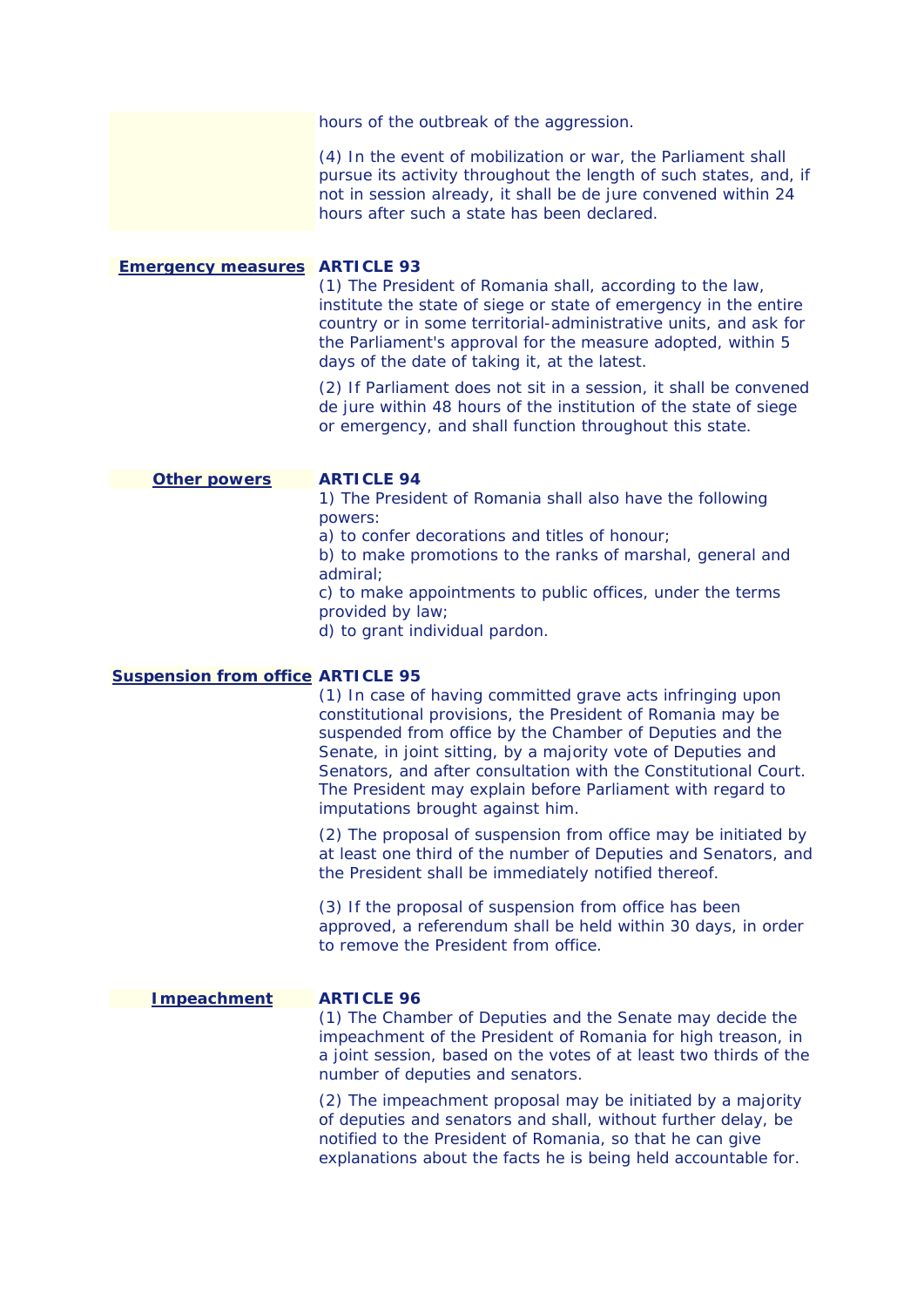|                                                               | (3) From the impeachment date and up to the dismissal date,<br>the President is under de jure suspension.                                                                                                                                                                                                  |
|---------------------------------------------------------------|------------------------------------------------------------------------------------------------------------------------------------------------------------------------------------------------------------------------------------------------------------------------------------------------------------|
|                                                               | (4) The jurisdiction for judging such cases shall belong to the<br>High Court of Cassation and Justice. The President shall be<br>dismissed de jure on the date the court decree impeaching<br>him is final.                                                                                               |
|                                                               |                                                                                                                                                                                                                                                                                                            |
| <b>Vacancy of office</b>                                      | <b>ARTICLE 97</b><br>(1) Vacancy of the office of President of Romania shall be due<br>upon his resignation, removal from office, permanent<br>impossibility to discharge his powers and duties, or death.                                                                                                 |
|                                                               | (2) Within three months of the date when the Presidency of<br>Romania fell vacant, the Government shall organize elections<br>for a new President.                                                                                                                                                         |
|                                                               |                                                                                                                                                                                                                                                                                                            |
| <b>Interim of office</b>                                      | <b>ARTICLE 98</b><br>(1) In case of vacancy in the office of President, or if the<br>President is suspended from office or is temporarily incapable<br>to exercise his powers, the interim shall devolve, in this order,<br>on the President of the Senate or the President of the<br>Chamber of Deputies. |
|                                                               | (2) Powers provided under Articles 88-90 shall not be<br>exercised by the Acting President during the interim of the<br>presidential office.                                                                                                                                                               |
|                                                               |                                                                                                                                                                                                                                                                                                            |
| <b>Liability of the Acting ARTICLE 99</b><br><b>President</b> | (1) If the person acting as President of Romania has<br>committed grave acts infringing upon constitutional provisions,<br>Articles 95 and 98 shall be applied accordingly.                                                                                                                                |
| <b>Acts of the President</b>                                  | <b>ARTICLE 100</b>                                                                                                                                                                                                                                                                                         |
|                                                               | (1) In the exercise of his powers, the President of Romania<br>shall issue decrees, which shall be published in the Official<br>Gazette of Romania. Absence of publicity entails the non-<br>existence of a decree.                                                                                        |
|                                                               | (2) The decrees issued by the President of Romania in the<br>exercise of his powers, as provided under Article 91<br>paragraphs (1) and (2), Article 92 paragraphs (2) and (3),<br>Article 93 paragraph (1), and Article 94 subparagraphs a), b)<br>and d) shall be countersigned by the Prime Minister.   |
| <b>Emolument and other ARTICLE 101</b><br>rights              | The emolument and other rights of the President of Romania                                                                                                                                                                                                                                                 |
|                                                               | shall be established by law.                                                                                                                                                                                                                                                                               |
|                                                               | <b>CHAPTER III</b><br><b>The Government</b>                                                                                                                                                                                                                                                                |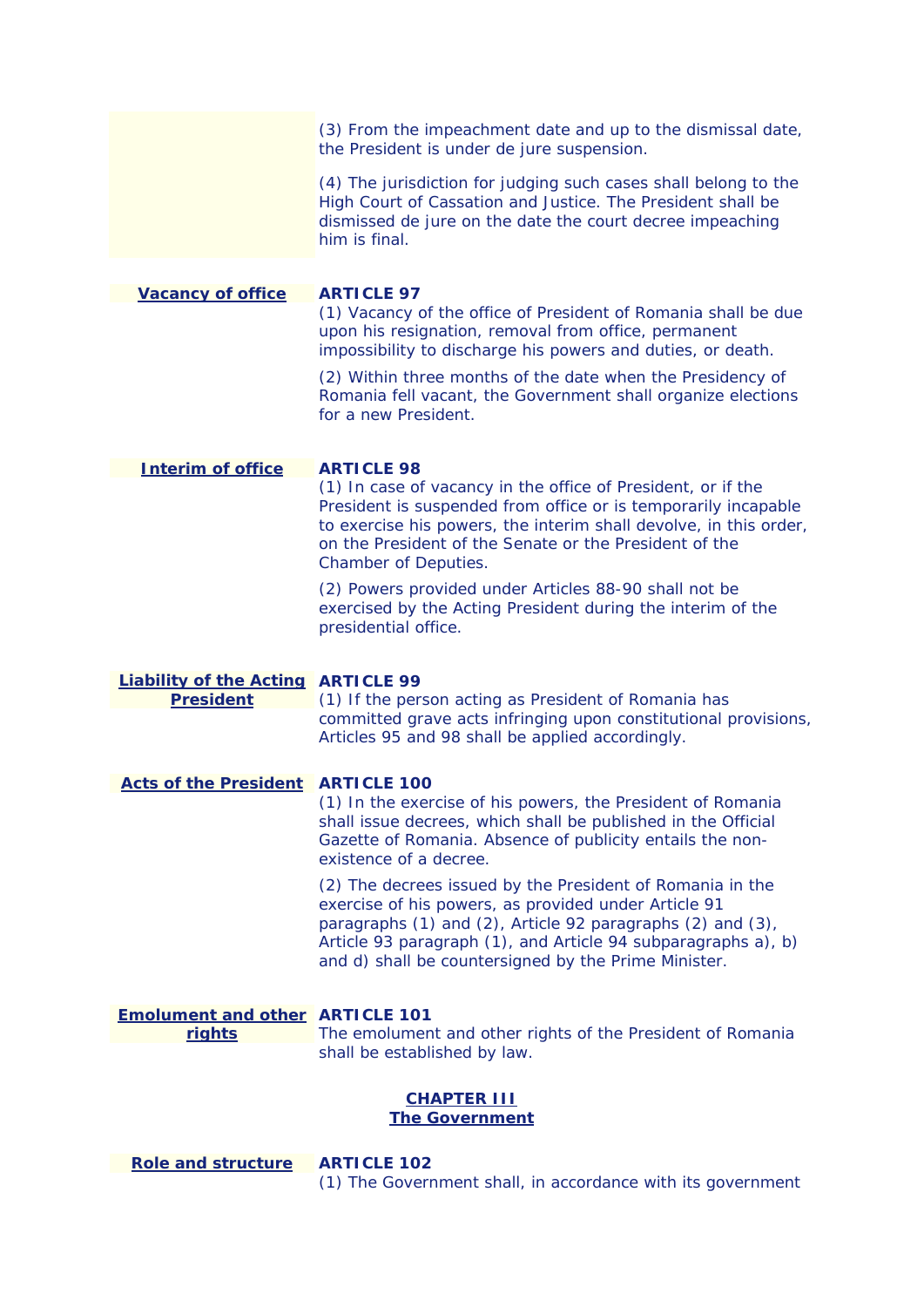|                                        | programme accepted by Parliament, ensure the<br>implementation of the domestic and foreign policy of the<br>country, and exercise the general management of public<br>administration.<br>(2) In the exercise of its powers, the Government shall co-<br>operate with the social bodies concerned.             |
|----------------------------------------|---------------------------------------------------------------------------------------------------------------------------------------------------------------------------------------------------------------------------------------------------------------------------------------------------------------|
|                                        | (3) The Government consists of the Prime Minister, Ministers,<br>and other members as established by an organic law.                                                                                                                                                                                          |
| <b>Investiture</b>                     | <b>ARTICLE 103</b>                                                                                                                                                                                                                                                                                            |
|                                        | (1) The President of Romania shall designate a candidate to<br>the office of Prime Minister, as a result of his consultation with<br>the party which has obtained absolute majority in Parliament,<br>or -unless such majority exists - with the parties represented<br>in Parliament.                        |
|                                        | (2) The candidate to the office of Prime Minister shall, within<br>ten days of his designation, seek the vote of confidence of<br>Parliament upon the programme and complete list of the<br>Government.                                                                                                       |
|                                        | (3) The programme and list of the Government shall be<br>debated upon by the Chamber of Deputies and the Senate, in<br>joint sitting. Parliament shall grant confidence to the<br>Government by a majority vote of the Deputies and Senators.                                                                 |
| Oath of allegiance                     | <b>ARTICLE 104</b>                                                                                                                                                                                                                                                                                            |
|                                        | (1) The Prime Minister, the Ministers and other members of<br>the Government shall individually take an oath before the<br>President of Romania, as provided under Article 82.                                                                                                                                |
|                                        | (2) The Government as a whole and each of its members shall<br>exercise the mandate from the date of taking the oath.                                                                                                                                                                                         |
| <b>Incompatibilities</b>               | <b>ARTICLE 105</b>                                                                                                                                                                                                                                                                                            |
|                                        | (1) Membership of the Government shall be incompatible with<br>the exercise of any other public office in authority, except for<br>the office of a Deputy or Senator. Likewise, it shall be<br>incompatible with the exercise of any office of professional<br>representation paid by a trading organization. |
|                                        | (2) Other incompatibilities shall be established by an organic<br>law.                                                                                                                                                                                                                                        |
| <b>Cessation of</b>                    | <b>ARTICLE 106</b>                                                                                                                                                                                                                                                                                            |
| membership of the<br><b>Government</b> | Membership of the Government shall cease upon resignation,<br>dismissal, disenfranchisement, incompatibility, death, or in any<br>other cases provided by law.                                                                                                                                                |
|                                        |                                                                                                                                                                                                                                                                                                               |
| <b>Prime Minister</b>                  | <b>ARTICLE 107</b>                                                                                                                                                                                                                                                                                            |
|                                        | (1) The Prime Minister shall direct Government actions and co-<br>ordinate activities of its members, with the observance of the<br>powers and duties incumbent on them. Likewise, he shall<br>submit to the Chamber of Deputies or the Senate reports and                                                    |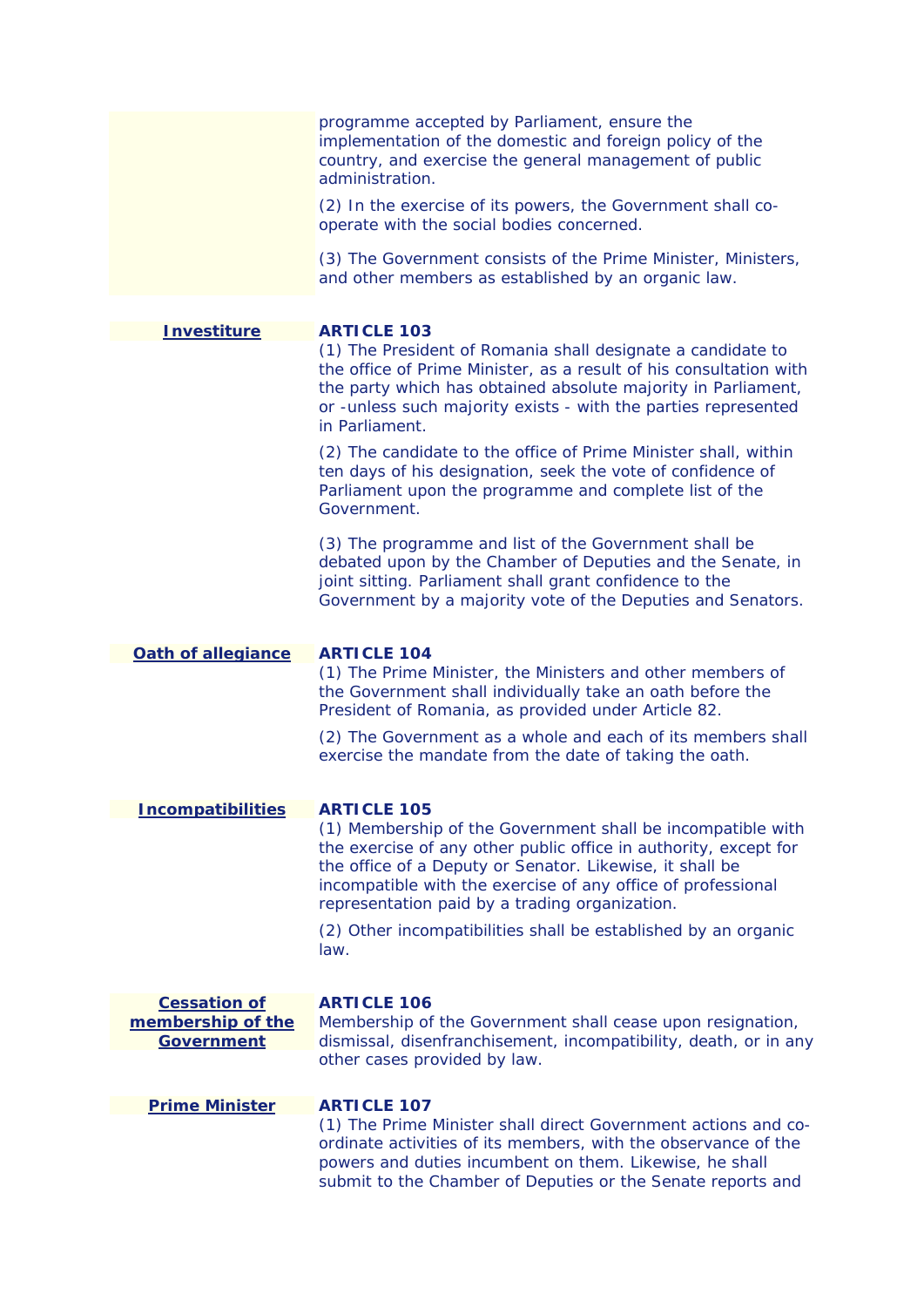statements on Government policy, to be debated with priority.

(2) The President of Romania cannot dismiss the Prime Minister.

Prime Minister resumes his activity within the Government. (3) If the Prime Minister finds himself in one of the situations stipulated under Article 106, except for him being dismissed, or if it is impossible for him to exercise his powers, the President of Romania shall designate another member of the Government as Acting Prime Minister, in order to carry out the powers of the Prime Minister, until a new Government is formed. The interim, during the Prime Minister's impossibility to exercise the powers of the said office, shall cease if the

(4) Provisions under paragraph (3) shall apply accordingly to the other members of the Government, on proposal by the Prime Minister, for a period of 45 days, at the most.

| <b>Acts of the</b><br><b>Government</b>                         | <b>ARTICLE 108</b><br>(1) The Government shall adopt decisions and ordinances.                                                                                                                                                                                                                                                                                                                                                                                                                                                                              |
|-----------------------------------------------------------------|-------------------------------------------------------------------------------------------------------------------------------------------------------------------------------------------------------------------------------------------------------------------------------------------------------------------------------------------------------------------------------------------------------------------------------------------------------------------------------------------------------------------------------------------------------------|
|                                                                 | (2) Decisions shall be issued to organize the execution of laws.                                                                                                                                                                                                                                                                                                                                                                                                                                                                                            |
|                                                                 | (3) Ordinances shall be issued under a special enabling law,<br>within the limits and in conformity with the provisions thereof.                                                                                                                                                                                                                                                                                                                                                                                                                            |
|                                                                 | (4) Decisions and ordinances adopted by the Government shall<br>be signed by the Prime Minister, countersigned by the<br>Ministers who are bound to carry them into execution, and<br>shall be published in the Official Gazette of Romania. Non-<br>publishing entails non-existence of a decision or ordinance.<br>Decisions of a military character shall be conveyed only to the<br>institutions concerned.                                                                                                                                             |
| <b>Responsibility of</b><br>members of the<br><b>Government</b> | <b>ARTICLE 109</b><br>(1) The Government is politically responsible for its entire<br>activity only before Parliament. Each member of the<br>Government is politically and jointly liable with the other<br>members for the activity and acts of the Government.                                                                                                                                                                                                                                                                                            |
|                                                                 | (2) Only the Chamber of Deputies, the Senate and the<br>President of Romania have the right to demand legal<br>proceedings to be taken against members of the Government<br>for acts committed in the exercise of their office. If such legal<br>proceedings have been requested, the President of Romania<br>may decree that they be suspended from office. Institution of<br>proceedings against a member of the Government entails his<br>suspension from office. The case shall be within the<br>competence of the High Court of Cassation and Justice. |
|                                                                 | (3) Cases of liability, and penalties applicable to members of<br>the Government shall be regulated by a law on ministerial<br>responsibility.                                                                                                                                                                                                                                                                                                                                                                                                              |
| <b>End of the term of</b><br>office                             | <b>ARTICLE 110</b><br>(1) The Government shall exercise its term of office until the                                                                                                                                                                                                                                                                                                                                                                                                                                                                        |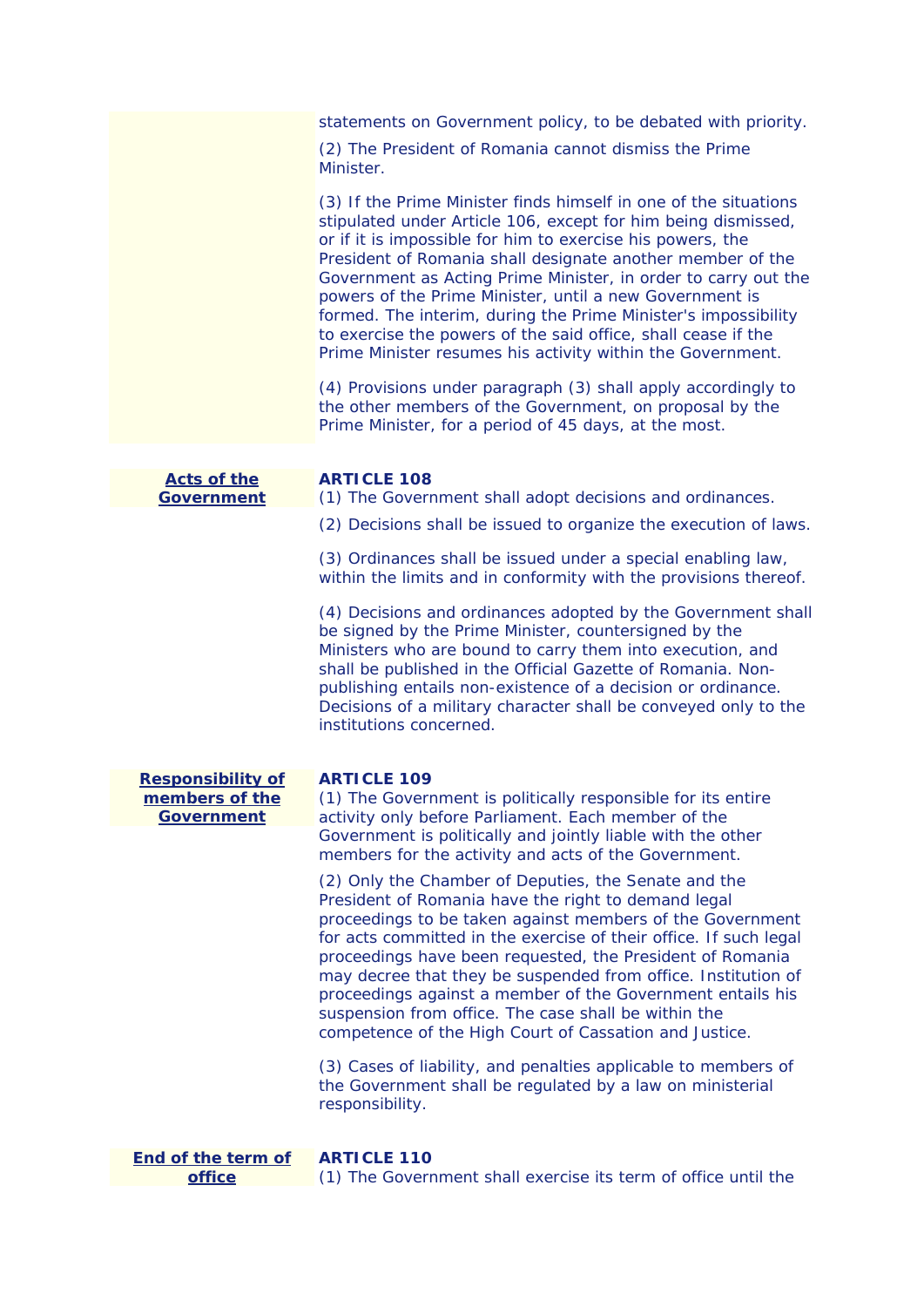validation of the general parliamentary elections.

(2) The Government shall be dismissed on the date the Parliament withdraws the confidence granted to it, or if the Prime Minister finds himself in one of the situations stipulated under article 106, except for him being dismissed, or in case of his impossibility to exercise his powers for more than 45 days.

(3) In situations such as under paragraph (2) the provisions of Article 103 shall apply accordingly.

 until the members of the new Government take the oath. (4) The Government whose term of office ceased in accordance with paragraphs (1) and (2) shall continue to fulfil only the acts required for the administration of public affairs,

# **CHAPTER IV**

#### **Relations between Parliament and the Government**

| <b>Information of</b><br><b>Parliament</b> | <b>ARTICLE 111</b><br>(1) The Government and the other bodies of public                                                                                                                                                                                                                                                                                                                                                                                          |
|--------------------------------------------|------------------------------------------------------------------------------------------------------------------------------------------------------------------------------------------------------------------------------------------------------------------------------------------------------------------------------------------------------------------------------------------------------------------------------------------------------------------|
|                                            | administration shall be obliged, within the parliamentary<br>control over their activity, to present the information and<br>documents requested by the Chamber of Deputies, the<br>Senate, or parliamentary committees, through their respective<br>presidents. In case a legislative initiative involves the<br>amendment of the provisions of the State budget, or of the<br>State social security budget, the request for information shall<br>be compulsory. |
|                                            | (2) Members of the Government are entitled to attend the<br>proceedings of Parliament. If they are requested to be<br>present, participation shall be compulsory.                                                                                                                                                                                                                                                                                                |
| <b>Questions</b> ,                         | <b>ARTICLE 112</b>                                                                                                                                                                                                                                                                                                                                                                                                                                               |
| interpellations, and                       | (1) The Government and each of its members shall be bound                                                                                                                                                                                                                                                                                                                                                                                                        |
| simple motions                             | to answer the questions or interpellations raised by the<br>deputies or senators, under the terms stipulated by the<br>regulations of the two Chambers of the Parliament.                                                                                                                                                                                                                                                                                        |
|                                            | (2) The Chamber of Deputies or the Senate may carry a<br>simple motion expressing their position as to a matter of<br>domestic or foreign policy or, as the case may be, a matter<br>having been the subject of an interpellation.                                                                                                                                                                                                                               |
| <b>Motion of censure</b>                   | <b>ARTICLE 113</b>                                                                                                                                                                                                                                                                                                                                                                                                                                               |
|                                            | (1) The Chamber of Deputies and the Senate may, in joint<br>sitting, withdraw the confidence granted to the Government,<br>by carrying a motion of censure by a majority vote of the<br>Deputies and Senators.                                                                                                                                                                                                                                                   |
|                                            | (2) The motion of censure may be initiated by at least one<br>fourth of the total number of Deputies and Senators, and shall<br>be notified to the Government upon the date of its tabling.                                                                                                                                                                                                                                                                      |
|                                            | (3) The motion of censure shall be debated upon three days                                                                                                                                                                                                                                                                                                                                                                                                       |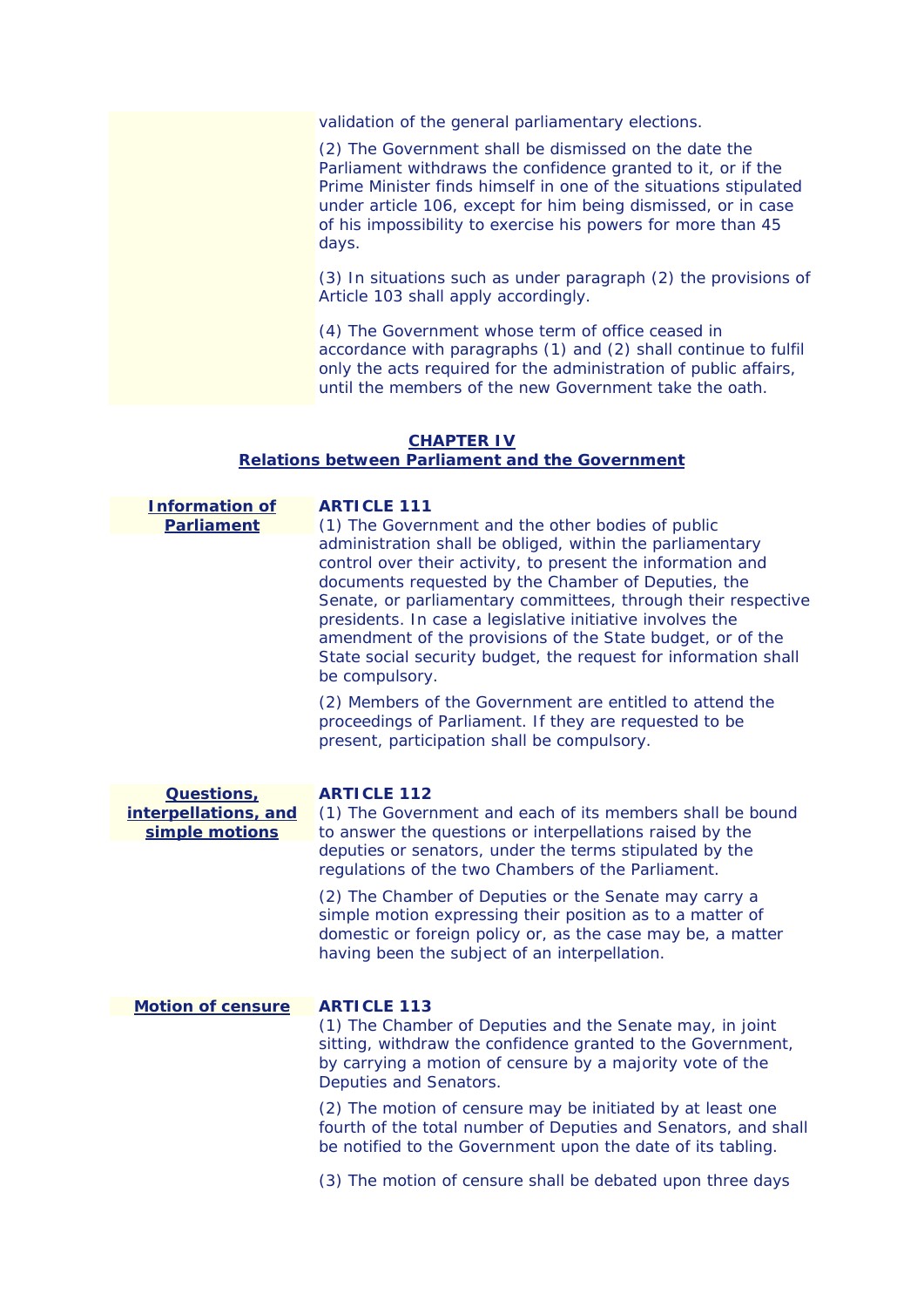after its presentation in the joint sitting of the Chambers.

 $(4)$  If the motion of censure fails to be passed, the Deputies and the Senators who signed it may not submit another one during the same session, except for the case the Government assumes responsibility in conformity with Article 114.

| <b>Assumption of</b>  | <b>ARTICLE 114</b>                                                                                                      |
|-----------------------|-------------------------------------------------------------------------------------------------------------------------|
| responsibility by the | (1) The Government may assume responsibility before the                                                                 |
| <b>Government</b>     | Chamber of Deputies and the Senate, in joint sitting, upon a                                                            |
|                       | programme, a general policy statement, or a bill.                                                                       |
|                       | (2) The Government shall be dismissed if a motion of censure,<br>tabled within three days of the date of presenting the |

programme, the general policy statement, or the bill, has been passed in accordance with the provisions under Article 113.

(3) If the Government has not been dismissed according to paragraph (2), the bill presented, amended, or completed, as the case may be, with the amendments accepted by the Government, shall be deemed as passed, and the implementation of the programme or general policy statement shall become binding on the Government.

 thereon shall be carried in the joint sitting of the Chambers. (4) In case the President of Romania demands reconsideration of the law passed according to paragraph (3), the debate

# **Legislative delegation ARTICLE 115**

(1) Parliament may pass a special law enabling the Government to issue ordinances in fields outside the scope of organic laws.

(2) The enabling law shall compulsorily establish the field and the date up to which ordinances may be issued.

(3) If the enabling law so requests, ordinances shall be submitted to Parliament for approval, according to the legislative procedure, until the expiry of the enabling time limit. Non-compliance with the term entails discontinuation of the effects of the ordinance.

(4) The Government can only adopt emergency ordinances in exceptional cases, the regulation of which cannot be postponed, and have the obligation to give the reasons for the emergency status within their contents.

(5) An emergency ordinance shall only come into force after it has been submitted for debate in an emergency procedure to the Chamber having the competence to be notified, and after it has been published in the Official Gazette of Romania. If not in session, the Chambers shall be convened by all means within 5 days after submittal, or, as the case may be, after forwarding. If, within 30 days at the latest of the submitting date, the notified Chamber does not pronounce on the ordinance, the latter shall be deemed adopted and shall be sent to the other Chamber, which shall also make a decision in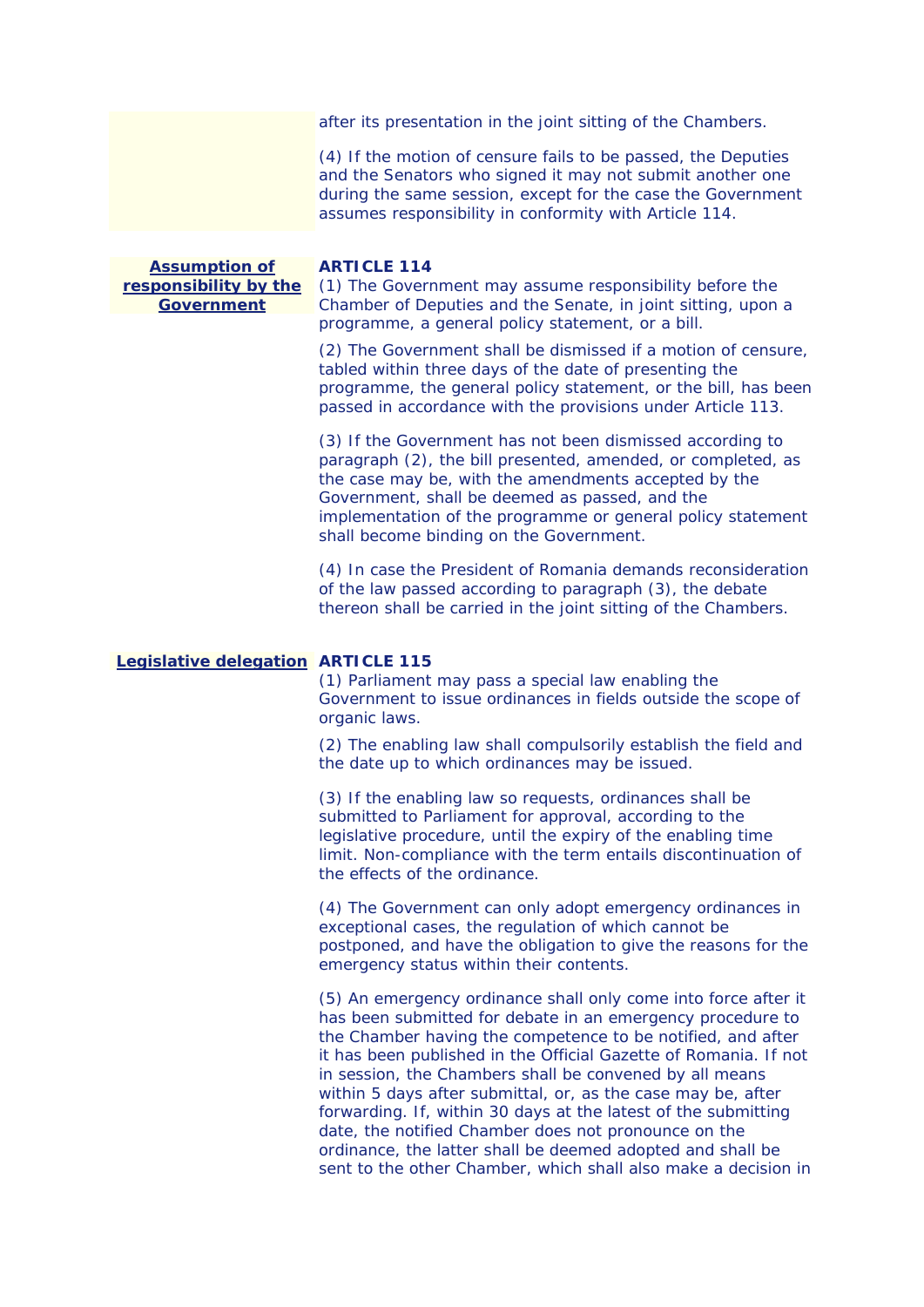an emergency procedure. An emergency ordinance containing norms of the same kind as the organic law must be approved by a majority stipulated under article 76 (1).

forcibly. (6) Emergency ordinances cannot be adopted in the field of constitutional laws, or affect the status of fundamental institutions of the State, the rights, freedoms and duties stipulated in the Constitution, the electoral rights, and cannot establish steps for transferring assets to public property

(7) The ordinances the Parliament has been notified about shall be approved or rejected in a law which must also contain the ordinance that ceased to be effective according to paragraph (3).

(8) The law approving or rejecting an ordinance shall regulate, if such is the case, the necessary steps concerning the legal effects caused while the ordinance was in force.

# **CHAPTER V Public administration**

# *SECTION 1 Specialized central public administration*

| <b>Structure</b>        | <b>ARTICLE 116</b><br>(1) Ministries shall be organized only in subordination to the<br>Government.                                                                                                                                                                                                                                                                                                                                                           |
|-------------------------|---------------------------------------------------------------------------------------------------------------------------------------------------------------------------------------------------------------------------------------------------------------------------------------------------------------------------------------------------------------------------------------------------------------------------------------------------------------|
|                         | (2) Other specialized agencies may be organized in<br>subordination to the Government or Ministries, or as<br>autonomous administrative authorities.                                                                                                                                                                                                                                                                                                          |
| <b>Establishment</b>    | <b>ARTICLE 117</b>                                                                                                                                                                                                                                                                                                                                                                                                                                            |
|                         | (1) Ministries shall be set up, organized, and shall function in<br>accordance with the law.                                                                                                                                                                                                                                                                                                                                                                  |
|                         | (2) The Government and Ministries may, on the authorization<br>of the Court of Audit, set up specialized agencies in their<br>subordination, but only if the law acknowledges the<br>competence thereof.                                                                                                                                                                                                                                                      |
|                         | (3) Autonomous administrative authorities may be established<br>by an organic law.                                                                                                                                                                                                                                                                                                                                                                            |
| <b>The Armed Forces</b> | <b>ARTICLE 118</b>                                                                                                                                                                                                                                                                                                                                                                                                                                            |
|                         | (1) The Army shall be exclusively subordinated to the people's<br>will, in order to guarantee the sovereignty, independence and<br>unity of the State, the country's territorial integrity, and the<br>constitutional democracy. Under the law and the international<br>treaties Romania is a party to, the Army shall contribute to the<br>collective defence in military alliance systems, and participate<br>in peace keeping or peace restoring missions. |
|                         | (2) The structure of the national defence system, the                                                                                                                                                                                                                                                                                                                                                                                                         |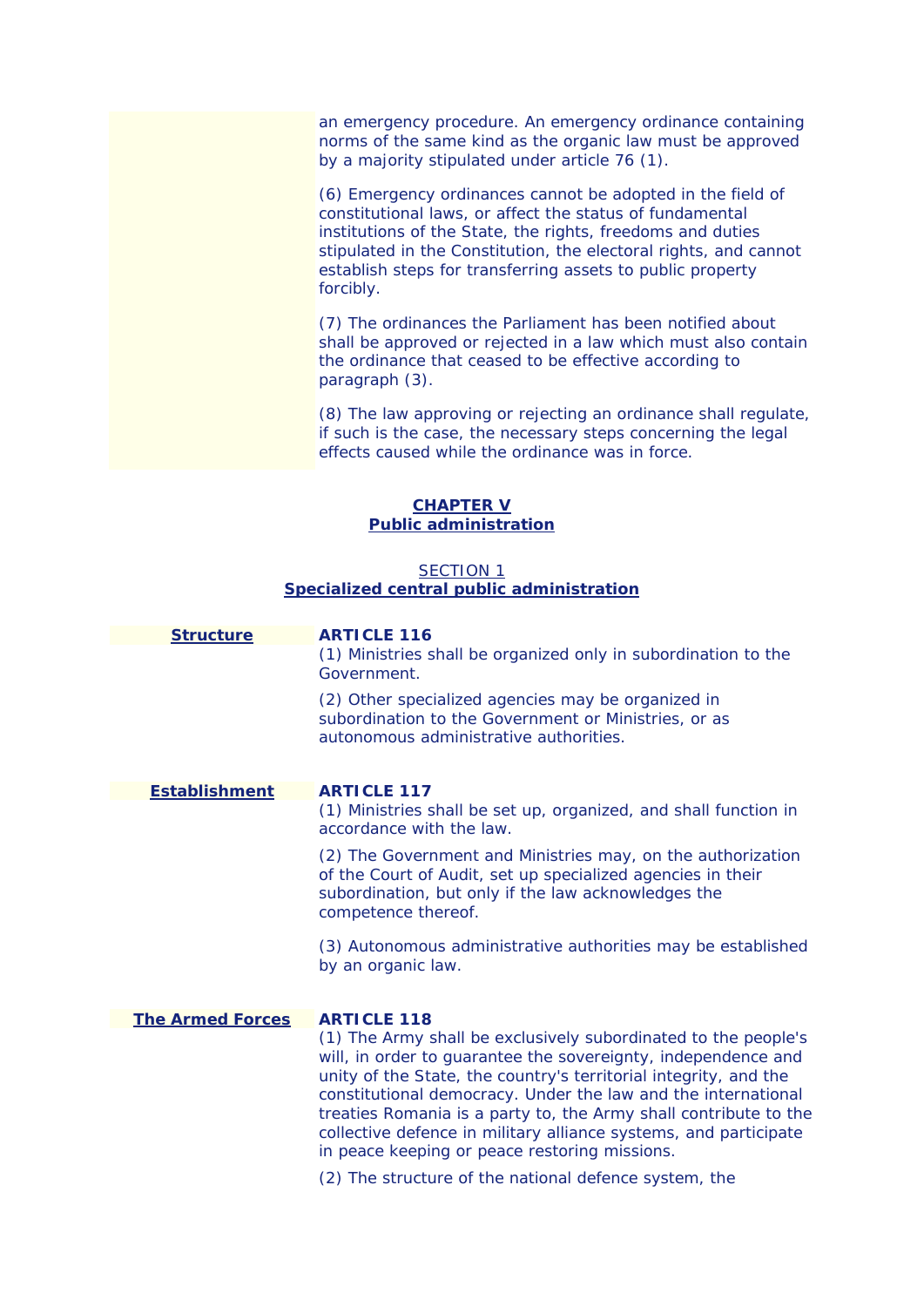|                                                      | preparation of the population, economy and territory for<br>defence, as well as the military shall be regulated by an<br>organic law.                                                                                                                                                                                                                                                   |
|------------------------------------------------------|-----------------------------------------------------------------------------------------------------------------------------------------------------------------------------------------------------------------------------------------------------------------------------------------------------------------------------------------------------------------------------------------|
|                                                      | (3) The provisions of paragraphs (1) and (2) shall apply<br>accordingly to the other components of the Armed Forces<br>established according to the law.                                                                                                                                                                                                                                |
|                                                      | (4) The organization of military or paramilitary activities<br>outside a State authority is prohibited.                                                                                                                                                                                                                                                                                 |
|                                                      | (5) Foreign troops can only enter, station, carry out<br>operations, or pass through the Romanian territory under the<br>terms of the law or the international treaties Romania is a<br>party to.                                                                                                                                                                                       |
| <b>Supreme Council of</b><br><b>National Defence</b> | <b>ARTICLE 119</b><br>The supreme Council of National Defence shall unitarily<br>organize and co-ordinate the activities concerning the<br>country's defence and security, its participation in international<br>security keeping, and in collective defence in military alliance<br>systems, as well as in peace keeping or restoring missions.                                        |
|                                                      | <b>SECTION 2</b><br><b>Local public administration</b>                                                                                                                                                                                                                                                                                                                                  |
|                                                      |                                                                                                                                                                                                                                                                                                                                                                                         |
| <b>Basic principles</b>                              | <b>ARTICLE 120</b><br>(1) The public administration in territorial-administrative units<br>shall be based on the principles of decentralization, local<br>autonomy, and deconcentration of public services.                                                                                                                                                                             |
|                                                      | (2) In the territorial-administrative units where citizens<br>belonging to a national minority have a significant weight,<br>provision shall be made for the oral and written use of that<br>national minority's language in the relations with the local<br>public administration authorities and the decentralized public<br>services, under the terms stipulated by the organic law. |
|                                                      |                                                                                                                                                                                                                                                                                                                                                                                         |
| <b>Commune and town</b>                              | <b>ARTICLE 121</b>                                                                                                                                                                                                                                                                                                                                                                      |
| <b>authorities</b>                                   | (1) The public administration authorities, by which local<br>autonomy in communes and towns is implemented, shall be<br>the Local Councils and Mayors elected, in accordance with the<br>law.                                                                                                                                                                                           |
|                                                      | (2) The local Councils and Mayors shall act as autonomous<br>administrative authorities and manage public affairs in<br>communes and towns, in accordance with the law.                                                                                                                                                                                                                 |
|                                                      | (3) Authorities under paragraph (1) may also be set up in the<br>territorial-administrative subdivisions of municipalities.                                                                                                                                                                                                                                                             |
|                                                      |                                                                                                                                                                                                                                                                                                                                                                                         |
| <b>County Council</b>                                | <b>ARTICLE 122</b><br>(1) The County Council is the public administration authority<br>coordinating the activity of commune and town councils, with<br>a view to carrying out the public services of county interest.                                                                                                                                                                   |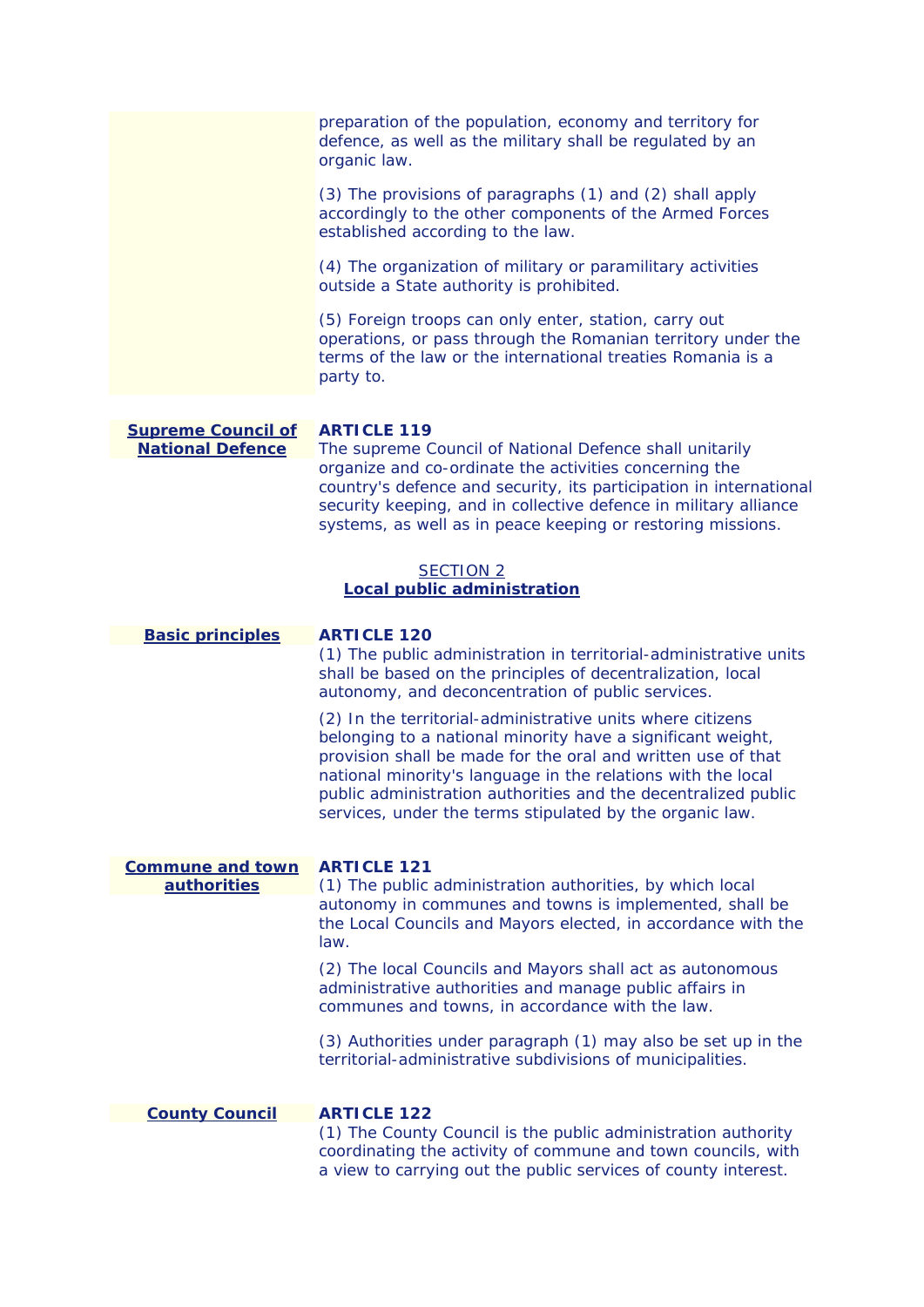|                                          | (2) The County Council shall be elected and shall function in<br>accordance with the law.                                                                                                                                                         |
|------------------------------------------|---------------------------------------------------------------------------------------------------------------------------------------------------------------------------------------------------------------------------------------------------|
|                                          |                                                                                                                                                                                                                                                   |
| <b>The Prefect</b>                       | <b>ARTICLE 123</b><br>(1) The Government shall appoint a Prefect in each county and<br>in the Bucharest Municipality.                                                                                                                             |
|                                          | (2) The Prefect is the representative of the Government at a<br>local level and shall direct the decentralized public services of<br>ministries and other bodies of the central public administration<br>in the territorial-administrative units. |
|                                          | (3) The powers of the Prefect shall be established by an<br>organic law.                                                                                                                                                                          |
|                                          | (4) Among the Prefects, on the one hand, the Local Councils<br>and the Mayors, as well as the county councils and their<br>presidents, on the other hand, there are no subordination<br>relationships.                                            |
|                                          | (5) The Prefect may challenge, in the administrative court, an<br>act of the County Council, of a Local Council, or of a Mayor, in<br>case he deems it unlawful. The act thus challenged shall be<br>suspended de jure.                           |
|                                          | <b>CHAPTER VI</b><br><b>Judicial authority</b>                                                                                                                                                                                                    |
| <b>SECTION 1</b><br><b>Courts of law</b> |                                                                                                                                                                                                                                                   |
| <b>Administration of</b><br>justice      | <b>ARTICLE 124</b><br>(1) Justice shall be rendered in the name of the law.                                                                                                                                                                       |
|                                          | (2) Justice shall be one, impartial, and equal for all.                                                                                                                                                                                           |
|                                          | (3) Judges shall be independent and subject only to the law.                                                                                                                                                                                      |
| <b>Statute of judges</b>                 | <b>ARTICLE 125</b>                                                                                                                                                                                                                                |
|                                          | (1) The judges appointed by the President of Romania shall be<br>irremovable, according to the law.                                                                                                                                               |
|                                          | (2) The appointment proposals, as well as the promotion,<br>transfer of, and sanctions against judges shall only be within<br>the competence of the Superior Council of Magistracy, under<br>the terms of its organic law.                        |
|                                          | (3) The office of a judge shall be incompatible with any other<br>public or private office, except for academic activities.                                                                                                                       |
| <b>Courts of law</b>                     | <b>ARTICLE 126</b>                                                                                                                                                                                                                                |
|                                          | (1) Justice shall be administered by the High Court of<br>Cassation and Justice, and the other courts of law set up by<br>the law.                                                                                                                |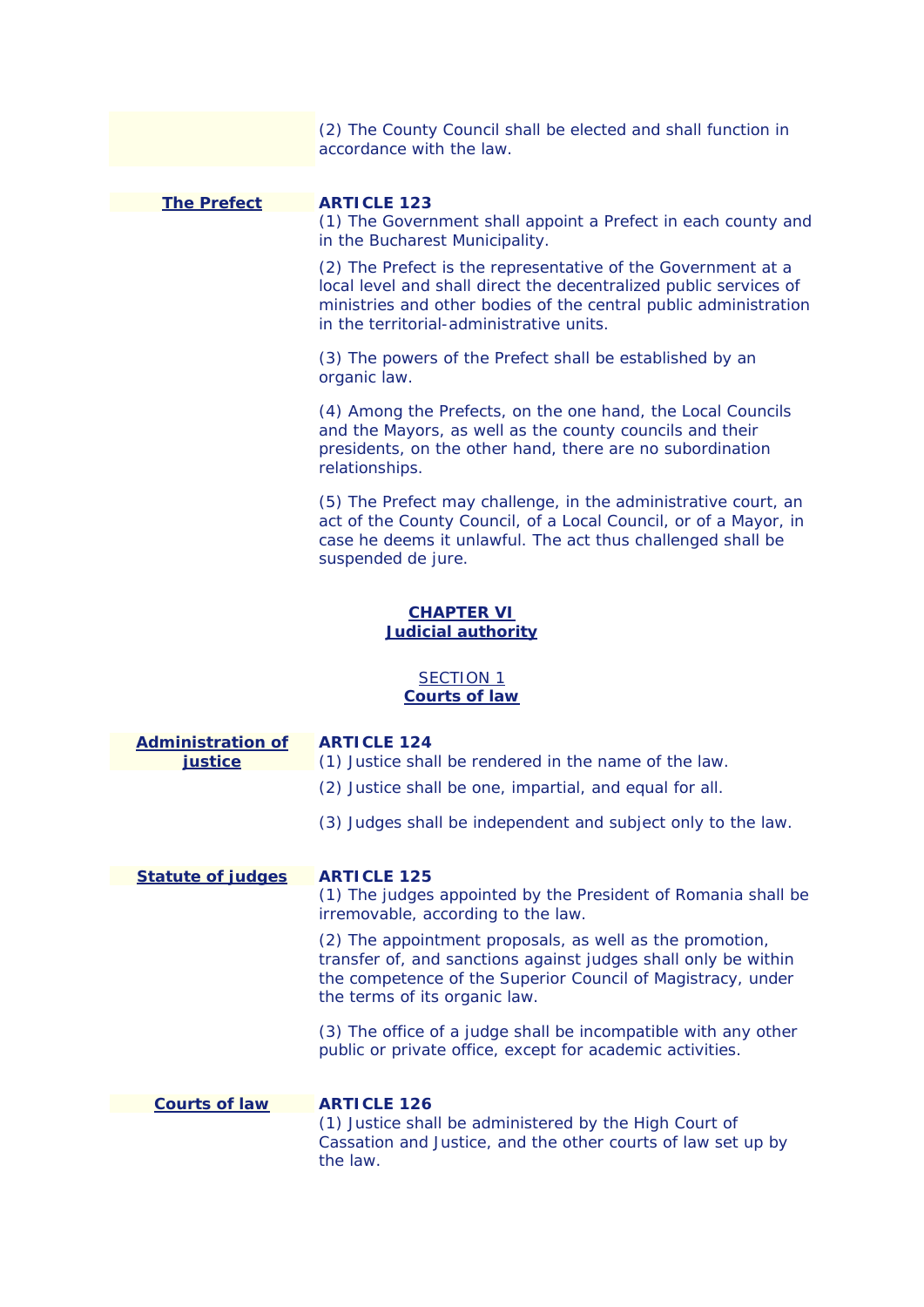|                                                                 | (2) The jurisdiction of the courts of law and the judging<br>procedure shall only be stipulated by law.                                                                                                                                                                                                                                                                                                                                                                                                                                              |
|-----------------------------------------------------------------|------------------------------------------------------------------------------------------------------------------------------------------------------------------------------------------------------------------------------------------------------------------------------------------------------------------------------------------------------------------------------------------------------------------------------------------------------------------------------------------------------------------------------------------------------|
|                                                                 | (3) The High Court of Cassation and Justice shall provide a<br>unitary interpretation and implementation of the law by the<br>other courts of law, according to its competence.                                                                                                                                                                                                                                                                                                                                                                      |
|                                                                 | (4) The composition of the High Court of Cassation and<br>Justice, and the regulation for its functioning shall be set up in<br>an organic law.                                                                                                                                                                                                                                                                                                                                                                                                      |
|                                                                 | (5) It is prohibited to establish extraordinary courts of law. By<br>means of an organic law, courts of law specialized in certain<br>matters may be set up, allowing the participation, as the case<br>may be, of persons outside the magistracy.                                                                                                                                                                                                                                                                                                   |
|                                                                 | (6) The judicial control of administrative acts of the public<br>authorities, by way of the contentious business falling within<br>the competence of administrative courts, is guaranteed,<br>except for those regarding relations with the Parliament, as<br>well as the military command acts. The administrative courts,<br>judging contentious business have jurisdiction to solve the<br>applications filed by persons aggrieved by statutory orders or,<br>as the case may be, by provisions in statutory orders declared<br>unconstitutional. |
| <b>Publicity of debates</b>                                     | <b>ARTICLE 127</b>                                                                                                                                                                                                                                                                                                                                                                                                                                                                                                                                   |
|                                                                 | Proceedings shall be public, except for the cases provided by<br>law.                                                                                                                                                                                                                                                                                                                                                                                                                                                                                |
|                                                                 |                                                                                                                                                                                                                                                                                                                                                                                                                                                                                                                                                      |
| Use of mother tongue ARTICLE 128<br>and interpreter in<br>court | (1) The legal procedure shall be conducted in Romanian.<br>(2) Romanian citizens belonging to national minorities have<br>the right to express themselves in their mother tongue before                                                                                                                                                                                                                                                                                                                                                              |
|                                                                 | the courts of law, under the terms of the organic law.<br>(3) The ways for exercising the right stipulated under<br>paragraph (2), including the use of interpreters or translations,<br>shall be stipulated so as not to hinder the proper<br>administration of justice and not to involve additional<br>expenses to those interested.                                                                                                                                                                                                              |
|                                                                 | (4) Foreign citizens and stateless persons who do not<br>understand or do not speak the Romanian language shall be<br>entitled to take cognizance of all the file papers and<br>proceedings, to speak in court and draw conclusions, by<br>means of an interpreter; in criminal law suits, this right is<br>ensured free of charge.                                                                                                                                                                                                                  |
| Use of appeal                                                   | <b>ARTICLE 129</b>                                                                                                                                                                                                                                                                                                                                                                                                                                                                                                                                   |
|                                                                 | Against decisions of the court, the parties concerned and the<br>Public Ministry may exercise ways of appeal, in accordance<br>with the law.                                                                                                                                                                                                                                                                                                                                                                                                         |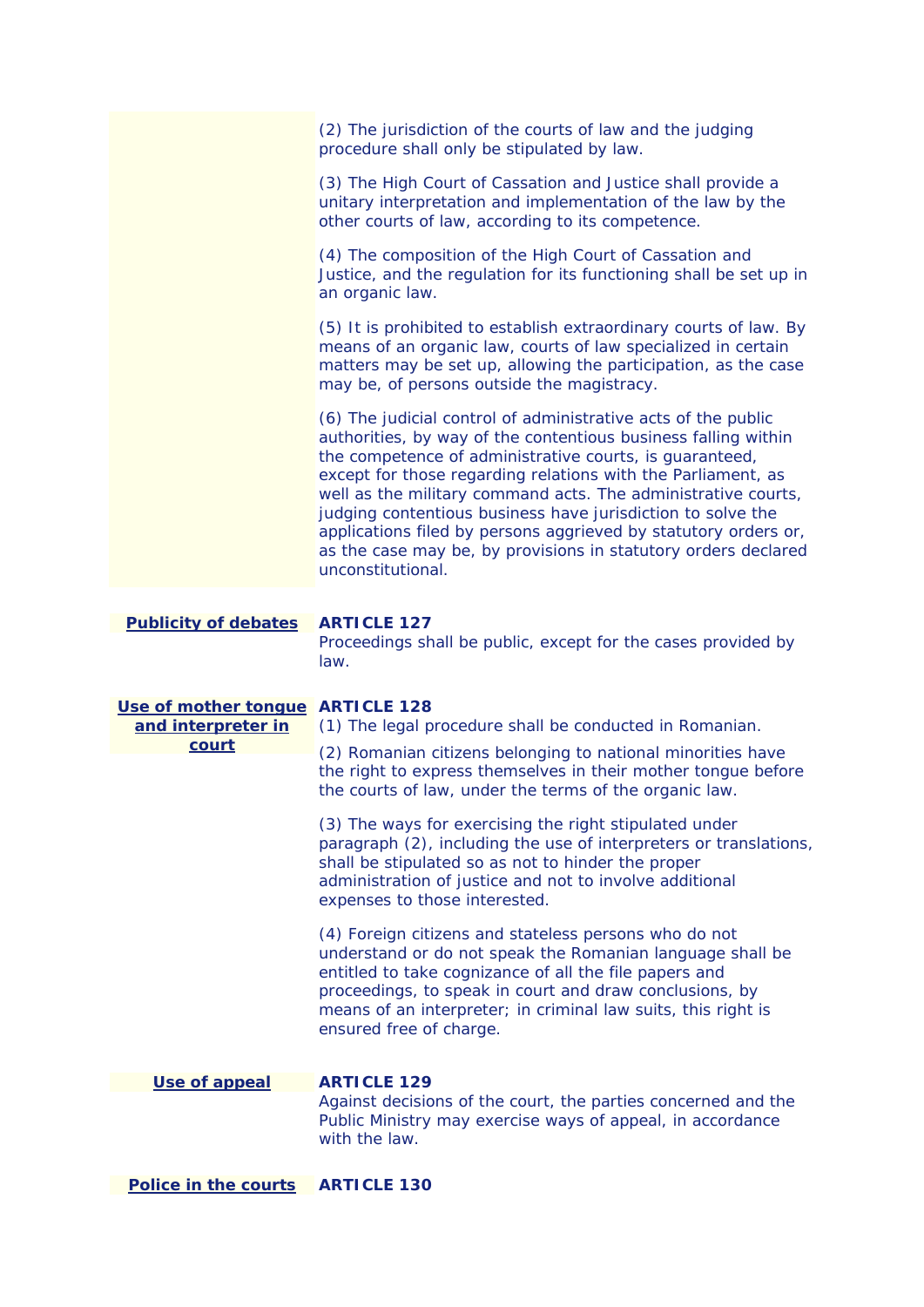Courts of law shall have police forces at their disposal.

# *SECTION 2 The Public Ministry*

# **Role of Public Ministry ARTICLE 131**

(1) Within the judicial activity, the Public Ministry shall represent the general interests of the society, and defend legal order, as well as the citizens' rights and freedoms.

(2) The Public Ministry shall discharge its powers through public prosecutors, constituted into public prosecutor's offices, in accordance with the law.

 the police, according to the law. (3) The public prosecutor's offices attached to courts of law shall direct and supervise the criminal investigation activity of

**Statute of Public ARTICLE 132** 

**Prosecutors** (1) Public prosecutors shall carry out their activity in accordance with the principle of legality, impartiality and hierarchical control, under the authority of the Minister of Justice.

> (2) The office of public prosecutor is incompatible with any other public or private office, except for academic activities.

# *SECTION 3 Superior Council of Magistracy*

**Role and structure ARTICLE 133** 

(1) The Superior Council of Magistracy shall guarantee the independence of justice.

(2) The Superior Council of Magistracy shall consist of 19 members, of whom:

a) 14 are elected in the general meetings of the magistrates, and validated by the Senate; they shall belong to two sections, one for judges and one for public prosecutors; the former section consists of 9 judges, and the latter of 5 public prosecutors;

Senate; these shall only participate in plenary proceedings; b) 2 representatives of the civil society, specialists in law, who enjoy a good professional and moral reputation, elected by the c) the Minister of Justice, the president of the High Court of Cassation and Justice, and the general public prosecutor of the Public Prosecutor's Office attached to the High Court of Cassation and Justice.

(3) The president of the Superior Council of Magistracy shall be elected for one year's term of office, which cannot be renewed, from among the magistrates listed under paragraph (2) a).

(4) The length of the term of office of the Superior Council of Magistracy members shall be 6 years.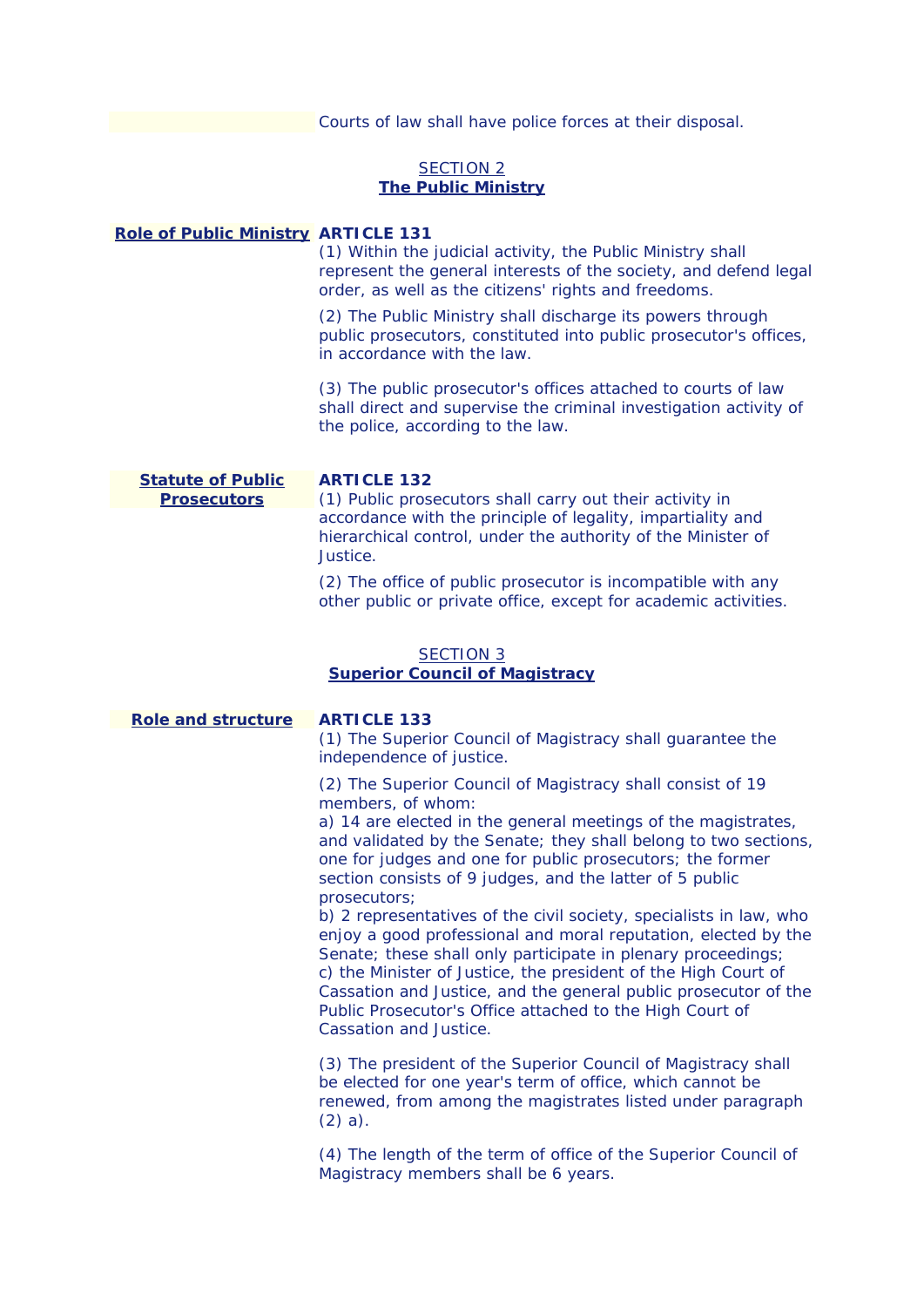(5) The Superior Council of Magistracy shall make decisions by secret vote.

(6) The President of Romania shall preside over the proceedings of the Superior Council of Magistracy he takes part in.

(7) Decisions by the Superior Council of Magistracy shall be final and irrevocable, except for those stipulated under article 144 (2).

# **Powers ARTICLE 134**

(1) The Superior Council of Magistracy shall propose to the President of Romania the appointment of judges and public prosecutors, except for the trainees, according to the law.

(2) The Superior Council of Magistracy shall perform the role of a court of law, by means of its sections, as regards the disciplinary liability of judges and public prosecutors, based on the procedures set up by its organic law. In such cases, the Minister of Justice, the president of the High Court of Cassation and Justice, and the general Public Prosecutor of the Public Prosecutor's Office attached to the High Court of Cassation and Justice shall not be entitled to vote.

(3) Decisions by the Superior Council of Magistracy as regards discipline may be contested before the High Court of Cassation and Justice.

(4) The Superior Council of Magistracy shall also perform other duties stipulated by its organic law, in order to accomplish its role of guarantor for the independence of justice.

# **TITLE IV Economy and public finance**

# **Economy ARTICLE 135**

(1) Romania's economy is a free market economy, based on free enterprise and competition.

(2) The State must secure:

a) a free trade, protection of fair competition, provision of a favourable framework in order to stimulate and capitalize every factor of production;

b) protection of national interests in economic, financial and currency activity;

c) stimulation of national scientific and technological research, arts, and protection of copyright;

d) exploitation of natural resources, in conformity with national interests;

e) environmental protection and recovery, as well as preservation of the ecological balance;

f) creation of all necessary conditions so as to increase the quality of  $l$ ife;

g) implementation of regional development policies in compliance with the objectives of the European Union.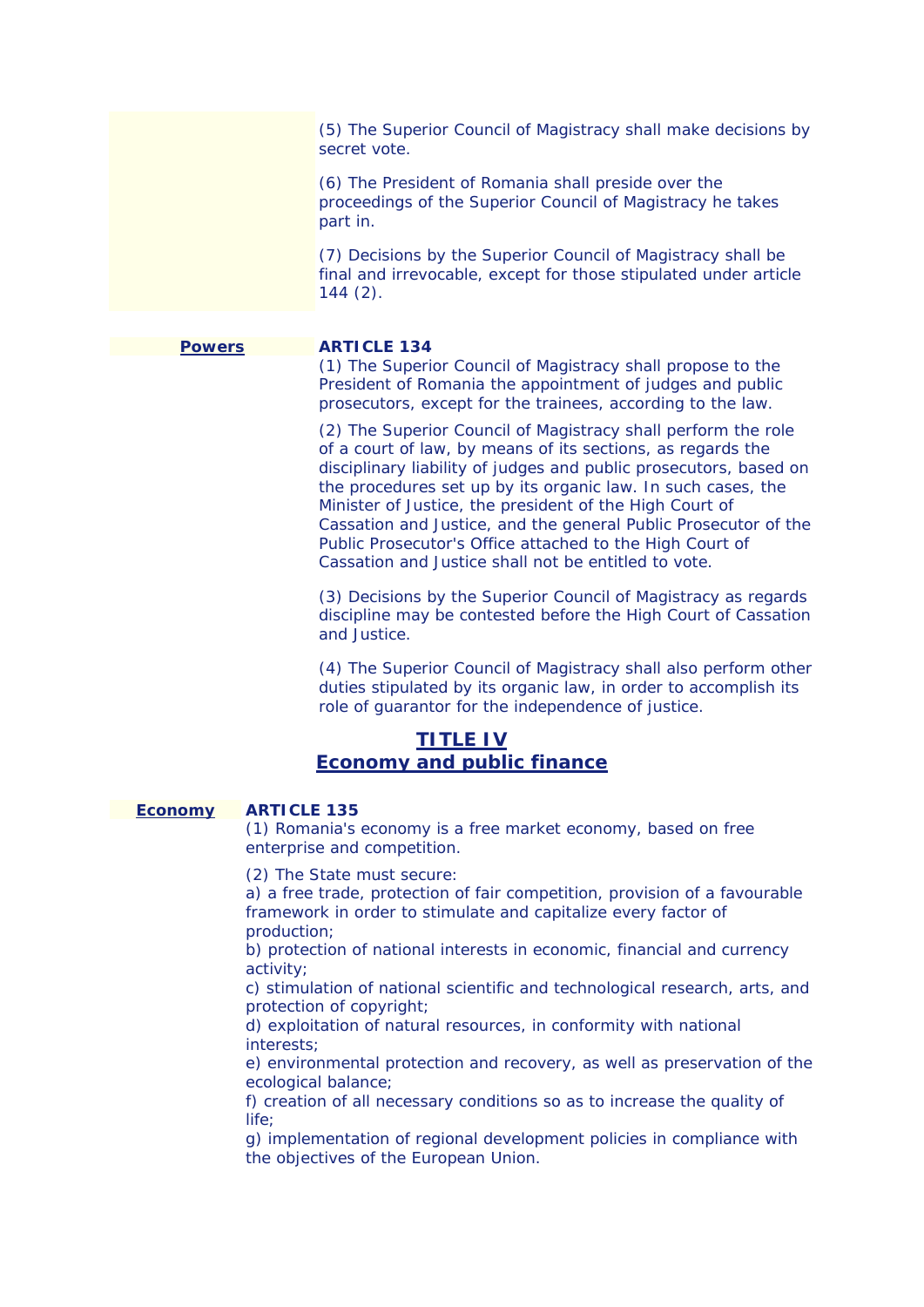# **Property ARTICLE 136**

(1) Property is public or private.

(2) Public property is quaranteed and protected by the law, and belongs to the State or to territorial-administrative units.

organic law, shall be public property exclusively. (3) The mineral resources of public interest, the air, the waters with energy potential that can be used for national interests, the beaches, the territorial sea, the natural resources of the economic zone and the continental shelf, as well as other possessions established by the

free usage to public utility institutions. free usage to public utility institutions.<br>(5) Private property is inviolable, in accordance with the organic law. (4) Public property is inalienable. Under the terms of the organic law, the public property can be managed by autonomous régies or public institutions, or can be granted or leased; also, it can be transferred for

## **Financial ARTICLE 137**

**system** (1) Formation, administration, use and control of the financial resources of the State, of territorial-administrative units and public institutions shall be regulated by law.

> (2) The national currency is the Leu, with its subdivision, the Ban. Under the circumstances of Romania's accession to the European Union, the circulation and replacement of the national currency by that of the European Union may be acknowledged by means of an organic law.

# **National ARTICLE 138**

# **public budget** (1) The national public budget shall comprise the State budget, the State social security budget and the local budgets of communes, towns and counties.

 Parliament for approval. (2) The Government shall annually draft the State budget and the State social security budget, which shall be submitted separately to

(3) If the Law on the State budget and the Law on the State social security budget fail to be passed by at least three days before the expiry of the budgetary year, the previous year's State budget and the State social security budget shall continue to be applied until the adoption of the new budgets.

(4) Local budgets shall be drafted, approved and executed in accordance with the law.

(5) No budget expenditure shall be approved unless its financing source has been established.

# **Taxes, duties, ARTICLE 139**

contributions social security budget shall be established only by law. **and other** (1) Taxes, duties and any other revenue of the State budget and State

> councils, within the limits and under the terms of the law. (2) Local taxes and duties shall be established by the local or county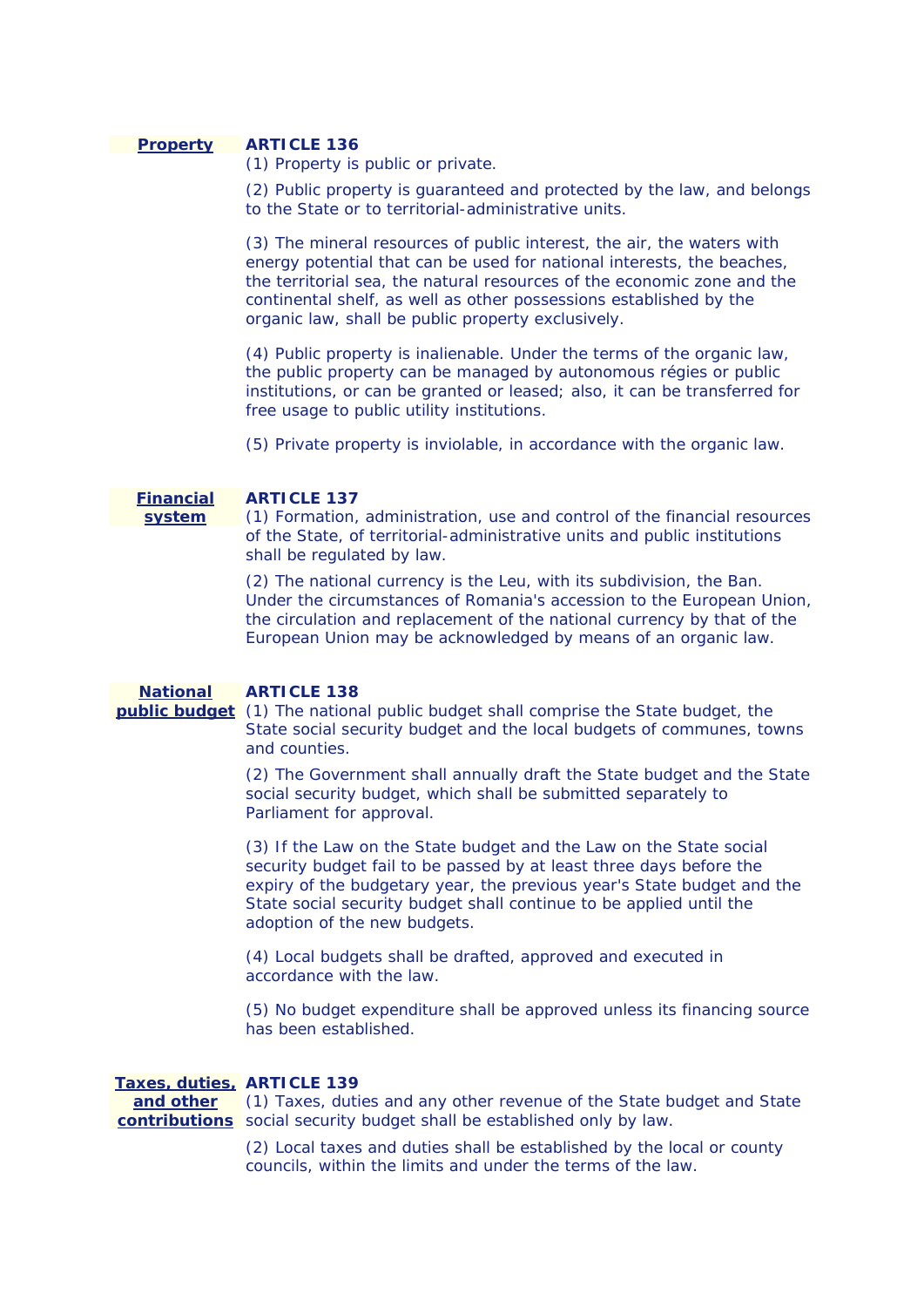shall only be used, according to the law, for their actual purpose. (3) The sums representing contributions to the establishment of funds

# **Court of Audit ARTICLE 140**

(1) The Court of Audit shall exercise control over the formation, administration, and use of the financial resources of the State and public sector. Under the terms of the organic law, the disputes resulting from the activity of the Court of Audit shall be solved by specialized courts of law.

(2) The Court of Audit shall annually report to Parliament on the accounts of the national public budget administration in the expired budgetary year, including cases of mismanagement.

(3) At the request of the Chamber of Deputies or the Senate, the Court of Audit shall check the management of public resources, and report on its findings.

incompatibilities the law stipulates for judges. (4) Audit advisers shall be appointed by the Parliament for a term of office of 9 years, which cannot be extended or renewed. Members of the Court of Audit shall be independent in exercising their term of office and irremovable throughout its duration. They shall be subject to the

(5) The Court of Audit shall be renewed with one third of the audit advisers appointed by the Parliament, every 3 years, under the terms stipulated by the organic law of the Court.

 of Audit, in the instances and under the terms stipulated by the law. (6) The Parliament shall be entitled to revoke the members of the Court

# **The Economic ARTICLE 141**

**Council** 

**and Social** The Economic and Social Council shall be an advisory body of the Parliament and Government, in the specialized fields stated by the organic law for its establishment, organization, and functioning.

# **TITLE V Constitutional Court**

# **Structure ARTICLE 142**

(1) The Constitutional Court shall be the guarantor for the supremacy of the Constitution.

(2) The Constitutional Court consists of nine judges, appointed for a term of office of nine years, that cannot be prolonged or renewed.

(3) Three judges shall be appointed by the Chamber of Deputies, three by the Senate, and three by the President of Romania.

(4) The judges of the Constitutional Court shall elect, by secret vote, the president thereof, for a term of office of three years.

(5) The Constitutional Court shall be renewed by one third of its judges every three years, in accordance with the provisions of the Court's organic law.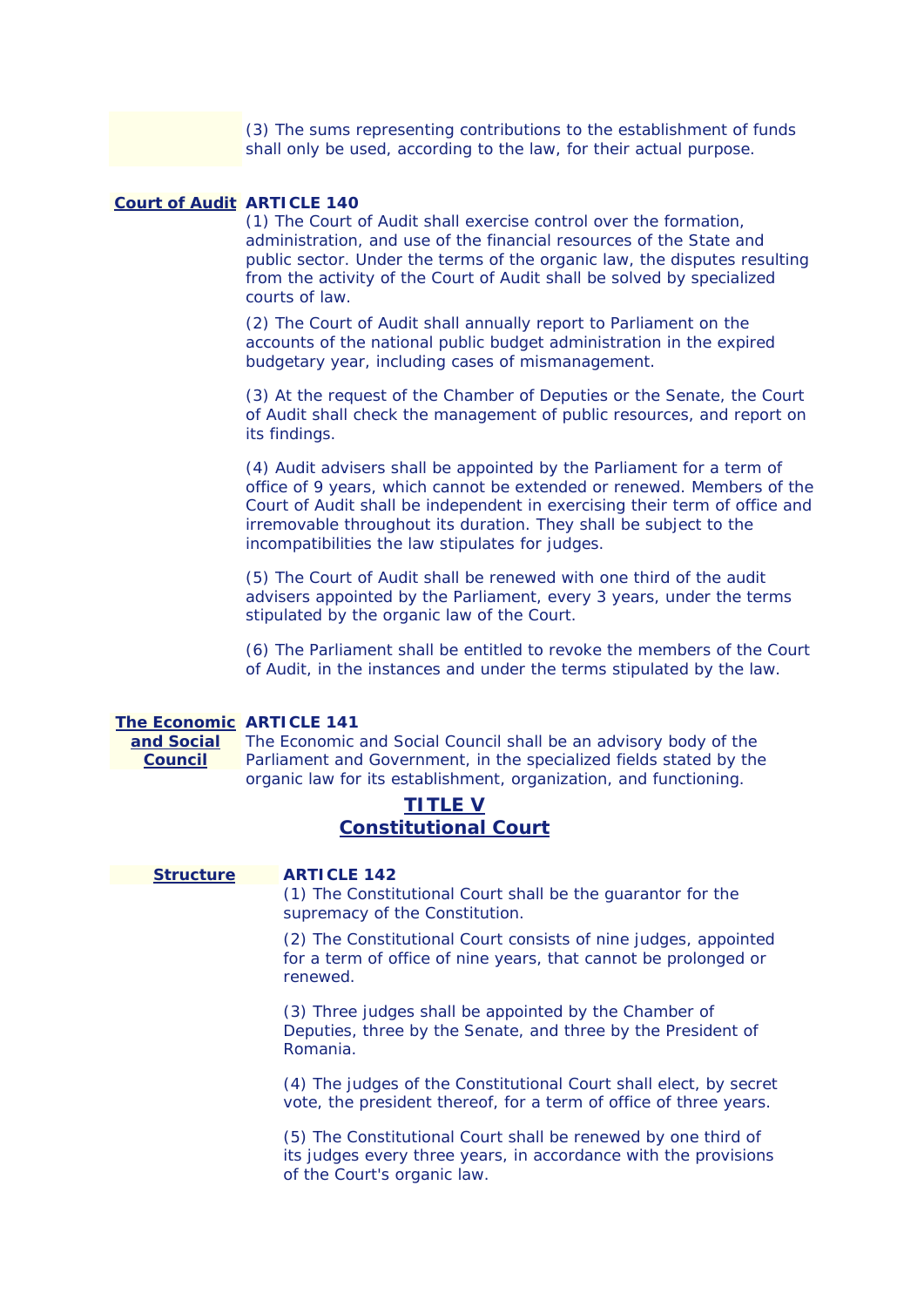#### **Qualification for ARTICLE 143 appointment**  Judges of the Constitutional Court must have graduated law, and have high professional competence and at least eighteen years of experience in juridical or academic activities.

**Incompatibilities ARTICLE 144**  The office of judge of the Constitutional Court is incompatible with any other public or private office, except for academic activities.

# **Independence and ARTICLE 145**

**irremovability** Judges of the Constitutional Court shall be independent in the exercise of their office and irremovable during the term of office.

# **Powers ARTICLE 146**

The Constitutional Court shall have the following powers: a) to adjudicate on the constitutionality of laws, before the promulgation thereof upon notification by the President of Romania, one of the presidents of the two Chambers, the Government, the High Court of Cassation and Justice, the Advocate of the People, a number of at least 50 deputies or at least 25 senators, as well as ex officio, on initiatives to revise the Constitution;

b) to adjudicate on the constitutionality of treaties or other international agreements, upon notification by one of the presidents of the two Chambers, a number of at least 50 deputies or at least 25 senators;

c) to adjudicate on the constitutionality of the Standing Orders of Parliament, upon notification by the president of either Chamber, by a parliamentary group or a number of at least 50 Deputies or at least 25 Senators;

report its findings to Parliament and the Government; d) to decide on objections as to the unconstitutionality of laws and ordinances, brought up before courts of law or commercial arbitration; the objection as to the unconstitutionality may also be brought up directly by the Advocate of the People; e) to solve legal disputes of a constitutional nature between public authorities, at the request of the President of Romania, one of the presidents of the two Chambers, the Prime Minister, or of the president of the Superior Council of Magistracy; f) to guard the observance of the procedure for the election of the President of Romania and to confirm the ballot returns; g) to ascertain the circumstances which justify the interim in the exercise of the office of President of Romania, and to h) to give advisory opinion on the proposal to suspend from

office the President of Romania;

l) to guard the observance of the procedure for the organization and holding of a referendum, and to confirm its returns;

 of the legislative initiative by citizens; i) to check the compliance with the conditions for the exercise

 political party; k) to decide on the objections of unconstitutionality of a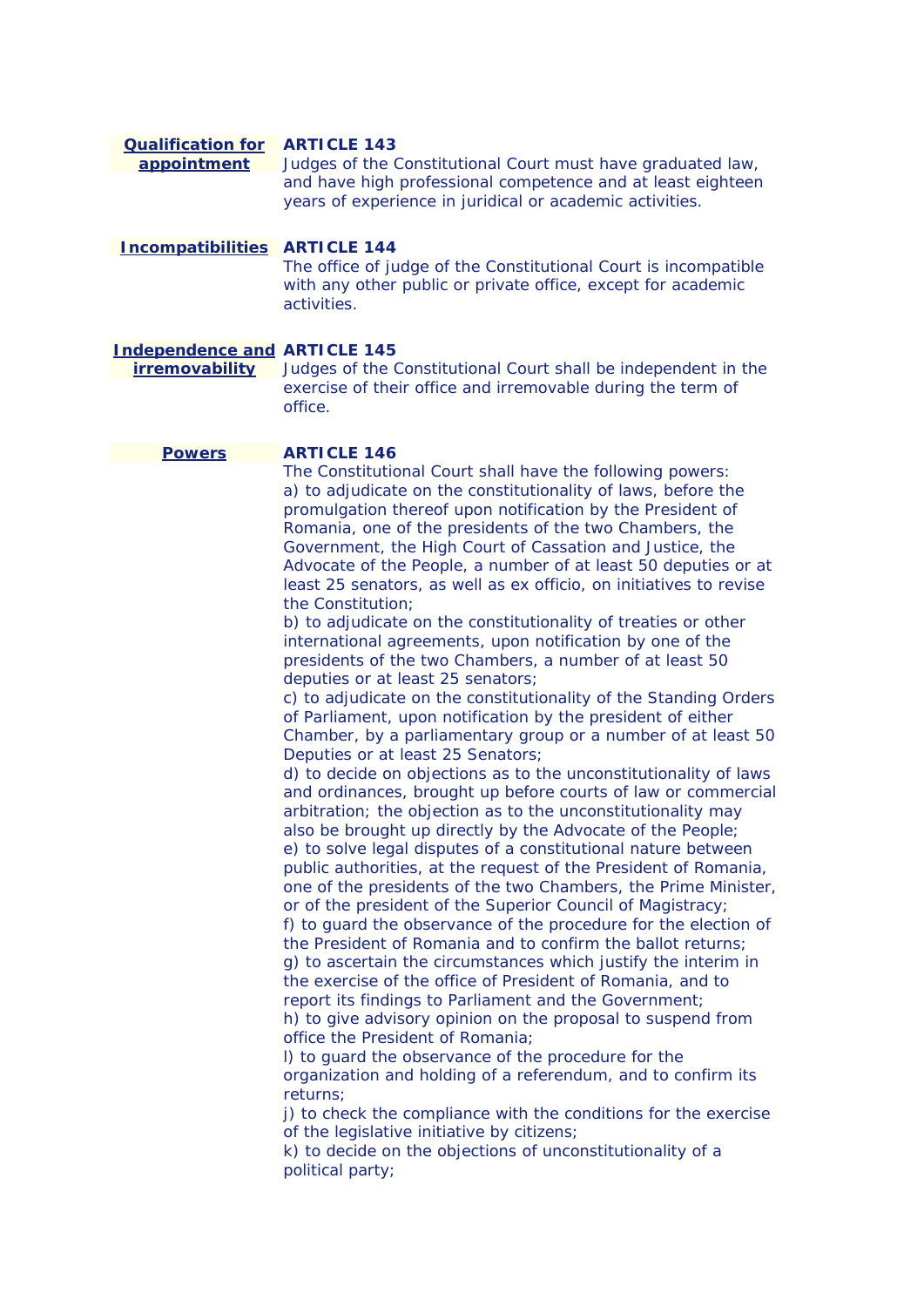l) to carry out also other duties stipulated by the organic law of the Court.

**Decisions of the ARTICLE 147 Constitutional Court** 

unconstitutional shall be suspended de jure. (1) The provisions of the laws and ordinances in force, as well as those of the regulations, which are found to be unconstitutional, shall cease their legal effects within 45 days of the publication of the decision of the Constitutional Court if, in the meantime, the Parliament or the Government, as the case may be, cannot bring into line the unconstitutional provisions with the provisions of the Constitution. For this limited length of time the provisions found to be

decision of the Constitutional Court.  $(2)$  In cases of unconstitutionality of laws, before the promulgation thereof, the Parliament is bound to reconsider those provisions, in order to bring them into line with the

found to be unconstitutional shall not be ratified.  $(3)$  If the constitutionality of a treaty or international agreement has been found according to article 146 b), such a document cannot be the subject of an objection of unconstitutionality. The treaty or international agreement

(4) Decisions of the Constitutional Court shall be published in the Official Gazette of Romania. As from their publication, decisions shall be generally binding and effective only for the future.

# **TITLE VI Euro-Atlantic integration**

### **Integration ARTICLE 148**

**Union** 

**into the** (1) Romania's accession to the constituent treaties of the European **European** Union, with a view to transferring certain powers to community institutions, as well as to exercising in common with the other member states the abilities stipulated in such treaties, shall be carried out by means of a law adopted in the joint sitting of the Chamber of Deputies and the Senate, with a majority of two thirds of the number of deputies and senators.

> (2) As a result of the accession, the provisions of the constituent treaties of the European Union, as well as the other mandatory community regulations shall take precedence over the opposite provisions of the national laws, in compliance with the provisions of the accession act.

(3) The provisions of paragraphs (1) and (2) shall also apply accordingly for the accession to the acts revising the constituent treaties of the European Union.

(4) The Parliament, the President of Romania, the Government, and the judicial authority shall guarantee that the obligations resulting from the accession act and the provisions of paragraph (2) are implemented.

(5) The Government shall send to the two Chambers of the Parliament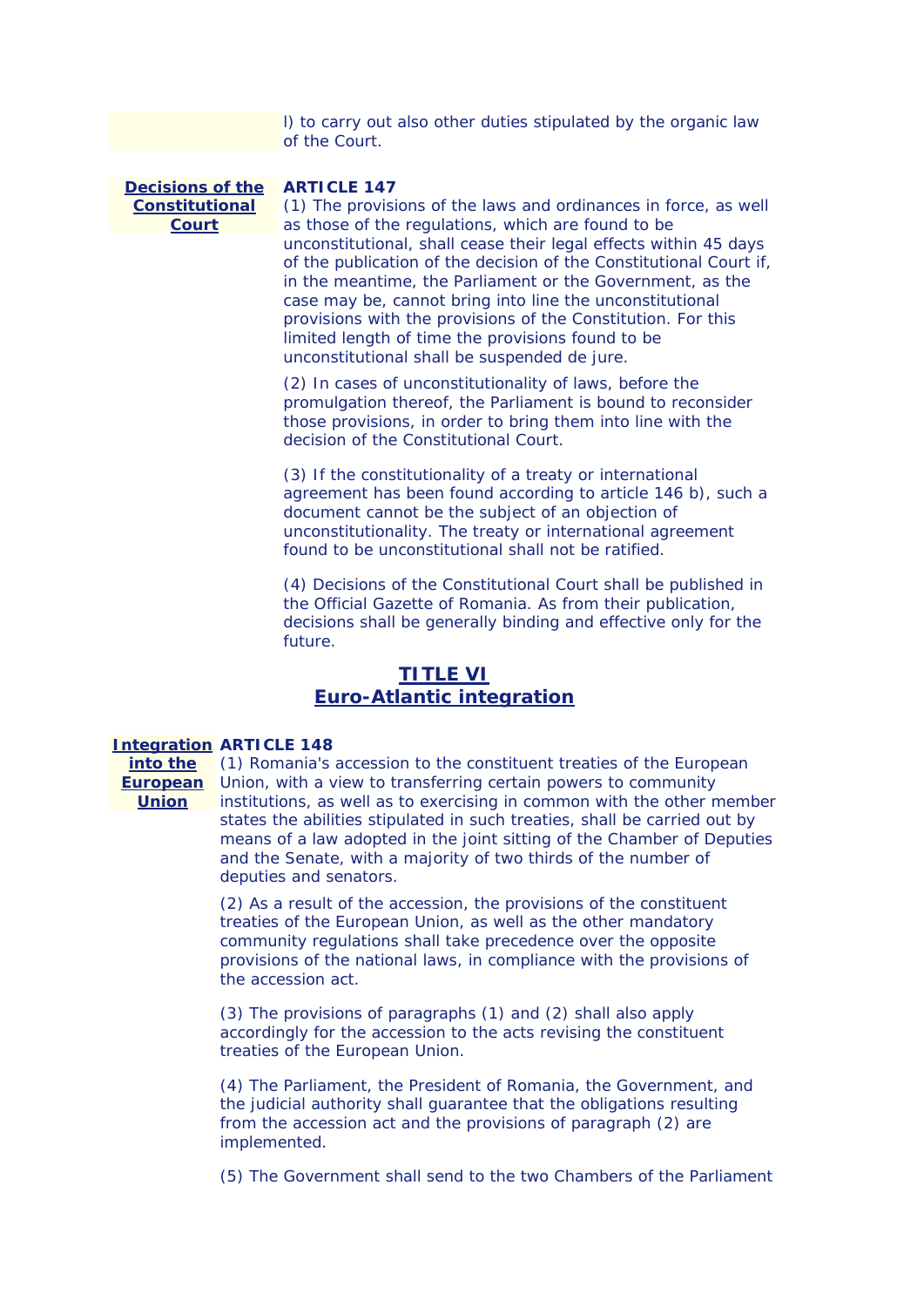Union institutions for approval. the draft mandatory acts before they are submitted to the European

 Romania's accession to the North-Atlantic Treaty shall take place by **Accession ARTICLE 149 to the North-**Atlantic and the Senate, with a majority of two thirds of the number of **Treaty**  deputies and senators. means of a law adopted in the joint sitting of the Chamber of Deputies

# **TITLE VII Revision of the Constitution**

## **Initiative ARTICLE 150**

citizens with the right to vote. **of** (1) Revision of the Constitution may be initiated by the President of **revision** Romania on the proposal of the Government, by at least one quarter of the number of Deputies or Senators, as well as by at least 500,000

> (2) The citizens who initiate the revision of the Constitution must belong to at least half the number of the counties in the country, and in each of the respective counties or in the Municipality of Bucharest, at least 20,000 signatures must be recorded in support of this initiative.

#### **Procedure ARTICLE 151**

**of** (1) The draft or proposal of revision must be adopted by the Chamber of **revision** Deputies and the Senate, by a majority of at least two thirds of the members of each Chamber.

> (2) If no agreement can be reached by a mediation procedure, the Chamber of Deputies and the Senate shall decide thereupon, in joint sitting, by the vote of at least three quarters of the number of Deputies and Senators.

(3) The revision shall be final after the approval by a referendum held within 30 days of the date of passing the draft or proposal of revision.

# **Limits of ARTICLE 152**

 justice, political pluralism and official language shall not be subject to **revision** (1) The provisions of this Constitution with regard to the national, independent, unitary and indivisible character of the Romanian State, the republican form of government, territorial integrity, independence of revision.

> (2) Likewise, no revision shall be made if it results in the suppression of the citizens' fundamental rights and freedoms, or of the safeguards thereof.

(3) The Constitution shall not be revised during a state of siege or emergency, or in wartime.

# **TITLE VIII Final and transitory provisions**

#### **Coming into ARTICLE 153**

**force** This Constitution shall come into force on the date of its adoption by referendum. On the same day, the Constitution of 21 August 1965 is